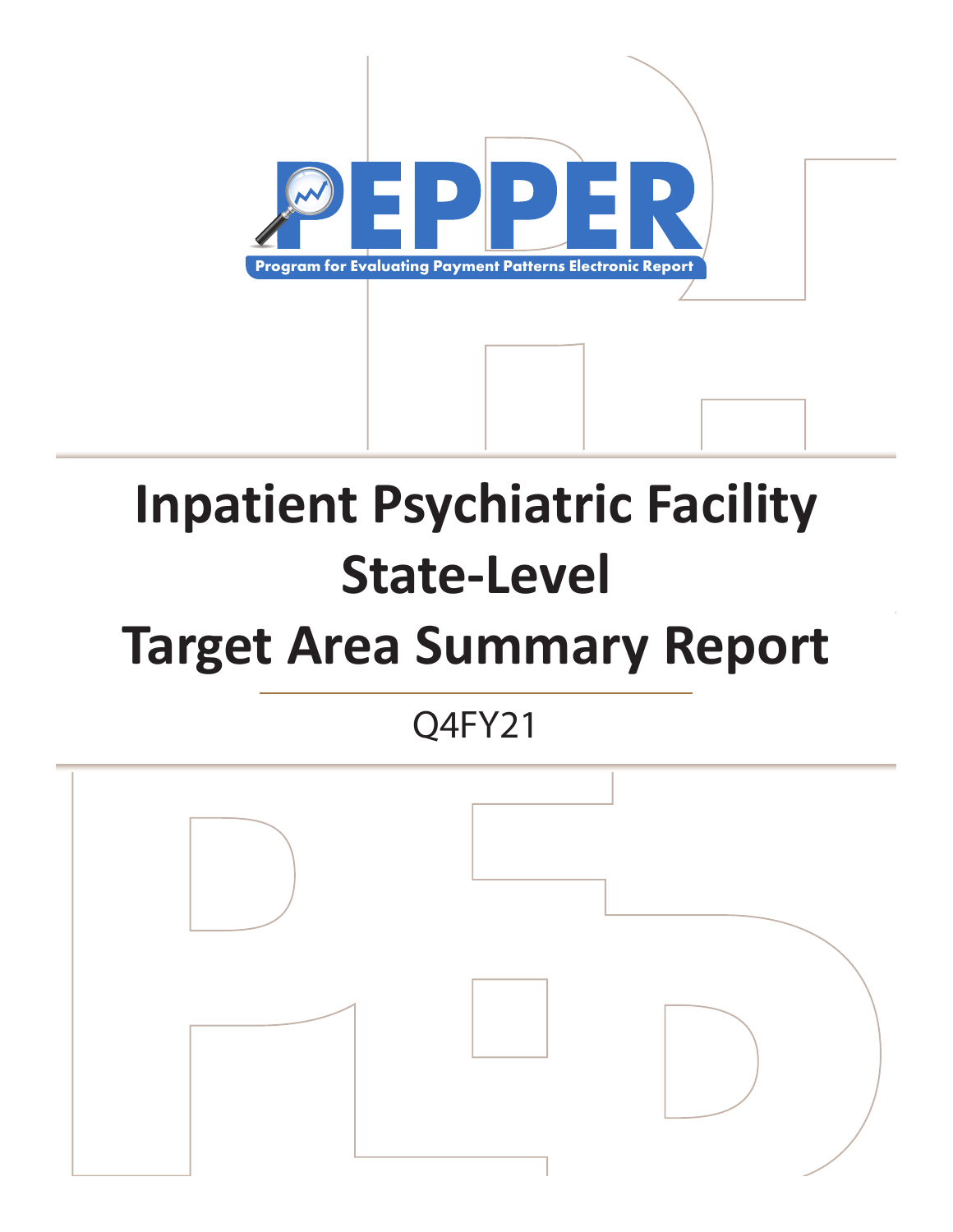| <b>Target Area</b>  | Data for four quarters ending                                                        | FY 2019   | FY 2020   | FY 2021   |
|---------------------|--------------------------------------------------------------------------------------|-----------|-----------|-----------|
| Comorbidities       | Discharges with at least one comorbidity on the claim                                | 29        | 25        | 18        |
|                     | All Discharges                                                                       | 183       | 178       | 196       |
|                     | <b>Proportion of Target to Denominator Discharges</b>                                | 15.8%     | 14.0%     | $9.2\%$   |
|                     | Average Length of Stay for Target                                                    | 14.8      | 14.5      | 12.7      |
|                     | <b>Average Medicare Payment for Target</b>                                           | \$18,478  | \$14,970  | \$16,112  |
|                     | Sum of Medicare Payments for Target                                                  | \$535,865 | \$374,255 | \$290,021 |
| 30-Day Readmissions | Readmissions to same IPF or to another IPF within 30 days excluding PDSCs 65, 93, 07 | 23        | 12        | 26        |
|                     | All Discharges excluding patient discharge status codes 65, 93, 07, 20               | 168       | 172       | 185       |
|                     | Proportion of Target to Denominator Discharges                                       | 13.7%     | 7.0%      | 14.1%     |
|                     | Average Length of Stay for Target                                                    | 7.6       | 10.6      | 9.0       |
|                     | <b>Average Medicare Payment for Target</b>                                           | \$8,455   | \$9,361   | \$8,753   |
|                     | Sum of Medicare Payments for Target                                                  | \$194,466 | \$112,328 | \$227,588 |

# **Target Area Summary for Alaska, 3 Hospitals**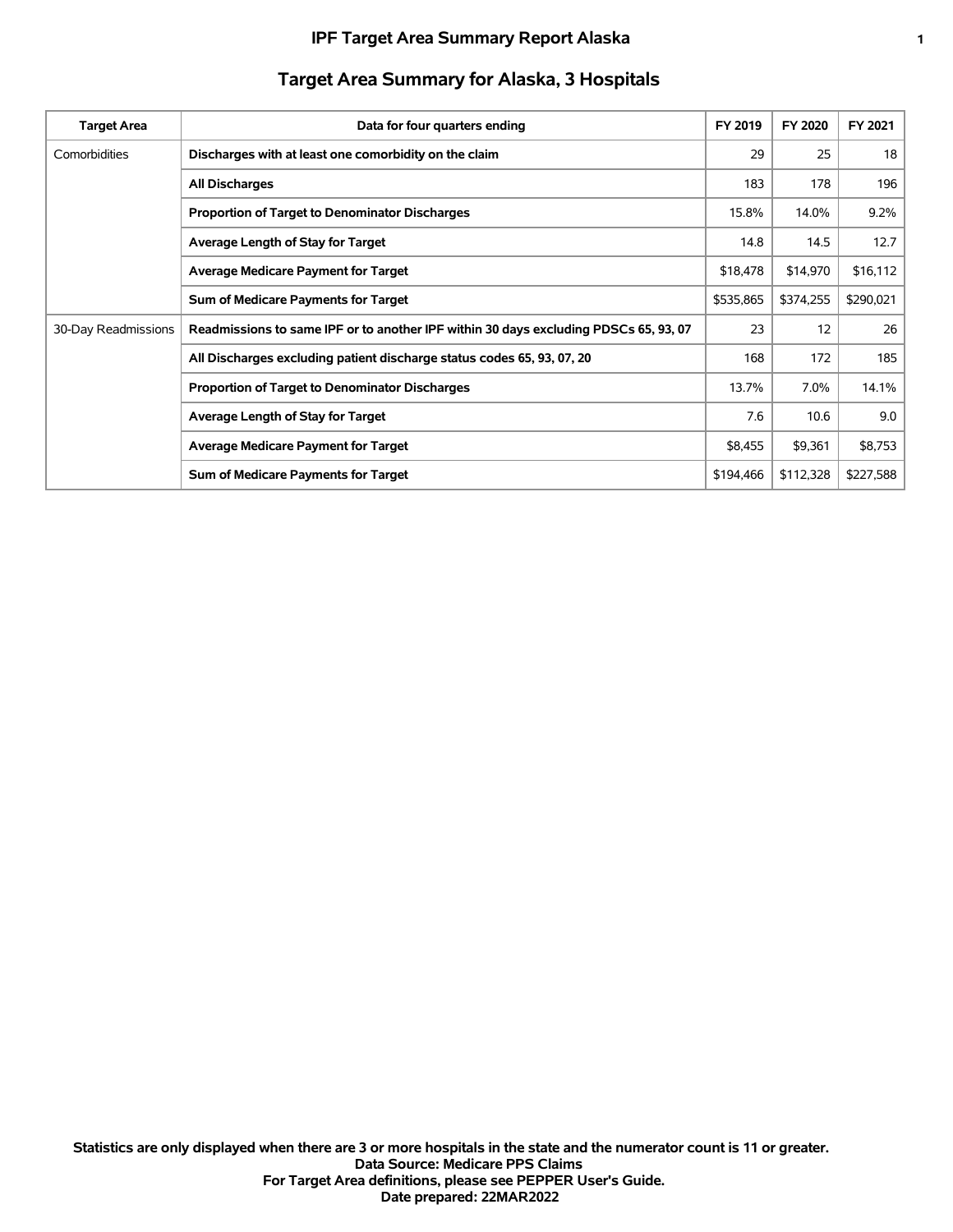| <b>Target Area</b>          | Data for four quarters ending                                                           | FY 2019      | FY 2020      | FY 2021      |
|-----------------------------|-----------------------------------------------------------------------------------------|--------------|--------------|--------------|
| Comorbidities               | Discharges with at least one comorbidity on the claim                                   | 2,278        | 1,825        | 1,354        |
|                             | <b>All Discharges</b>                                                                   | 7,205        | 5,570        | 4,152        |
|                             | Proportion of Target to Denominator Discharges                                          | 31.6%        | 32.8%        | 32.6%        |
|                             | Average Length of Stay for Target                                                       | 14.2         | 15.3         | 16.1         |
|                             | <b>Average Medicare Payment for Target</b>                                              | \$10,588     | \$11,108     | \$12,609     |
|                             | Sum of Medicare Payments for Target                                                     | \$24,118,515 | \$20,271,524 | \$17,073,171 |
| No Secondary<br>Diagnoses   | Discharges with one diagnosis coded on the claim                                        | 105          | 75           | 72           |
|                             | <b>All Discharges</b>                                                                   | 7,205        | 5,570        | 4,152        |
|                             | Proportion of Target to Denominator Discharges                                          | 1.5%         | 1.3%         | 1.7%         |
|                             | Average Length of Stay for Target                                                       | 15.1         | 19.2         | 23.8         |
|                             | <b>Average Medicare Payment for Target</b>                                              | \$8,449      | \$10,495     | \$13,542     |
|                             | Sum of Medicare Payments for Target                                                     | \$887,147    | \$787,154    | \$975,008    |
| <b>Outlier Payments</b>     | Sum of outlier approved amount                                                          | \$2,320,885  | \$1,458,517  | \$1,411,478  |
|                             | <b>Total Medicare reimbursement</b>                                                     | \$66,715,973 | \$55,351,108 | \$44,713,010 |
|                             | Proportion of Target to Denominator Discharges                                          | 3.5%         | 2.6%         | 3.2%         |
|                             | Average Length of Stay for Target                                                       | 25.3         | 41.0         | 38.3         |
|                             | <b>Average Oulier Payment Amount</b>                                                    | \$6,359      | \$5,765      | \$6,416      |
| 3- to 5-Day<br>Readmissions | Readmissions to same IPF or to another IPF within 3 to 5 calendar days                  | 177          | 151          | 82           |
|                             | All Discharges excluding patient discharge status code 20                               | 7,188        | 5,555        | 4,140        |
|                             | Proportion of Target to Denominator Discharges                                          | 2.5%         | 2.7%         | 2.0%         |
|                             | Average Length of Stay for Target                                                       | 11.5         | 13.0         | 11.9         |
|                             | <b>Average Medicare Payment for Target</b>                                              | \$8,339      | \$8,572      | \$9,867      |
|                             | Sum of Medicare Payments for Target                                                     | \$1,476,052  | \$1,294,423  | \$809,123    |
| 30-Day Readmissions         | Readmissions to same IPF or to another IPF within 30 days excluding PDSCs 65,<br>93, 07 | 946          | 705          | 486          |
|                             | All Discharges excluding patient discharge status codes 65, 93, 07, 20                  | 6,976        | 5,375        | 4,008        |
|                             | Proportion of Target to Denominator Discharges                                          | 13.6%        | 13.1%        | 12.1%        |
|                             | Average Length of Stay for Target                                                       | 12.2         | 13.0         | 13.0         |
|                             | <b>Average Medicare Payment for Target</b>                                              | \$8,454      | \$8,877      | \$9,664      |
|                             | Sum of Medicare Payments for Target                                                     | \$7,997,852  | \$6,258,105  | \$4,696,503  |

# **Target Area Summary for Alabama, 39 Hospitals**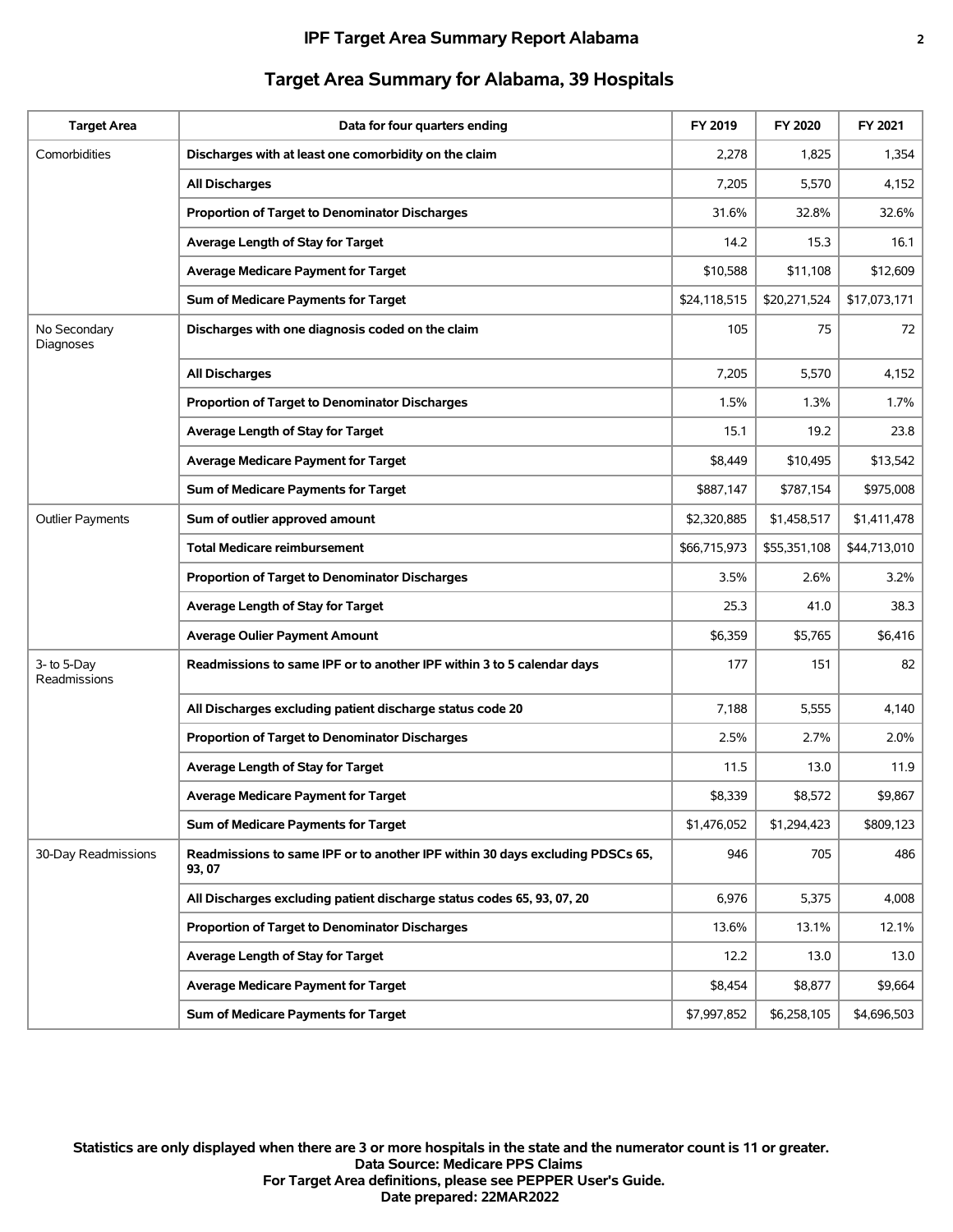| <b>Target Area</b>          | Data for four quarters ending                                                           | FY 2019      | FY 2020      | FY 2021      |
|-----------------------------|-----------------------------------------------------------------------------------------|--------------|--------------|--------------|
| Comorbidities               | Discharges with at least one comorbidity on the claim                                   | 1,489        | 1,324        | 1,094        |
|                             | <b>All Discharges</b>                                                                   | 6,273        | 5,106        | 4,057        |
|                             | Proportion of Target to Denominator Discharges                                          | 23.7%        | 25.9%        | 27.0%        |
|                             | Average Length of Stay for Target                                                       | 11.7         | 12.0         | 11.9         |
|                             | <b>Average Medicare Payment for Target</b>                                              | \$10,459     | \$10,304     | \$10,397     |
|                             | Sum of Medicare Payments for Target                                                     | \$15,573,000 | \$13,642,040 | \$11,374,328 |
| <b>Outlier Payments</b>     | Sum of outlier approved amount                                                          | \$2,893,142  | \$1,098,190  | \$822,046    |
|                             | <b>Total Medicare reimbursement</b>                                                     | \$55,522,555 | \$45,534,265 | \$38,276,564 |
|                             | Proportion of Target to Denominator Discharges                                          | 5.2%         | 2.4%         | 2.1%         |
|                             | Average Length of Stay for Target                                                       | 15.9         | 21.4         | 26.5         |
|                             | <b>Average Oulier Payment Amount</b>                                                    | \$9,127      | \$4,224      | \$5,830      |
| 3- to 5-Day<br>Readmissions | Readmissions to same IPF or to another IPF within 3 to 5 calendar days                  | 168          | 150          | 107          |
|                             | All Discharges excluding patient discharge status code 20                               | 6,267        | 5,098        | 4,050        |
|                             | Proportion of Target to Denominator Discharges                                          | 2.7%         | 2.9%         | 2.6%         |
|                             | Average Length of Stay for Target                                                       | 11.4         | 10.2         | 9.3          |
|                             | <b>Average Medicare Payment for Target</b>                                              | \$8,574      | \$7,838      | \$7,516      |
|                             | Sum of Medicare Payments for Target                                                     | \$1,440,483  | \$1,175,664  | \$804,247    |
| 30-Day Readmissions         | Readmissions to same IPF or to another IPF within 30 days excluding PDSCs 65,<br>93, 07 | 788          | 640          | 491          |
|                             | All Discharges excluding patient discharge status codes 65, 93, 07, 20                  | 6,167        | 5,035        | 3,995        |
|                             | Proportion of Target to Denominator Discharges                                          | 12.8%        | 12.7%        | 12.3%        |
|                             | Average Length of Stay for Target                                                       | 11.5         | 11.3         | 10.7         |
|                             | <b>Average Medicare Payment for Target</b>                                              | \$8,733      | \$8,503      | \$8,251      |
|                             | Sum of Medicare Payments for Target                                                     | \$6,881,484  | \$5,442,193  | \$4,051,315  |

# **Target Area Summary for Arkansas, 32 Hospitals**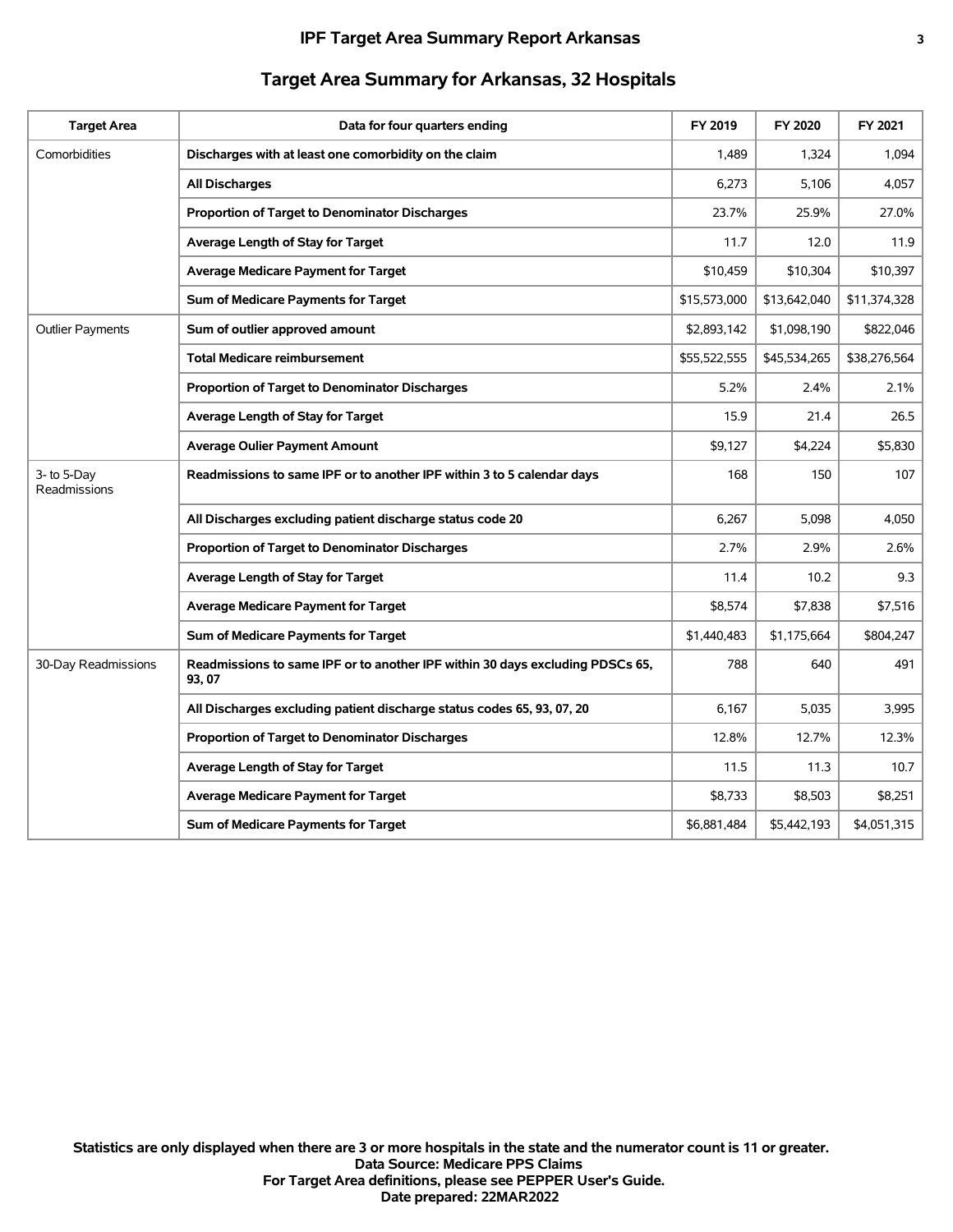| <b>Target Area</b>          | Data for four quarters ending                                                           | FY 2019      | FY 2020      | FY 2021      |
|-----------------------------|-----------------------------------------------------------------------------------------|--------------|--------------|--------------|
| Comorbidities               | Discharges with at least one comorbidity on the claim                                   | 1,320        | 1,160        | 1,099        |
|                             | <b>All Discharges</b>                                                                   | 5,481        | 4,700        | 4,122        |
|                             | Proportion of Target to Denominator Discharges                                          | 24.1%        | 24.7%        | 26.7%        |
|                             | Average Length of Stay for Target                                                       | 13.2         | 12.9         | 14.0         |
|                             | <b>Average Medicare Payment for Target</b>                                              | \$10,608     | \$10,355     | \$11,896     |
|                             | Sum of Medicare Payments for Target                                                     | \$14,002,932 | \$12,012,276 | \$13,073,209 |
| No Secondary<br>Diagnoses   | Discharges with one diagnosis coded on the claim                                        | 111          | 115          | 86           |
|                             | <b>All Discharges</b>                                                                   | 5,481        | 4,700        | 4,122        |
|                             | Proportion of Target to Denominator Discharges                                          | 2.0%         | 2.4%         | 2.1%         |
|                             | Average Length of Stay for Target                                                       | 10.6         | 10.2         | 10.6         |
|                             | <b>Average Medicare Payment for Target</b>                                              | \$7,471      | \$7,626      | \$7,957      |
|                             | Sum of Medicare Payments for Target                                                     | \$829,230    | \$877,043    | \$684,324    |
| <b>Outlier Payments</b>     | Sum of outlier approved amount                                                          | \$689,811    | \$179,477    | \$809,893    |
|                             | <b>Total Medicare reimbursement</b>                                                     | \$50,170,638 | \$43,967,877 | \$42,610,514 |
|                             | Proportion of Target to Denominator Discharges                                          | 1.4%         | 0.4%         | 1.9%         |
|                             | Average Length of Stay for Target                                                       | 37.0         | 64.3         | 52.2         |
|                             | <b>Average Oulier Payment Amount</b>                                                    | \$5,072      | \$5,609      | \$12,088     |
| 3- to 5-Day<br>Readmissions | Readmissions to same IPF or to another IPF within 3 to 5 calendar days                  | 182          | 153          | 138          |
|                             | All Discharges excluding patient discharge status code 20                               | 5,479        | 4,700        | 4,120        |
|                             | Proportion of Target to Denominator Discharges                                          | 3.3%         | 3.3%         | 3.3%         |
|                             | Average Length of Stay for Target                                                       | 10.1         | 10.1         | 10.4         |
|                             | <b>Average Medicare Payment for Target</b>                                              | \$7,596      | \$7.597      | \$7.434      |
|                             | Sum of Medicare Payments for Target                                                     | \$1,382,493  | \$1,162,369  | \$1,025,934  |
| 30-Day Readmissions         | Readmissions to same IPF or to another IPF within 30 days excluding PDSCs 65,<br>93, 07 | 990          | 877          | 702          |
|                             | All Discharges excluding patient discharge status codes 65, 93, 07, 20                  | 5,264        | 4,466        | 3,893        |
|                             | Proportion of Target to Denominator Discharges                                          | 18.8%        | 19.6%        | 18.0%        |
|                             | Average Length of Stay for Target                                                       | 10.5         | 10.5         | 11.1         |
|                             | <b>Average Medicare Payment for Target</b>                                              | \$7,750      | \$7,816      | \$8,319      |
|                             | Sum of Medicare Payments for Target                                                     | \$7,672,810  | \$6,854,823  | \$5,839,903  |

# **Target Area Summary for Arizona, 33 Hospitals**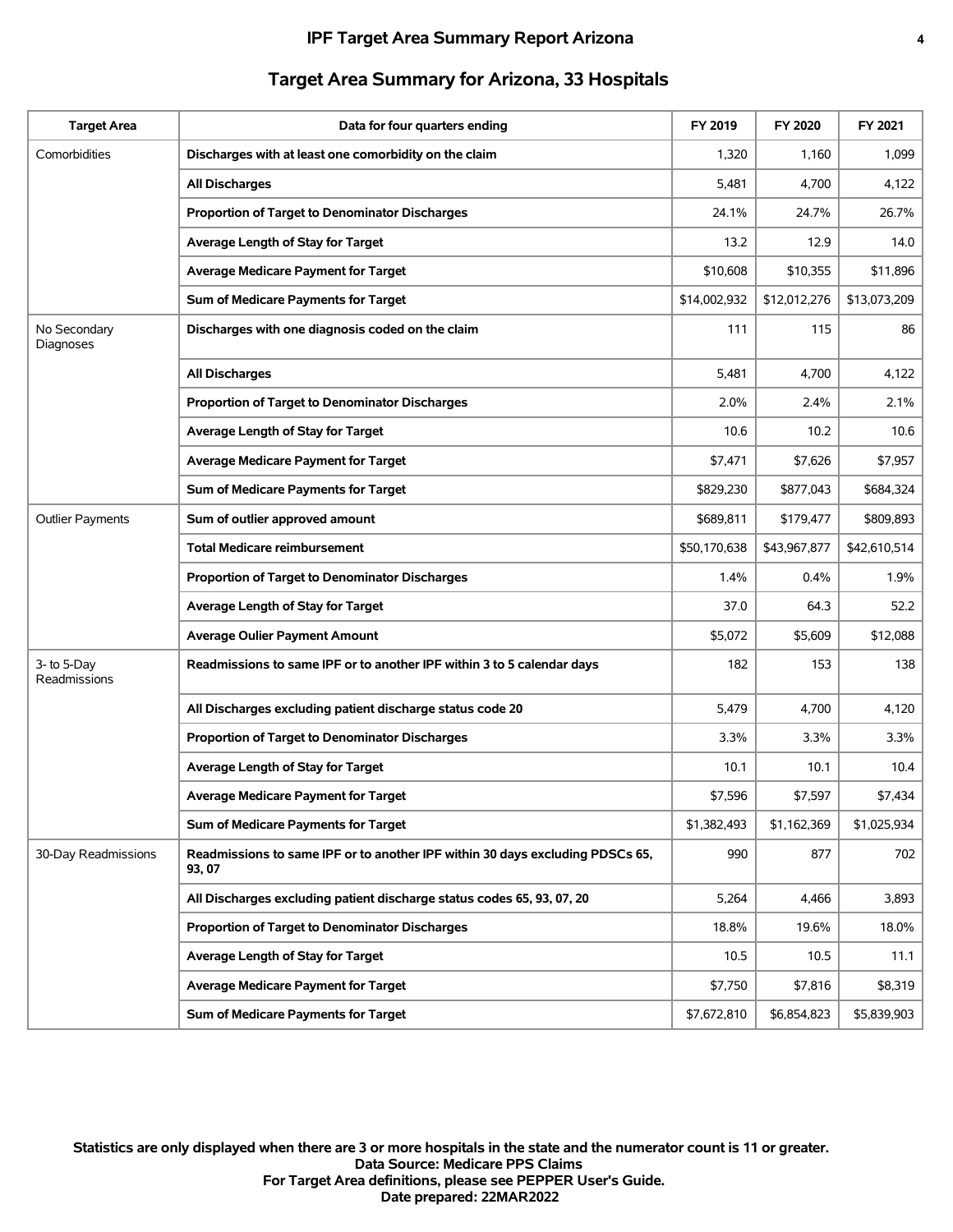| <b>Target Area</b>          | Data for four quarters ending                                                           | FY 2019       | FY 2020       | FY 2021       |
|-----------------------------|-----------------------------------------------------------------------------------------|---------------|---------------|---------------|
| Comorbidities               | Discharges with at least one comorbidity on the claim                                   | 5,810         | 4,592         | 3,877         |
|                             | <b>All Discharges</b>                                                                   | 26,175        | 22,522        | 17,696        |
|                             | Proportion of Target to Denominator Discharges                                          | 22.2%         | 20.4%         | 21.9%         |
|                             | Average Length of Stay for Target                                                       | 13.2          | 14.0          | 14.8          |
|                             | <b>Average Medicare Payment for Target</b>                                              | \$15,488      | \$16,377      | \$17,850      |
|                             | Sum of Medicare Payments for Target                                                     | \$89,982,612  | \$75,205,330  | \$69,203,848  |
| No Secondary<br>Diagnoses   | Discharges with one diagnosis coded on the claim                                        | 959           | 755           | 586           |
|                             | <b>All Discharges</b>                                                                   | 26,175        | 22,522        | 17,696        |
|                             | Proportion of Target to Denominator Discharges                                          | 3.7%          | 3.4%          | 3.3%          |
|                             | Average Length of Stay for Target                                                       | 12.4          | 13.8          | 15.4          |
|                             | Average Medicare Payment for Target                                                     | \$10,184      | \$12,403      | \$13,886      |
|                             | Sum of Medicare Payments for Target                                                     | \$9,766,314   | \$9,364,236   | \$8,137,154   |
| <b>Outlier Payments</b>     | Sum of outlier approved amount                                                          | \$19,016,745  | \$14,387,172  | \$14,318,506  |
|                             | <b>Total Medicare reimbursement</b>                                                     | \$343,058,562 | \$320,389,185 | \$274,267,272 |
|                             | Proportion of Target to Denominator Discharges                                          | 5.5%          | 4.5%          | 5.2%          |
|                             | Average Length of Stay for Target                                                       | 32.7          | 43.1          | 44.5          |
|                             | <b>Average Oulier Payment Amount</b>                                                    | \$14,707      | \$15,113      | \$15,088      |
| 3- to 5-Day<br>Readmissions | Readmissions to same IPF or to another IPF within 3 to 5 calendar days                  | 999           | 882           | 585           |
|                             | All Discharges excluding patient discharge status code 20                               | 26,166        | 22,514        | 17,688        |
|                             | Proportion of Target to Denominator Discharges                                          | 3.8%          | 3.9%          | 3.3%          |
|                             | Average Length of Stay for Target                                                       | 10.9          | 11.1          | 10.8          |
|                             | <b>Average Medicare Payment for Target</b>                                              | \$11,294      | \$11,898      | \$12,200      |
|                             | Sum of Medicare Payments for Target                                                     | \$11,282,439  | \$10,494,285  | \$7,136,811   |
| 30-Day Readmissions         | Readmissions to same IPF or to another IPF within 30 days excluding PDSCs<br>65, 93, 07 | 4,891         | 4,260         | 2,887         |
|                             | All Discharges excluding patient discharge status codes 65, 93, 07, 20                  | 25,189        | 21,607        | 16,948        |
|                             | Proportion of Target to Denominator Discharges                                          | 19.4%         | 19.7%         | 17.0%         |
|                             | Average Length of Stay for Target                                                       | 11.2          | 11.4          | 11.6          |
|                             | <b>Average Medicare Payment for Target</b>                                              | \$11,458      | \$12,152      | \$13,095      |
|                             | Sum of Medicare Payments for Target                                                     | \$56,042,379  | \$51,765,397  | \$37,803,926  |

# **Target Area Summary for California, 94 Hospitals**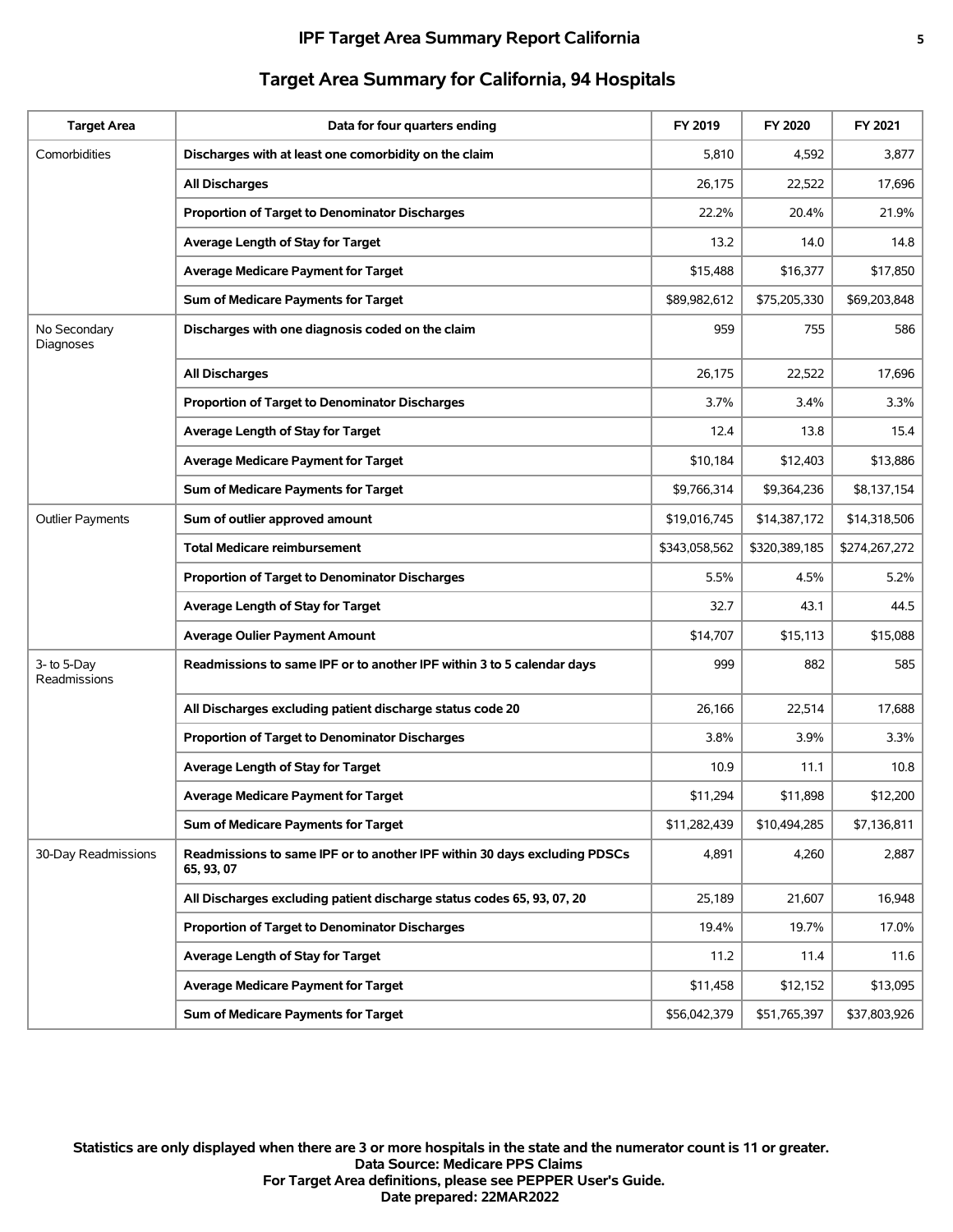| <b>Target Area</b>          | Data for four quarters ending                                                           | FY 2019      | FY 2020      | FY 2021      |
|-----------------------------|-----------------------------------------------------------------------------------------|--------------|--------------|--------------|
| Comorbidities               | Discharges with at least one comorbidity on the claim                                   | 616          | 527          | 447          |
|                             | <b>All Discharges</b>                                                                   | 3,577        | 2,886        | 2,242        |
|                             | Proportion of Target to Denominator Discharges                                          | 17.2%        | 18.3%        | 19.9%        |
|                             | Average Length of Stay for Target                                                       | 11.1         | 13.4         | 14.8         |
|                             | <b>Average Medicare Payment for Target</b>                                              | \$9,237      | \$11,296     | \$12,190     |
|                             | Sum of Medicare Payments for Target                                                     | \$5,689,766  | \$5,952,808  | \$5,448,824  |
| No Secondary<br>Diagnoses   | Discharges with one diagnosis coded on the claim                                        | 44           | 44           | 31           |
|                             | <b>All Discharges</b>                                                                   | 3,577        | 2,886        | 2,242        |
|                             | <b>Proportion of Target to Denominator Discharges</b>                                   | 1.2%         | 1.5%         | 1.4%         |
|                             | Average Length of Stay for Target                                                       | 13.6         | 10.2         | 12.8         |
|                             | <b>Average Medicare Payment for Target</b>                                              | \$9,277      | \$6,738      | \$10,064     |
|                             | Sum of Medicare Payments for Target                                                     | \$408,181    | \$296,492    | \$311,976    |
| <b>Outlier Payments</b>     | Sum of outlier approved amount                                                          | \$520,681    | \$433,581    | \$481,793    |
|                             | <b>Total Medicare reimbursement</b>                                                     | \$28,910,449 | \$25,127,095 | \$20,679,819 |
|                             | Proportion of Target to Denominator Discharges                                          | 1.8%         | 1.7%         | 2.3%         |
|                             | Average Length of Stay for Target                                                       | 39.1         | 44.1         | 34.7         |
|                             | <b>Average Oulier Payment Amount</b>                                                    | \$5,424      | \$6,882      | \$5,668      |
| 3- to 5-Day<br>Readmissions | Readmissions to same IPF or to another IPF within 3 to 5 calendar days                  | 99           | 71           | 60           |
|                             | All Discharges excluding patient discharge status code 20                               | 3,572        | 2,884        | 2,240        |
|                             | Proportion of Target to Denominator Discharges                                          | 2.8%         | 2.5%         | 2.7%         |
|                             | Average Length of Stay for Target                                                       | 11.0         | 8.8          | 11.4         |
|                             | <b>Average Medicare Payment for Target</b>                                              | \$8,471      | \$6,969      | \$9,534      |
|                             | Sum of Medicare Payments for Target                                                     | \$838,620    | \$494,813    | \$572,040    |
| 30-Day Readmissions         | Readmissions to same IPF or to another IPF within 30 days excluding PDSCs 65,<br>93, 07 | 564          | 492          | 298          |
|                             | All Discharges excluding patient discharge status codes 65, 93, 07, 20                  | 3,500        | 2,835        | 2,187        |
|                             | Proportion of Target to Denominator Discharges                                          | 16.1%        | 17.4%        | 13.6%        |
|                             | Average Length of Stay for Target                                                       | 10.1         | 9.5          | 10.5         |
|                             | <b>Average Medicare Payment for Target</b>                                              | \$7,510      | \$7,270      | \$8,288      |
|                             | Sum of Medicare Payments for Target                                                     | \$4,235,746  | \$3,576,767  | \$2,469,930  |

# **Target Area Summary for Colorado, 18 Hospitals**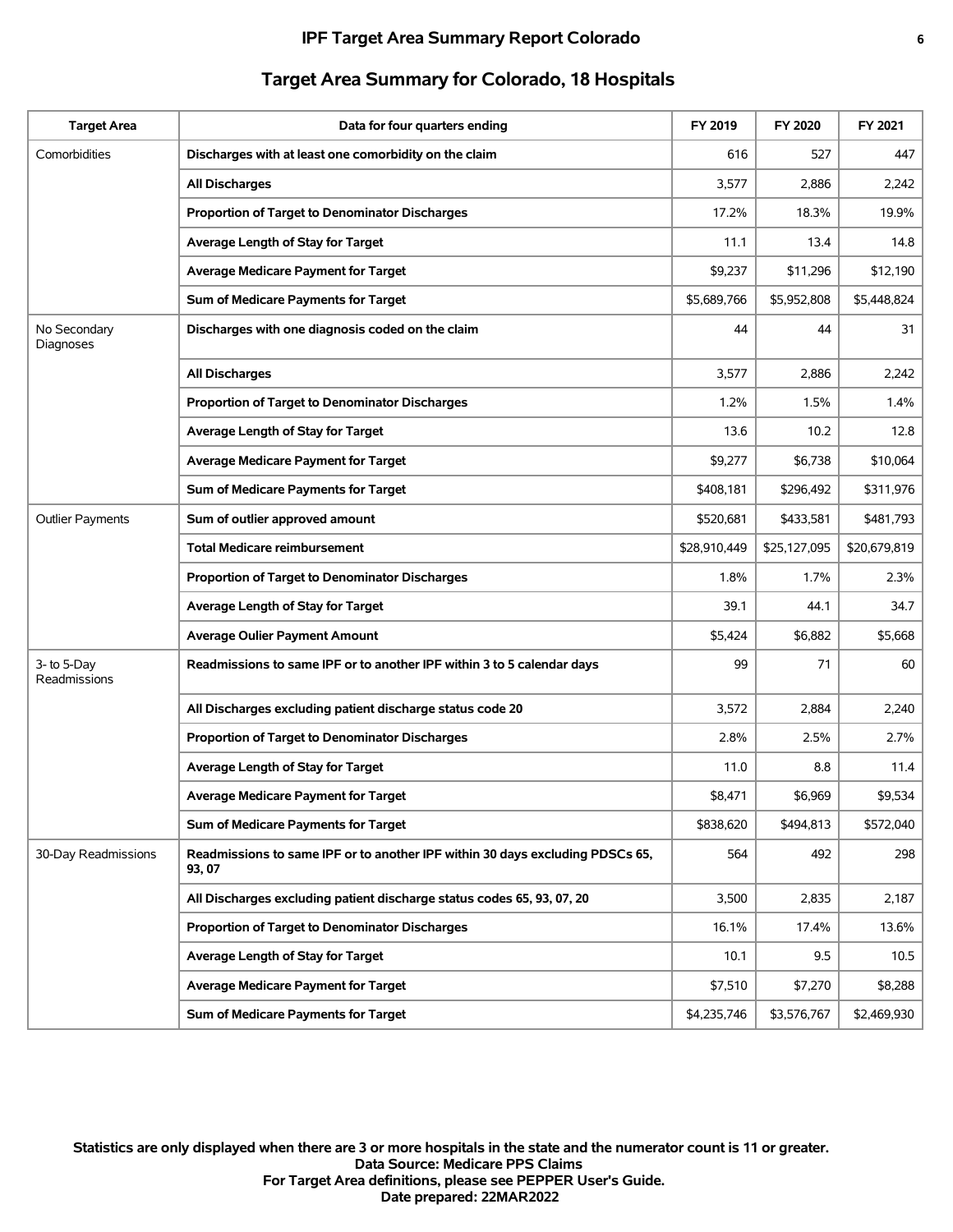#### **IPF Target Area Summary Report Connecticut 7**

| <b>Target Area</b>          | Data for four quarters ending                                                           | FY 2019      | FY 2020      | FY 2021      |
|-----------------------------|-----------------------------------------------------------------------------------------|--------------|--------------|--------------|
| Comorbidities               | Discharges with at least one comorbidity on the claim                                   | 1,395        | 1,133        | 890          |
|                             | <b>All Discharges</b>                                                                   | 5,188        | 4,247        | 3,368        |
|                             | Proportion of Target to Denominator Discharges                                          | 26.9%        | 26.7%        | 26.4%        |
|                             | Average Length of Stay for Target                                                       | 14.5         | 15.5         | 15.3         |
|                             | <b>Average Medicare Payment for Target</b>                                              | \$14,169     | \$15,471     | \$15,995     |
|                             | Sum of Medicare Payments for Target                                                     | \$19,765,816 | \$17,528,731 | \$14,235,548 |
| No Secondary<br>Diagnoses   | Discharges with one diagnosis coded on the claim                                        | 91           | 39           | 22           |
|                             | <b>All Discharges</b>                                                                   | 5,188        | 4,247        | 3,368        |
|                             | Proportion of Target to Denominator Discharges                                          | 1.8%         | 0.9%         | 0.7%         |
|                             | Average Length of Stay for Target                                                       | 19.5         | 18.8         | 19.2         |
|                             | <b>Average Medicare Payment for Target</b>                                              | \$14,931     | \$16,551     | \$17,271     |
|                             | Sum of Medicare Payments for Target                                                     | \$1,358,712  | \$645.484    | \$379,966    |
| <b>Outlier Payments</b>     | Sum of outlier approved amount                                                          | \$1,528,998  | \$2,208,243  | \$2,803,456  |
|                             | <b>Total Medicare reimbursement</b>                                                     | \$67,845,125 | \$60,046,983 | \$50,736,351 |
|                             | Proportion of Target to Denominator Discharges                                          | 2.3%         | 3.7%         | 5.5%         |
|                             | Average Length of Stay for Target                                                       | 41.5         | 43.0         | 35.0         |
|                             | <b>Average Oulier Payment Amount</b>                                                    | \$6,856      | \$9,278      | \$7,618      |
| 3- to 5-Day<br>Readmissions | Readmissions to same IPF or to another IPF within 3 to 5 calendar days                  | 110          | 121          | 86           |
|                             | All Discharges excluding patient discharge status code 20                               | 5,183        | 4,242        | 3,362        |
|                             | Proportion of Target to Denominator Discharges                                          | 2.1%         | 2.9%         | 2.6%         |
|                             | Average Length of Stay for Target                                                       | 12.3         | 12.1         | 14.6         |
|                             | <b>Average Medicare Payment for Target</b>                                              | \$11,229     | \$10.927     | \$14,091     |
|                             | Sum of Medicare Payments for Target                                                     | \$1,235,148  | \$1,322,156  | \$1,211,796  |
| 30-Day Readmissions         | Readmissions to same IPF or to another IPF within 30 days excluding PDSCs 65,<br>93, 07 | 797          | 637          | 455          |
|                             | All Discharges excluding patient discharge status codes 65, 93, 07, 20                  | 5,116        | 4,159        | 3,316        |
|                             | Proportion of Target to Denominator Discharges                                          | 15.6%        | 15.3%        | 13.7%        |
|                             | Average Length of Stay for Target                                                       | 12.3         | 12.6         | 13.4         |
|                             | <b>Average Medicare Payment for Target</b>                                              | \$11,161     | \$11,527     | \$12,815     |
|                             | Sum of Medicare Payments for Target                                                     | \$8,895,626  | \$7,342,753  | \$5,830,622  |

# **Target Area Summary for Connecticut, 25 Hospitals**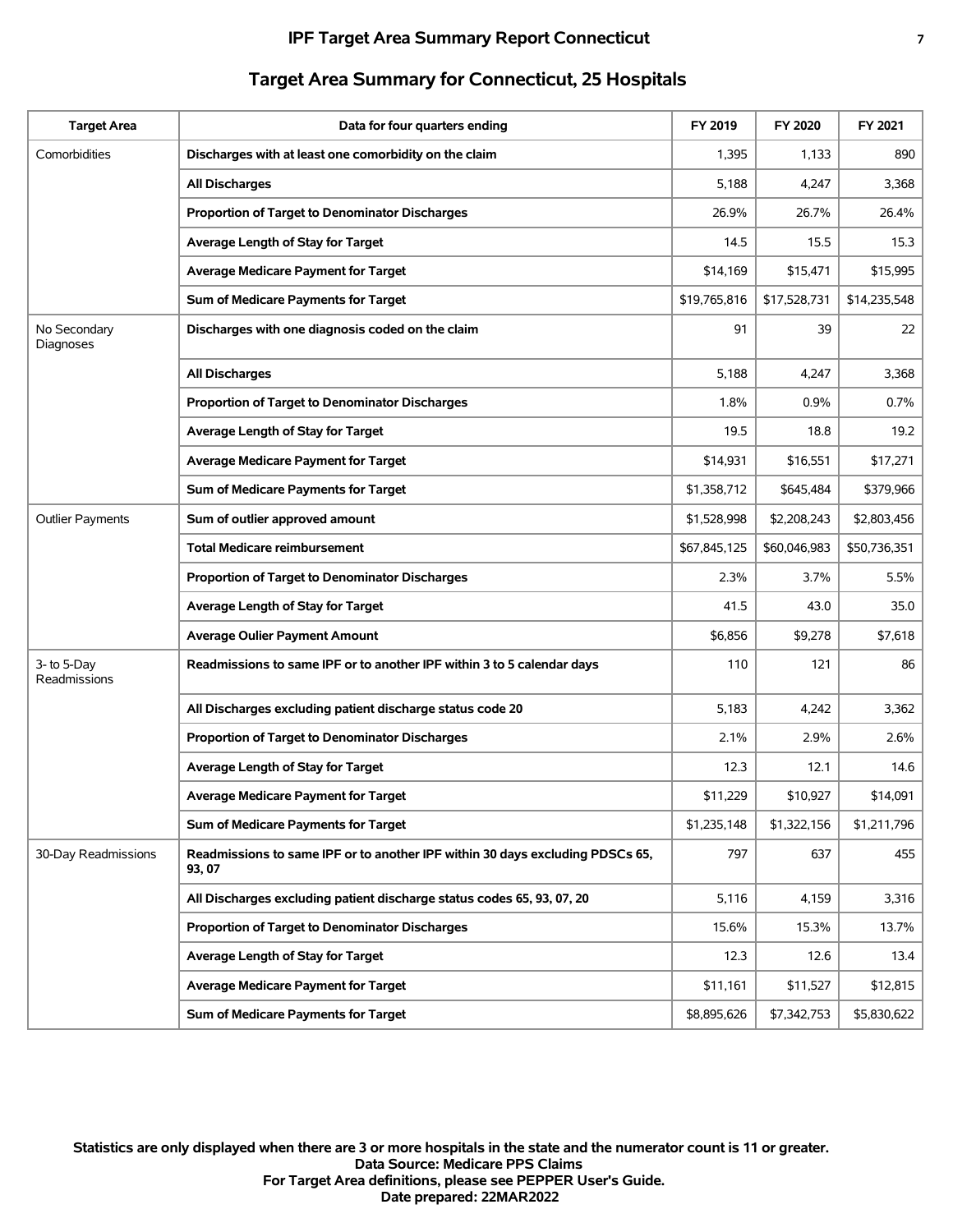| <b>Target Area</b>          | Data for four quarters ending                                                           | FY 2019     | FY 2020     | FY 2021     |
|-----------------------------|-----------------------------------------------------------------------------------------|-------------|-------------|-------------|
| Comorbidities               | Discharges with at least one comorbidity on the claim                                   | 257         | 202         | 192         |
|                             | <b>All Discharges</b>                                                                   | 1,166       | 890         | 808         |
|                             | Proportion of Target to Denominator Discharges                                          | 22.0%       | 22.7%       | 23.8%       |
|                             | Average Length of Stay for Target                                                       | 12.2        | 9.7         | 12.2        |
|                             | <b>Average Medicare Payment for Target</b>                                              | \$9,201     | \$8,394     | \$11,374    |
|                             | Sum of Medicare Payments for Target                                                     | \$2,364,552 | \$1,695,632 | \$2,183,801 |
| No Secondary<br>Diagnoses   | Discharges with one diagnosis coded on the claim                                        | 19          | 22          | 19          |
|                             | <b>All Discharges</b>                                                                   | 1,166       | 890         | 808         |
|                             | Proportion of Target to Denominator Discharges                                          | 1.6%        | 2.5%        | 2.4%        |
|                             | Average Length of Stay for Target                                                       | 9.8         | 18.3        | 13.6        |
|                             | <b>Average Medicare Payment for Target</b>                                              | \$6,572     | \$9,040     | \$10,594    |
|                             | Sum of Medicare Payments for Target                                                     | \$124,877   | \$198,889   | \$201,293   |
| <b>Outlier Payments</b>     | Sum of outlier approved amount                                                          | \$232,718   | \$215,296   | \$343,711   |
|                             | <b>Total Medicare reimbursement</b>                                                     | \$8,960,698 | \$7,373,160 | \$7,382,401 |
|                             | Proportion of Target to Denominator Discharges                                          | 2.6%        | 2.9%        | 4.7%        |
|                             | Average Length of Stay for Target                                                       | 52.0        | 44.7        | 39.0        |
|                             | <b>Average Oulier Payment Amount</b>                                                    | \$6,649     | \$7,689     | \$8,184     |
| 3- to 5-Day<br>Readmissions | Readmissions to same IPF or to another IPF within 3 to 5 calendar days                  | 32          | 20          | 16          |
|                             | All Discharges excluding patient discharge status code 20                               | 1,166       | 889         | 808         |
|                             | Proportion of Target to Denominator Discharges                                          | 2.7%        | 2.2%        | 2.0%        |
|                             | Average Length of Stay for Target                                                       | 10.2        | 9.8         | 10.1        |
|                             | <b>Average Medicare Payment for Target</b>                                              | \$8,964     | \$8,321     | \$8,274     |
|                             | Sum of Medicare Payments for Target                                                     | \$286,862   | \$166,426   | \$132,380   |
| 30-Day Readmissions         | Readmissions to same IPF or to another IPF within 30 days excluding PDSCs 65, 93,<br>07 | 166         | 104         | 110         |
|                             | All Discharges excluding patient discharge status codes 65, 93, 07, 20                  | 1,115       | 822         | 733         |
|                             | Proportion of Target to Denominator Discharges                                          | 14.9%       | 12.7%       | 15.0%       |
|                             | Average Length of Stay for Target                                                       | 9.3         | 8.9         | 9.4         |
|                             | <b>Average Medicare Payment for Target</b>                                              | \$7,509     | \$7,190     | \$7,485     |
|                             | Sum of Medicare Payments for Target                                                     | \$1,246,429 | \$747,731   | \$823,333   |

# **Target Area Summary for District of Columbia, 5 Hospitals**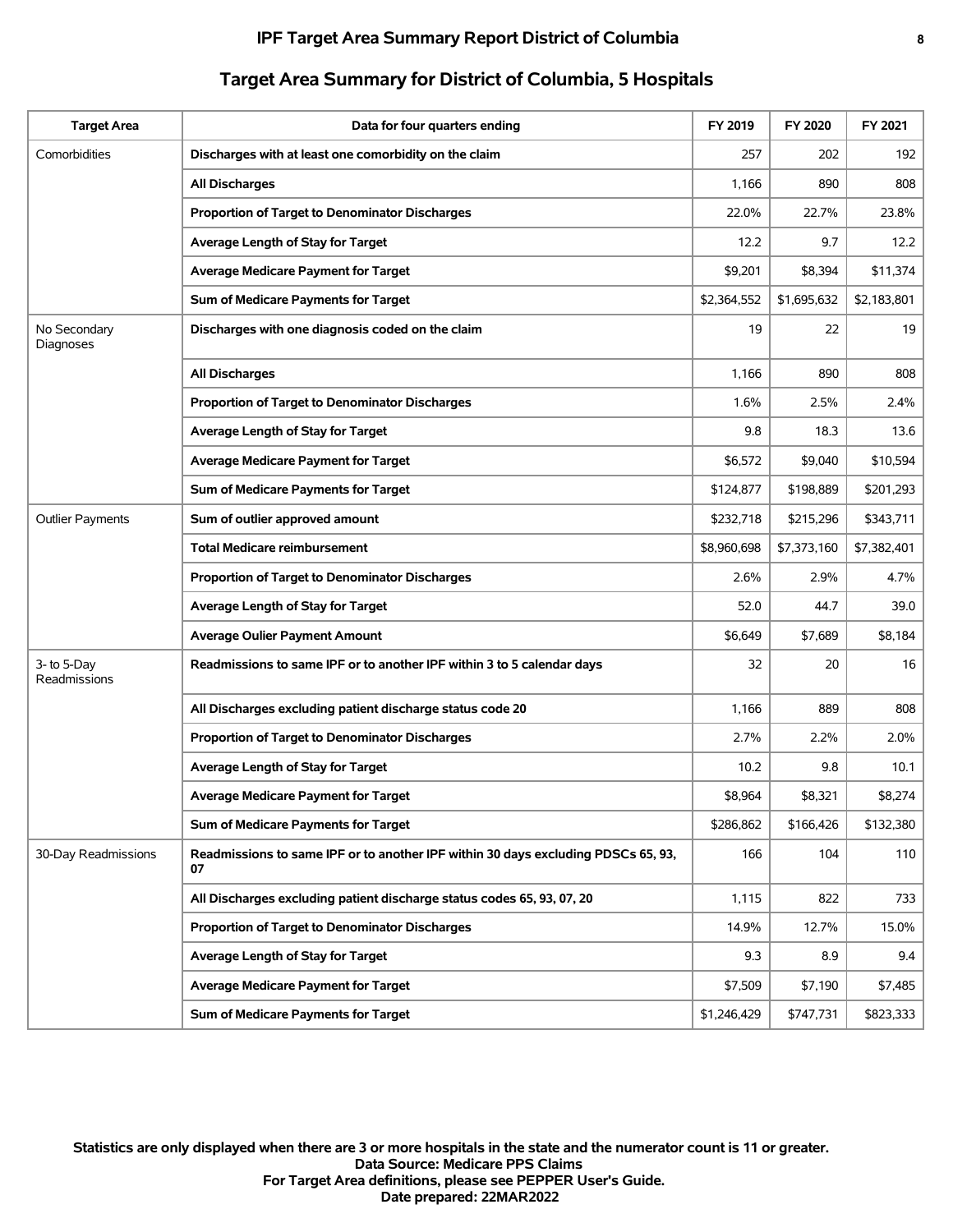| <b>Target Area</b>          | Data for four quarters ending                                                           | FY 2019      | FY 2020      | FY 2021      |
|-----------------------------|-----------------------------------------------------------------------------------------|--------------|--------------|--------------|
| Comorbidities               | Discharges with at least one comorbidity on the claim                                   | 445          | 364          | 301          |
|                             | <b>All Discharges</b>                                                                   | 1,754        | 1,547        | 1,287        |
|                             | Proportion of Target to Denominator Discharges                                          | 25.4%        | 23.5%        | 23.4%        |
|                             | Average Length of Stay for Target                                                       | 12.0         | 13.2         | 13.3         |
|                             | <b>Average Medicare Payment for Target</b>                                              | \$10,794     | \$13,178     | \$13,389     |
|                             | Sum of Medicare Payments for Target                                                     | \$4,803,546  | \$4,796,620  | \$4,030,235  |
| <b>Outlier Payments</b>     | Sum of outlier approved amount                                                          | \$1,014,294  | \$2,911,609  | \$1,273,857  |
|                             | <b>Total Medicare reimbursement</b>                                                     | \$18,615,627 | \$19,783,843 | \$14,831,942 |
|                             | Proportion of Target to Denominator Discharges                                          | 5.4%         | 14.7%        | 8.6%         |
|                             | Average Length of Stay for Target                                                       | 16.3         | 26.0         | 21.7         |
|                             | <b>Average Oulier Payment Amount</b>                                                    | \$12,075     | \$19,541     | \$16,125     |
| 3- to 5-Day<br>Readmissions | Readmissions to same IPF or to another IPF within 3 to 5 calendar days                  | 43           | 46           | 36           |
|                             | All Discharges excluding patient discharge status code 20                               | 1,754        | 1,547        | 1,286        |
|                             | Proportion of Target to Denominator Discharges                                          | 2.5%         | 3.0%         | 2.8%         |
|                             | Average Length of Stay for Target                                                       | 13.4         | 14.1         | 11.3         |
|                             | <b>Average Medicare Payment for Target</b>                                              | \$11,139     | \$12,449     | \$9,358      |
|                             | Sum of Medicare Payments for Target                                                     | \$478,960    | \$572,658    | \$336,891    |
| 30-Day Readmissions         | Readmissions to same IPF or to another IPF within 30 days excluding PDSCs 65,<br>93, 07 | 281          | 229          | 174          |
|                             | All Discharges excluding patient discharge status codes 65, 93, 07, 20                  | 1,748        | 1,540        | 1,277        |
|                             | Proportion of Target to Denominator Discharges                                          | 16.1%        | 14.9%        | 13.6%        |
|                             | Average Length of Stay for Target                                                       | 12.0         | 13.3         | 13.3         |
|                             | <b>Average Medicare Payment for Target</b>                                              | \$9,713      | \$12,068     | \$11,294     |
|                             | Sum of Medicare Payments for Target                                                     | \$2,729,233  | \$2,763,642  | \$1,965,236  |

## **Target Area Summary for Delaware, 5 Hospitals**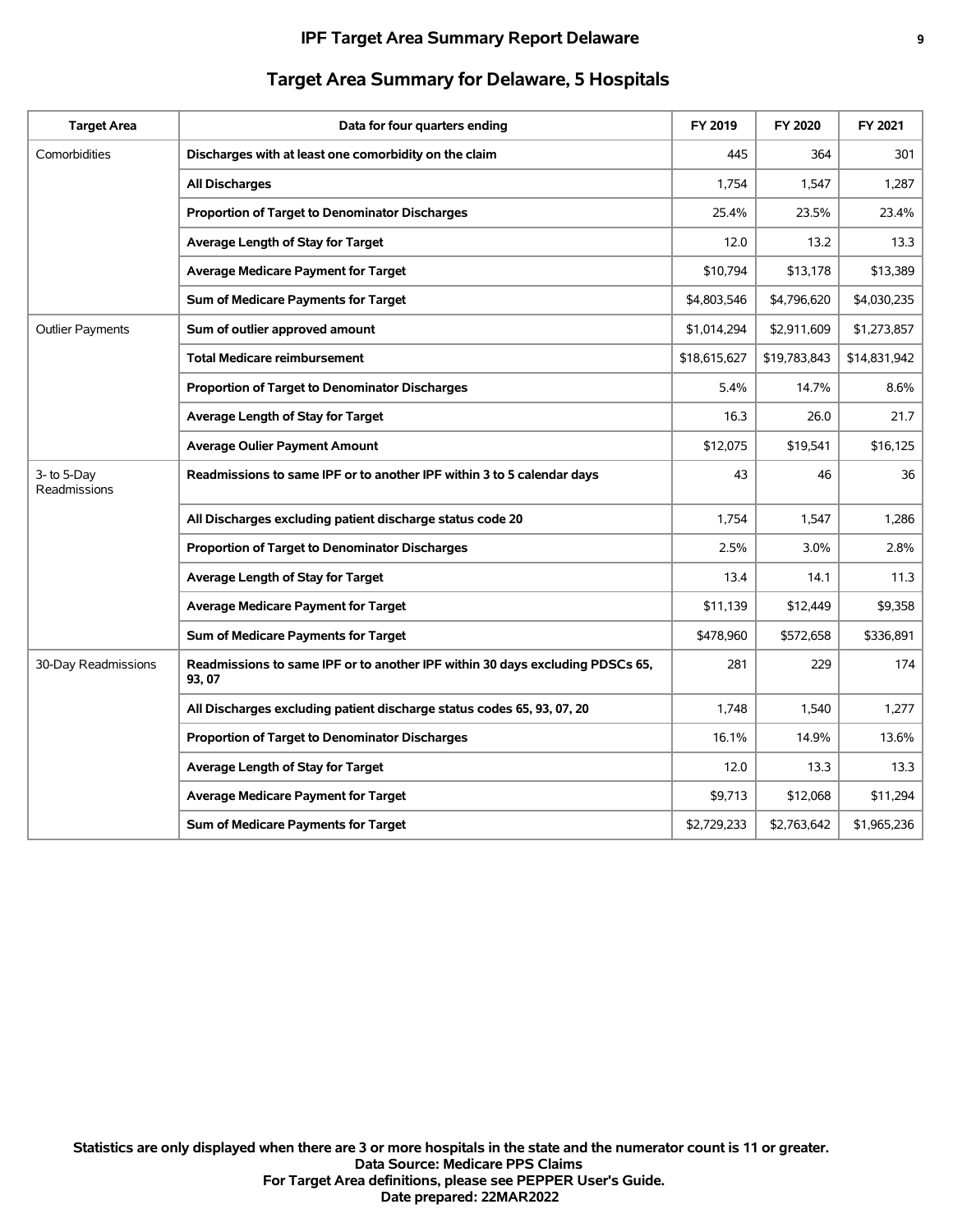| <b>Target Area</b>          | Data for four quarters ending                                                           | FY 2019       | FY 2020       | FY 2021       |
|-----------------------------|-----------------------------------------------------------------------------------------|---------------|---------------|---------------|
| Comorbidities               | Discharges with at least one comorbidity on the claim                                   | 6,131         | 5,609         | 4,480         |
|                             | <b>All Discharges</b>                                                                   | 25,954        | 21,527        | 17,468        |
|                             | Proportion of Target to Denominator Discharges                                          | 23.6%         | 26.1%         | 25.6%         |
|                             | Average Length of Stay for Target                                                       | 11.5          | 11.1          | 11.1          |
|                             | <b>Average Medicare Payment for Target</b>                                              | \$8,572       | \$8,320       | \$8,430       |
|                             | Sum of Medicare Payments for Target                                                     | \$52,552,245  | \$46,668,861  | \$37,765,774  |
| No Secondary<br>Diagnoses   | Discharges with one diagnosis coded on the claim                                        | 1,831         | 1,171         | 1,023         |
|                             | <b>All Discharges</b>                                                                   | 25,954        | 21,527        | 17,468        |
|                             | Proportion of Target to Denominator Discharges                                          | 7.1%          | 5.4%          | 5.9%          |
|                             | Average Length of Stay for Target                                                       | 9.5           | 10.4          | 10.0          |
|                             | <b>Average Medicare Payment for Target</b>                                              | \$6,111       | \$6,689       | \$6,647       |
|                             | Sum of Medicare Payments for Target                                                     | \$11,188,628  | \$7,832,982   | \$6,799,844   |
| <b>Outlier Payments</b>     | Sum of outlier approved amount                                                          | \$2,362,960   | \$1,393,711   | \$970,436     |
|                             | <b>Total Medicare reimbursement</b>                                                     | \$187,441,204 | \$162,173,014 | \$132,993,967 |
|                             | <b>Proportion of Target to Denominator Discharges</b>                                   | 1.3%          | 0.9%          | 0.7%          |
|                             | Average Length of Stay for Target                                                       | 25.6          | 32.0          | 31.5          |
|                             | <b>Average Oulier Payment Amount</b>                                                    | \$6,582       | \$7,111       | \$5,917       |
| 3- to 5-Day<br>Readmissions | Readmissions to same IPF or to another IPF within 3 to 5 calendar days                  | 1,293         | 1,021         | 793           |
|                             | All Discharges excluding patient discharge status code 20                               | 25,953        | 21,521        | 17,466        |
|                             | Proportion of Target to Denominator Discharges                                          | 5.0%          | 4.7%          | 4.5%          |
|                             | Average Length of Stay for Target                                                       | 9.2           | 9.9           | 9.0           |
|                             | <b>Average Medicare Payment for Target</b>                                              | \$6,526       | \$7.119       | \$6,674       |
|                             | Sum of Medicare Payments for Target                                                     | \$8,438,131   | \$7,268,685   | \$5,292,660   |
| 30-Day Readmissions         | Readmissions to same IPF or to another IPF within 30 days excluding PDSCs<br>65, 93, 07 | 6,168         | 5,272         | 3,976         |
|                             | All Discharges excluding patient discharge status codes 65, 93, 07, 20                  | 25,310        | 20,954        | 17,082        |
|                             | Proportion of Target to Denominator Discharges                                          | 24.4%         | 25.2%         | 23.3%         |
|                             | Average Length of Stay for Target                                                       | 9.4           | 9.7           | 9.4           |
|                             | <b>Average Medicare Payment for Target</b>                                              | \$6,561       | \$6,797       | \$6,809       |
|                             | Sum of Medicare Payments for Target                                                     | \$40,468,859  | \$35,834,720  | \$27,071,109  |

## **Target Area Summary for Florida, 67 Hospitals**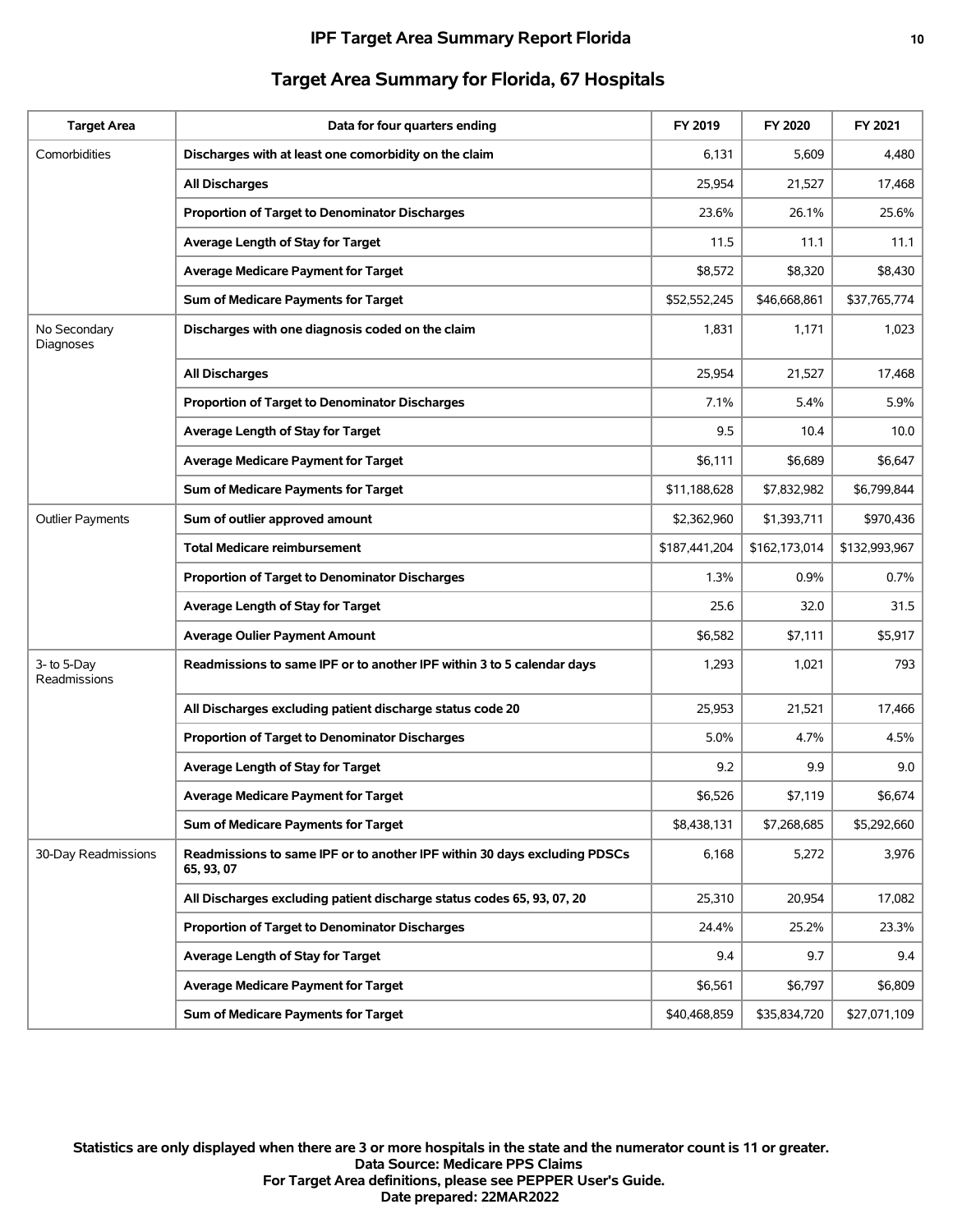| <b>Target Area</b>          | Data for four quarters ending                                                           | FY 2019      | FY 2020      | FY 2021      |
|-----------------------------|-----------------------------------------------------------------------------------------|--------------|--------------|--------------|
| Comorbidities               | Discharges with at least one comorbidity on the claim                                   | 2,700        | 2,166        | 1,594        |
|                             | <b>All Discharges</b>                                                                   | 11,432       | 9,154        | 7,136        |
|                             | Proportion of Target to Denominator Discharges                                          | 23.6%        | 23.7%        | 22.3%        |
|                             | Average Length of Stay for Target                                                       | 12.1         | 12.0         | 12.0         |
|                             | <b>Average Medicare Payment for Target</b>                                              | \$9,661      | \$9,791      | \$10,178     |
|                             | Sum of Medicare Payments for Target                                                     | \$26,083,566 | \$21,207,129 | \$16,224,127 |
| No Secondary<br>Diagnoses   | Discharges with one diagnosis coded on the claim                                        | 95           | 72           | 81           |
|                             | <b>All Discharges</b>                                                                   | 11,432       | 9,154        | 7,136        |
|                             | Proportion of Target to Denominator Discharges                                          | 0.8%         | 0.8%         | 1.1%         |
|                             | Average Length of Stay for Target                                                       | 12.7         | 18.5         | 17.7         |
|                             | <b>Average Medicare Payment for Target</b>                                              | \$8,173      | \$8,700      | \$8,137      |
|                             | Sum of Medicare Payments for Target                                                     | \$776,478    | \$626,372    | \$659,071    |
| <b>Outlier Payments</b>     | Sum of outlier approved amount                                                          | \$1,548,600  | \$1,195,196  | \$776,805    |
|                             | <b>Total Medicare reimbursement</b>                                                     | \$98,431,260 | \$80,202,158 | \$64,245,364 |
|                             | Proportion of Target to Denominator Discharges                                          | 1.6%         | 1.5%         | 1.2%         |
|                             | Average Length of Stay for Target                                                       | 23.2         | 23.3         | 23.9         |
|                             | <b>Average Oulier Payment Amount</b>                                                    | \$7,270      | \$6,830      | \$5,549      |
| 3- to 5-Day<br>Readmissions | Readmissions to same IPF or to another IPF within 3 to 5 calendar days                  | 347          | 280          | 201          |
|                             | All Discharges excluding patient discharge status code 20                               | 11,428       | 9,150        | 7,124        |
|                             | Proportion of Target to Denominator Discharges                                          | 3.0%         | 3.1%         | 2.8%         |
|                             | Average Length of Stay for Target                                                       | 11.4         | 11.1         | 11.0         |
|                             | Average Medicare Payment for Target                                                     | \$8,403      | \$8,342      | \$7,849      |
|                             | Sum of Medicare Payments for Target                                                     | \$2,915,984  | \$2,335,627  | \$1,577,557  |
| 30-Day Readmissions         | Readmissions to same IPF or to another IPF within 30 days excluding PDSCs 65,<br>93, 07 | 1,861        | 1,480        | 1,072        |
|                             | All Discharges excluding patient discharge status codes 65, 93, 07, 20                  | 11,315       | 9,069        | 7,082        |
|                             | Proportion of Target to Denominator Discharges                                          | 16.4%        | 16.3%        | 15.1%        |
|                             | Average Length of Stay for Target                                                       | 11.4         | 11.2         | 11.0         |
|                             | <b>Average Medicare Payment for Target</b>                                              | \$8,234      | \$8,210      | \$8,114      |
|                             | Sum of Medicare Payments for Target                                                     | \$15,324,143 | \$12,151,029 | \$8,698,574  |

# **Target Area Summary for Georgia, 40 Hospitals**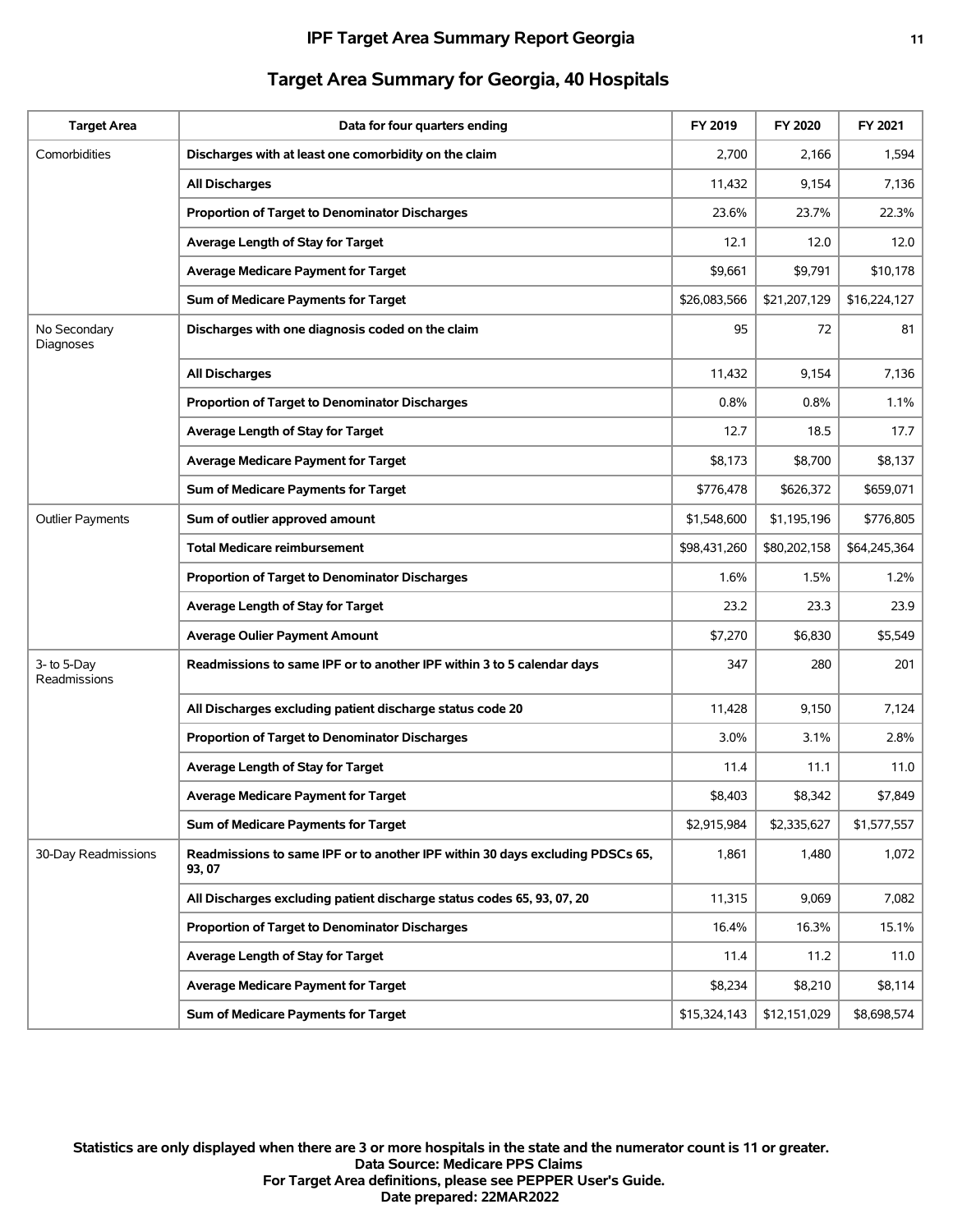**Target Area Summary for Hawaii, 2 Hospitals**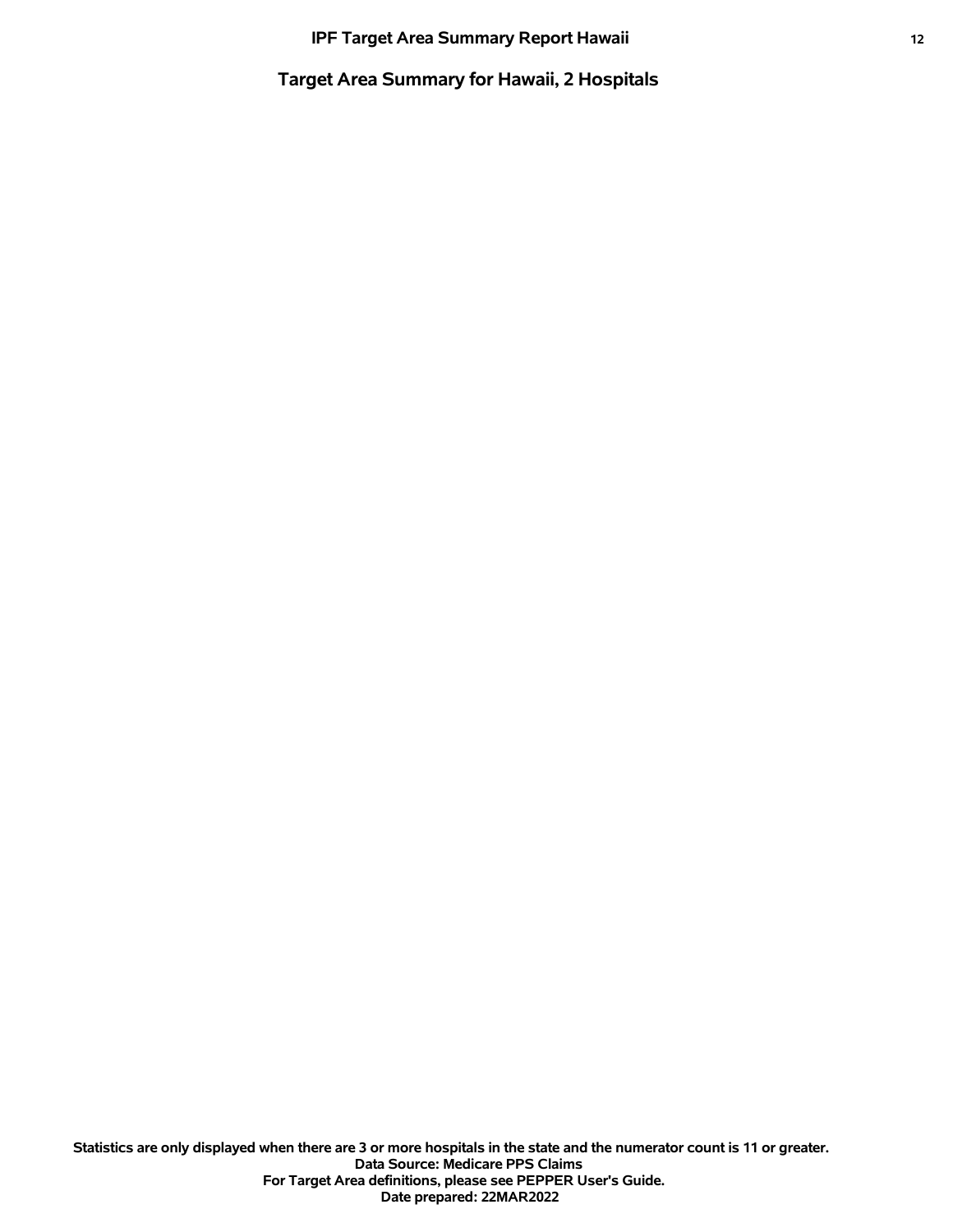| <b>Target Area</b>          | Data for four quarters ending                                                           | FY 2019      | FY 2020      | FY 2021      |
|-----------------------------|-----------------------------------------------------------------------------------------|--------------|--------------|--------------|
| Comorbidities               | Discharges with at least one comorbidity on the claim                                   | 455          | 332          | 292          |
|                             | <b>All Discharges</b>                                                                   | 1,730        | 1,253        | 1,067        |
|                             | <b>Proportion of Target to Denominator Discharges</b>                                   | 26.3%        | 26.5%        | 27.4%        |
|                             | Average Length of Stay for Target                                                       | 17.7         | 18.1         | 18.9         |
|                             | <b>Average Medicare Payment for Target</b>                                              | \$13,176     | \$14,859     | \$14,529     |
|                             | Sum of Medicare Payments for Target                                                     | \$5,995,015  | \$4,933,178  | \$4,242,603  |
| No Secondary<br>Diagnoses   | Discharges with one diagnosis coded on the claim                                        | 37           | 31           | 27           |
|                             | <b>All Discharges</b>                                                                   | 1,730        | 1,253        | 1,067        |
|                             | <b>Proportion of Target to Denominator Discharges</b>                                   | 2.1%         | 2.5%         | 2.5%         |
|                             | Average Length of Stay for Target                                                       | 31.8         | 43.2         | 56.5         |
|                             | <b>Average Medicare Payment for Target</b>                                              | \$19,002     | \$27,028     | \$34,261     |
|                             | Sum of Medicare Payments for Target                                                     | \$703,085    | \$837,854    | \$925,057    |
| <b>Outlier Payments</b>     | Sum of outlier approved amount                                                          | \$573,698    | \$276,787    | \$282,483    |
|                             | <b>Total Medicare reimbursement</b>                                                     | \$18,486,781 | \$15,834,900 | \$13,259,922 |
|                             | Proportion of Target to Denominator Discharges                                          | 3.1%         | 1.7%         | 2.1%         |
|                             | Average Length of Stay for Target                                                       | 70.2         | 49.9         | 80.5         |
|                             | <b>Average Oulier Payment Amount</b>                                                    | \$7,355      | \$5,126      | \$8,308      |
| 3- to 5-Day<br>Readmissions | Readmissions to same IPF or to another IPF within 3 to 5 calendar days                  | 31           | 23           | 18           |
|                             | All Discharges excluding patient discharge status code 20                               | 1,727        | 1,249        | 1,065        |
|                             | Proportion of Target to Denominator Discharges                                          | 1.8%         | 1.8%         | 1.7%         |
|                             | Average Length of Stay for Target                                                       | 9.7          | 14.9         | 12.8         |
|                             | <b>Average Medicare Payment for Target</b>                                              | \$7,664      | \$10,996     | \$10,592     |
|                             | Sum of Medicare Payments for Target                                                     | \$237,595    | \$252,913    | \$190,665    |
| 30-Day Readmissions         | Readmissions to same IPF or to another IPF within 30 days excluding PDSCs 65,<br>93, 07 | 186          | 131          | 98           |
|                             | All Discharges excluding patient discharge status codes 65, 93, 07, 20                  | 1,698        | 1,229        | 1,056        |
|                             | Proportion of Target to Denominator Discharges                                          | 11.0%        | 10.7%        | 9.3%         |
|                             | Average Length of Stay for Target                                                       | 10.0         | 14.0         | 13.0         |
|                             | Average Medicare Payment for Target                                                     | \$7,200      | \$11,038     | \$10,708     |
|                             | Sum of Medicare Payments for Target                                                     | \$1,339,158  | \$1,445,968  | \$1,049,353  |

## **Target Area Summary for Iowa, 16 Hospitals**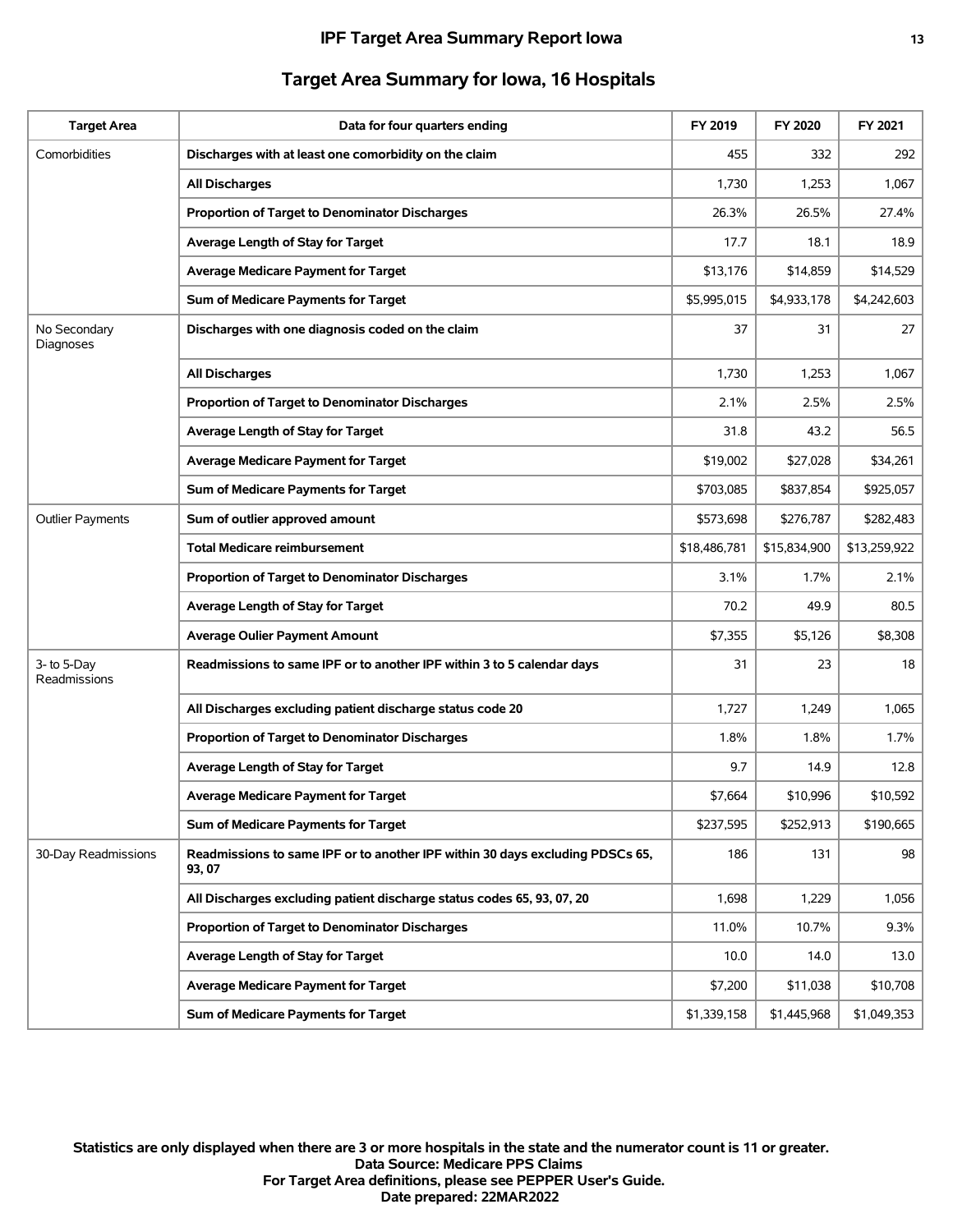| <b>Target Area</b>          | Data for four quarters ending                                                           | FY 2019      | FY 2020     | FY 2021     |
|-----------------------------|-----------------------------------------------------------------------------------------|--------------|-------------|-------------|
| Comorbidities               | Discharges with at least one comorbidity on the claim                                   | 282          | 236         | 214         |
|                             | All Discharges                                                                          | 1,178        | 1,143       | 945         |
|                             | Proportion of Target to Denominator Discharges                                          | 23.9%        | 20.6%       | 22.6%       |
|                             | Average Length of Stay for Target                                                       | 11.8         | 11.3        | 12.5        |
|                             | <b>Average Medicare Payment for Target</b>                                              | \$8,568      | \$8,599     | \$9,809     |
|                             | Sum of Medicare Payments for Target                                                     | \$2,416,165  | \$2,029,249 | \$2,099,230 |
| No Secondary<br>Diagnoses   | Discharges with one diagnosis coded on the claim                                        | 33           | 51          | 59          |
|                             | <b>All Discharges</b>                                                                   | 1,178        | 1,143       | 945         |
|                             | <b>Proportion of Target to Denominator Discharges</b>                                   | 2.8%         | 4.5%        | 6.2%        |
|                             | Average Length of Stay for Target                                                       | 12.4         | 10.4        | 9.3         |
|                             | <b>Average Medicare Payment for Target</b>                                              | \$7,532      | \$6,759     | \$6,705     |
|                             | Sum of Medicare Payments for Target                                                     | \$248,570    | \$344,723   | \$395,605   |
| <b>Outlier Payments</b>     | Sum of outlier approved amount                                                          | \$250,791    | \$116,104   | \$180,306   |
|                             | <b>Total Medicare reimbursement</b>                                                     | \$10,392,714 | \$9,744,977 | \$8,740,390 |
|                             | Proportion of Target to Denominator Discharges                                          | 2.4%         | 1.2%        | 2.1%        |
|                             | Average Length of Stay for Target                                                       | 25.2         | 22.3        | 35.3        |
|                             | <b>Average Oulier Payment Amount</b>                                                    | \$4,732      | \$4,300     | \$6,010     |
| 3- to 5-Day<br>Readmissions | Readmissions to same IPF or to another IPF within 3 to 5 calendar days                  | 26           | 28          | 23          |
|                             | All Discharges excluding patient discharge status code 20                               | 1,178        | 1,142       | 945         |
|                             | Proportion of Target to Denominator Discharges                                          | 2.2%         | 2.5%        | 2.4%        |
|                             | Average Length of Stay for Target                                                       | 8.5          | 7.8         | 10.1        |
|                             | <b>Average Medicare Payment for Target</b>                                              | \$5,644      | \$5,250     | \$7,035     |
|                             | Sum of Medicare Payments for Target                                                     | \$146,734    | \$146,986   | \$161,808   |
| 30-Day Readmissions         | Readmissions to same IPF or to another IPF within 30 days excluding PDSCs 65,<br>93, 07 | 133          | 174         | 152         |
|                             | All Discharges excluding patient discharge status codes 65, 93, 07, 20                  | 1,074        | 1,038       | 867         |
|                             | Proportion of Target to Denominator Discharges                                          | 12.4%        | 16.8%       | 17.5%       |
|                             | Average Length of Stay for Target                                                       | 10.0         | 10.0        | 11.1        |
|                             | <b>Average Medicare Payment for Target</b>                                              | \$6,670      | \$6,868     | \$7,923     |
|                             | Sum of Medicare Payments for Target                                                     | \$887,083    | \$1,194,960 | \$1,204,265 |

## **Target Area Summary for Idaho, 9 Hospitals**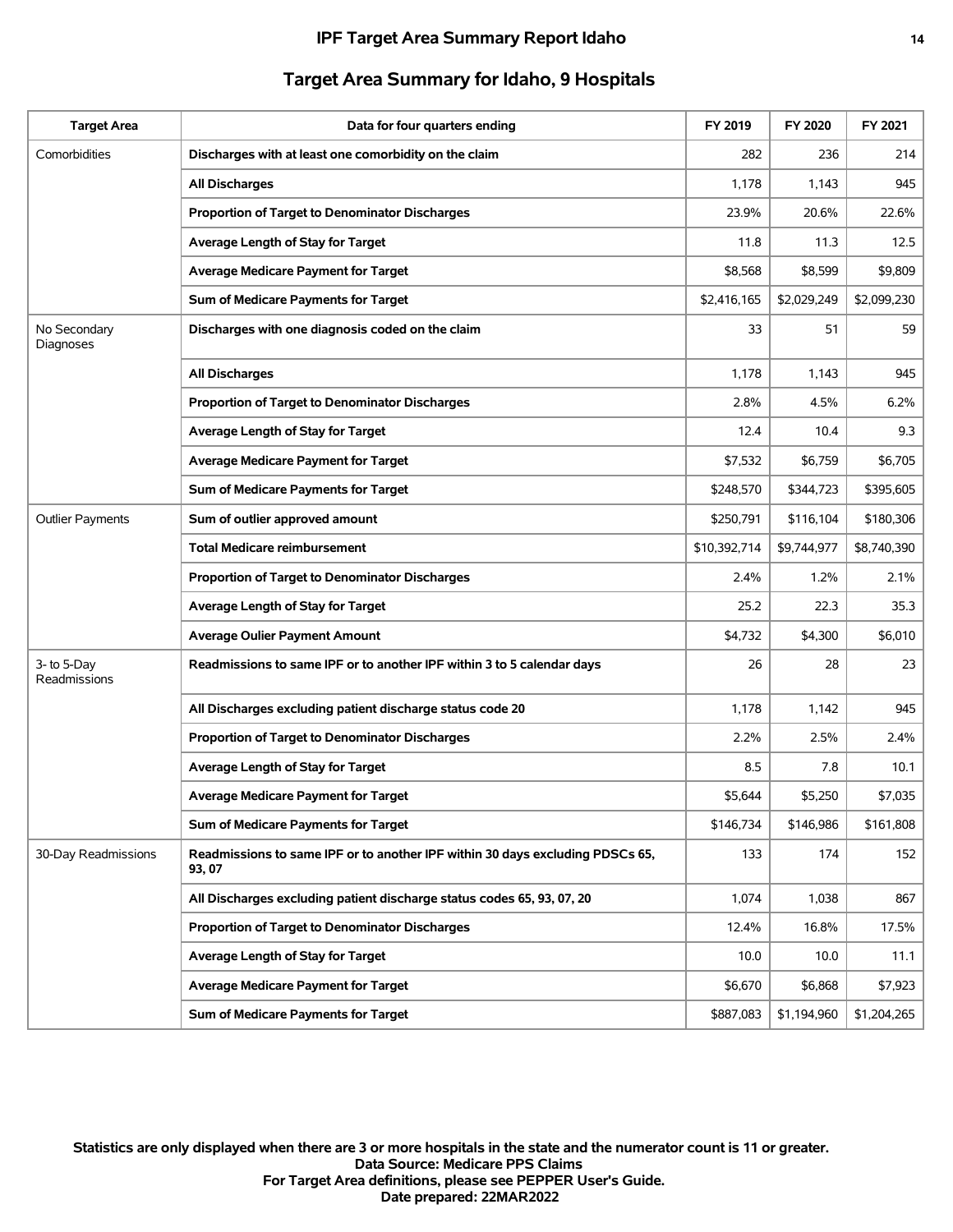| <b>Target Area</b>          | Data for four quarters ending                                                           | FY 2019       | FY 2020      | FY 2021      |
|-----------------------------|-----------------------------------------------------------------------------------------|---------------|--------------|--------------|
| Comorbidities               | Discharges with at least one comorbidity on the claim                                   | 3,242         | 2,500        | 2,022        |
|                             | <b>All Discharges</b>                                                                   | 12,166        | 9,625        | 7,342        |
|                             | Proportion of Target to Denominator Discharges                                          | 26.6%         | 26.0%        | 27.5%        |
|                             | Average Length of Stay for Target                                                       | 11.3          | 12.0         | 11.3         |
|                             | <b>Average Medicare Payment for Target</b>                                              | \$10,149      | \$11,108     | \$10,921     |
|                             | Sum of Medicare Payments for Target                                                     | \$32,904,524  | \$27,770,505 | \$22,083,135 |
| No Secondary<br>Diagnoses   | Discharges with one diagnosis coded on the claim                                        | 57            | 138          | 39           |
|                             | <b>All Discharges</b>                                                                   | 12,166        | 9,625        | 7,342        |
|                             | Proportion of Target to Denominator Discharges                                          | 0.5%          | 1.4%         | 0.5%         |
|                             | Average Length of Stay for Target                                                       | 15.7          | 15.1         | 13.6         |
|                             | <b>Average Medicare Payment for Target</b>                                              | \$8,629       | \$7,543      | \$9,211      |
|                             | Sum of Medicare Payments for Target                                                     | \$491,872     | \$1,040,920  | \$359,228    |
| <b>Outlier Payments</b>     | Sum of outlier approved amount                                                          | \$1,940,940   | \$845,510    | \$1,723,702  |
|                             | <b>Total Medicare reimbursement</b>                                                     | \$108,785,020 | \$90,467,799 | \$72,448,273 |
|                             | Proportion of Target to Denominator Discharges                                          | 1.8%          | 0.9%         | 2.4%         |
|                             | Average Length of Stay for Target                                                       | 27.4          | 33.9         | 28.2         |
|                             | <b>Average Oulier Payment Amount</b>                                                    | \$5,467       | \$5,831      | \$8,367      |
| 3- to 5-Day<br>Readmissions | Readmissions to same IPF or to another IPF within 3 to 5 calendar days                  | 335           | 337          | 205          |
|                             | All Discharges excluding patient discharge status code 20                               | 12,161        | 9,617        | 7,339        |
|                             | Proportion of Target to Denominator Discharges                                          | 2.8%          | 3.5%         | 2.8%         |
|                             | Average Length of Stay for Target                                                       | 8.9           | 11.0         | 10.0         |
|                             | <b>Average Medicare Payment for Target</b>                                              | \$7,626       | \$9,173      | \$8,931      |
|                             | Sum of Medicare Payments for Target                                                     | \$2,554,822   | \$3,091,391  | \$1,830,854  |
| 30-Day Readmissions         | Readmissions to same IPF or to another IPF within 30 days excluding PDSCs 65,<br>93, 07 | 1,843         | 1,525        | 1,096        |
|                             | All Discharges excluding patient discharge status codes 65, 93, 07, 20                  | 12,039        | 9,529        | 7,280        |
|                             | Proportion of Target to Denominator Discharges                                          | 15.3%         | 16.0%        | 15.1%        |
|                             | Average Length of Stay for Target                                                       | 10.0          | 10.4         | 10.1         |
|                             | <b>Average Medicare Payment for Target</b>                                              | \$8,041       | \$8,415      | \$8,607      |
|                             | Sum of Medicare Payments for Target                                                     | \$14,819,055  | \$12,833,147 | \$9,433,146  |

## **Target Area Summary for Illinois, 58 Hospitals**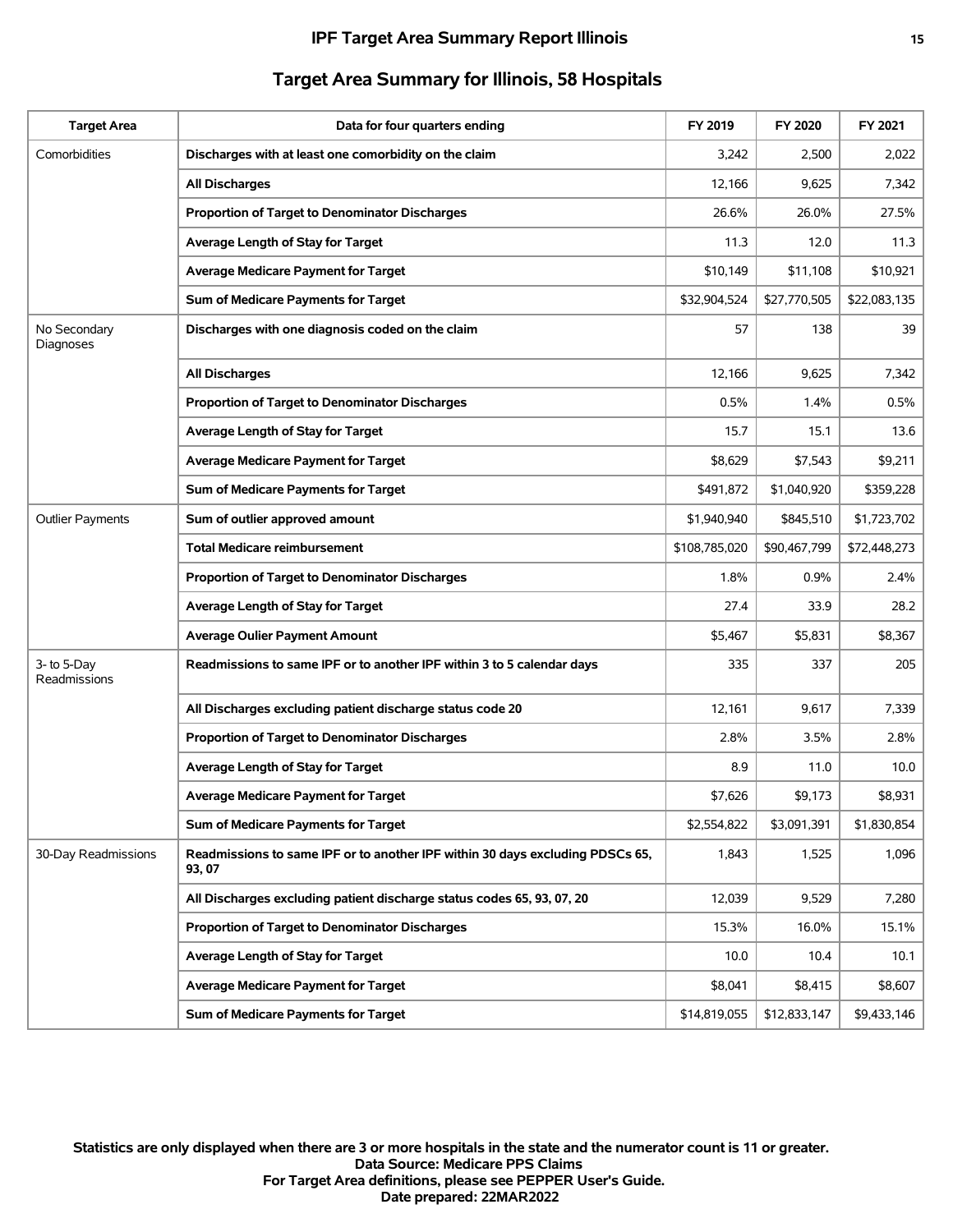#### **IPF Target Area Summary Report Indiana 16**

| <b>Target Area</b>          | Data for four quarters ending                                                           | FY 2019      | FY 2020      | FY 2021      |
|-----------------------------|-----------------------------------------------------------------------------------------|--------------|--------------|--------------|
| Comorbidities               | Discharges with at least one comorbidity on the claim                                   | 3,279        | 2,801        | 2,258        |
|                             | <b>All Discharges</b>                                                                   | 10,211       | 8,368        | 6,826        |
|                             | Proportion of Target to Denominator Discharges                                          | 32.1%        | 33.5%        | 33.1%        |
|                             | Average Length of Stay for Target                                                       | 13.4         | 13.7         | 15.1         |
|                             | <b>Average Medicare Payment for Target</b>                                              | \$11,697     | \$12,275     | \$13,890     |
|                             | Sum of Medicare Payments for Target                                                     | \$38,355,296 | \$34,381,679 | \$31,362,677 |
| No Secondary<br>Diagnoses   | Discharges with one diagnosis coded on the claim                                        | 330          | 265          | 221          |
|                             | <b>All Discharges</b>                                                                   | 10,211       | 8,368        | 6,826        |
|                             | Proportion of Target to Denominator Discharges                                          | 3.2%         | 3.2%         | 3.2%         |
|                             | Average Length of Stay for Target                                                       | 9.1          | 8.4          | 8.4          |
|                             | <b>Average Medicare Payment for Target</b>                                              | \$5,662      | \$6,001      | \$6,176      |
|                             | Sum of Medicare Payments for Target                                                     | \$1,868,314  | \$1,590,211  | \$1,364,856  |
| <b>Outlier Payments</b>     | Sum of outlier approved amount                                                          | \$1,105,398  | \$1,107,034  | \$627,258    |
|                             | <b>Total Medicare reimbursement</b>                                                     | \$97,732,237 | \$85,499,614 | \$75,404,065 |
|                             | Proportion of Target to Denominator Discharges                                          | 1.1%         | 1.3%         | 0.8%         |
|                             | Average Length of Stay for Target                                                       | 29.9         | 40.0         | 29.6         |
|                             | <b>Average Oulier Payment Amount</b>                                                    | \$6,040      | \$5,078      | \$5,755      |
| 3- to 5-Day<br>Readmissions | Readmissions to same IPF or to another IPF within 3 to 5 calendar days                  | 288          | 230          | 177          |
|                             | All Discharges excluding patient discharge status code 20                               | 10,194       | 8,351        | 6,814        |
|                             | Proportion of Target to Denominator Discharges                                          | 2.8%         | 2.8%         | 2.6%         |
|                             | Average Length of Stay for Target                                                       | 11.2         | 11.3         | 10.8         |
|                             | Average Medicare Payment for Target                                                     | \$9,158      | \$9,235      | \$9,277      |
|                             | Sum of Medicare Payments for Target                                                     | \$2,637,453  | \$2,123,978  | \$1,641,961  |
| 30-Day Readmissions         | Readmissions to same IPF or to another IPF within 30 days excluding PDSCs 65,<br>93, 07 | 1,410        | 1,207        | 976          |
|                             | All Discharges excluding patient discharge status codes 65, 93, 07, 20                  | 10,052       | 8,205        | 6,722        |
|                             | Proportion of Target to Denominator Discharges                                          | 14.0%        | 14.7%        | 14.5%        |
|                             | Average Length of Stay for Target                                                       | 11.2         | 11.7         | 11.1         |
|                             | <b>Average Medicare Payment for Target</b>                                              | \$8,867      | \$9,366      | \$9,315      |
|                             | Sum of Medicare Payments for Target                                                     | \$12,502,946 | \$11,304,695 | \$9,091,525  |

# **Target Area Summary for Indiana, 46 Hospitals**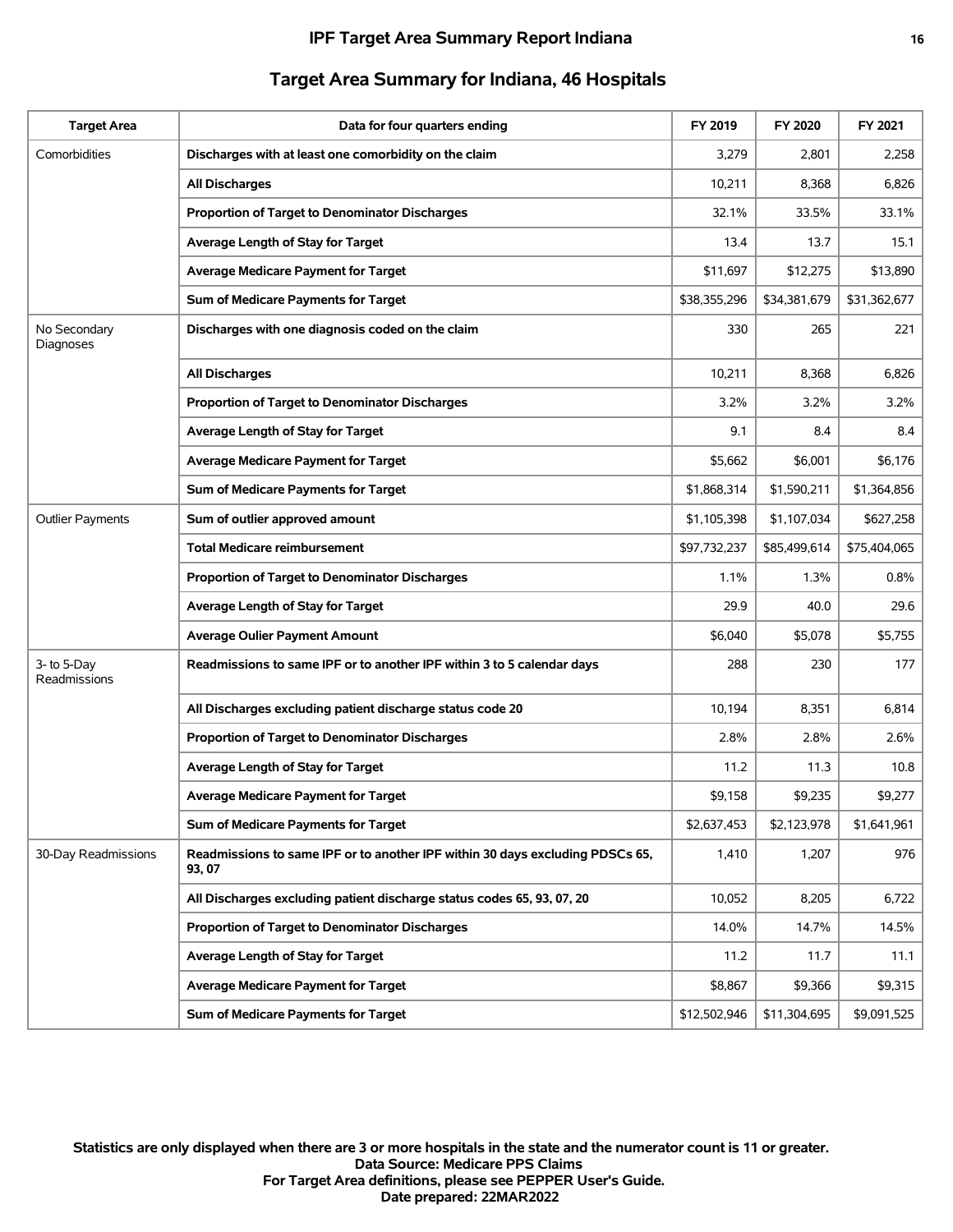#### **IPF Target Area Summary Report Kansas 17**

| <b>Target Area</b>          | Data for four quarters ending                                                           | FY 2019      | FY 2020      | FY 2021      |
|-----------------------------|-----------------------------------------------------------------------------------------|--------------|--------------|--------------|
| Comorbidities               | Discharges with at least one comorbidity on the claim                                   | 1,018        | 785          | 580          |
|                             | <b>All Discharges</b>                                                                   | 3,819        | 3,129        | 2,562        |
|                             | Proportion of Target to Denominator Discharges                                          | 26.7%        | 25.1%        | 22.6%        |
|                             | Average Length of Stay for Target                                                       | 13.8         | 14.1         | 15.2         |
|                             | <b>Average Medicare Payment for Target</b>                                              | \$11,354     | \$12,359     | \$13,020     |
|                             | Sum of Medicare Payments for Target                                                     | \$11,558,726 | \$9,702,000  | \$7,551,595  |
| No Secondary<br>Diagnoses   | Discharges with one diagnosis coded on the claim                                        | 263          | 229          | 249          |
|                             | <b>All Discharges</b>                                                                   | 3,819        | 3,129        | 2,562        |
|                             | Proportion of Target to Denominator Discharges                                          | 6.9%         | 7.3%         | 9.7%         |
|                             | Average Length of Stay for Target                                                       | 16.5         | 23.7         | 31.4         |
|                             | <b>Average Medicare Payment for Target</b>                                              | \$8,496      | \$11,832     | \$10,713     |
|                             | Sum of Medicare Payments for Target                                                     | \$2,234,460  | \$2,709,630  | \$2,667,456  |
| <b>Outlier Payments</b>     | Sum of outlier approved amount                                                          | \$164,892    | \$141,729    | \$547,757    |
|                             | <b>Total Medicare reimbursement</b>                                                     | \$37,825,028 | \$33,146,053 | \$29,039,610 |
|                             | Proportion of Target to Denominator Discharges                                          | 0.4%         | $0.4\%$      | 1.9%         |
|                             | Average Length of Stay for Target                                                       | 46.7         | 53.1         | 32.1         |
|                             | <b>Average Oulier Payment Amount</b>                                                    | \$4,228      | \$4,429      | \$5,533      |
| 3- to 5-Day<br>Readmissions | Readmissions to same IPF or to another IPF within 3 to 5 calendar days                  | 98           | 73           | 55           |
|                             | All Discharges excluding patient discharge status code 20                               | 3,807        | 3,124        | 2,556        |
|                             | Proportion of Target to Denominator Discharges                                          | 2.6%         | 2.3%         | 2.2%         |
|                             | Average Length of Stay for Target                                                       | 11.5         | 12.4         | 10.5         |
|                             | <b>Average Medicare Payment for Target</b>                                              | \$9.014      | \$9,774      | \$8,180      |
|                             | Sum of Medicare Payments for Target                                                     | \$883,404    | \$713,514    | \$449,885    |
| 30-Day Readmissions         | Readmissions to same IPF or to another IPF within 30 days excluding PDSCs 65,<br>93, 07 | 486          | 372          | 273          |
|                             | All Discharges excluding patient discharge status codes 65, 93, 07, 20                  | 3,734        | 3,095        | 2,519        |
|                             | Proportion of Target to Denominator Discharges                                          | 13.0%        | 12.0%        | 10.8%        |
|                             | Average Length of Stay for Target                                                       | 11.8         | 12.5         | 11.1         |
|                             | <b>Average Medicare Payment for Target</b>                                              | \$8,965      | \$9,524      | \$8,481      |
|                             | Sum of Medicare Payments for Target                                                     | \$4,356,760  | \$3,543,015  | \$2,315,406  |

# **Target Area Summary for Kansas, 18 Hospitals**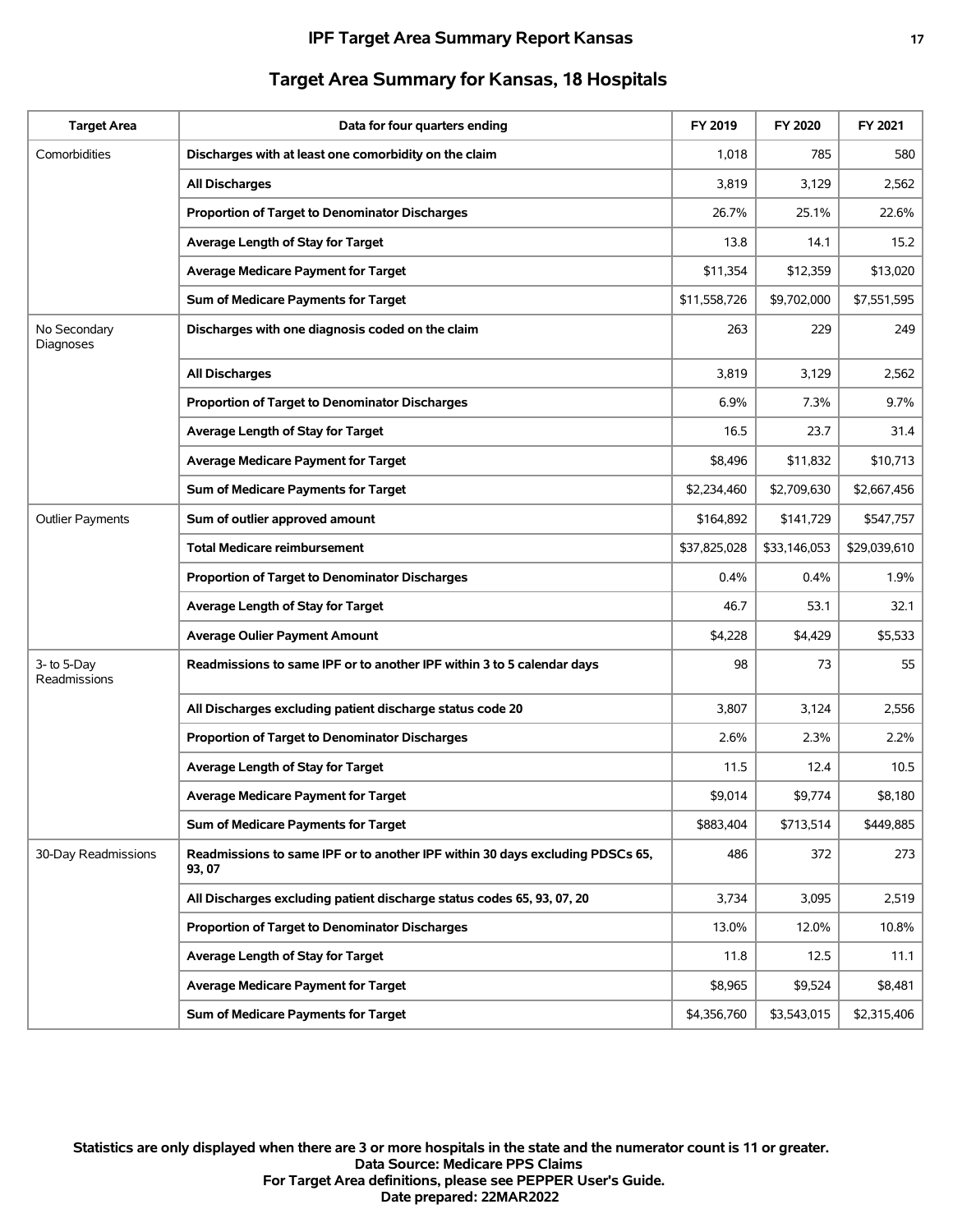| <b>Target Area</b>          | Data for four quarters ending                                                           | FY 2019      | FY 2020      | FY 2021      |
|-----------------------------|-----------------------------------------------------------------------------------------|--------------|--------------|--------------|
| Comorbidities               | Discharges with at least one comorbidity on the claim                                   | 1,937        | 1,534        | 1,000        |
|                             | All Discharges                                                                          | 6,394        | 4,793        | 3,411        |
|                             | Proportion of Target to Denominator Discharges                                          | 30.3%        | 32.0%        | 29.3%        |
|                             | Average Length of Stay for Target                                                       | 12.7         | 11.9         | 11.1         |
|                             | <b>Average Medicare Payment for Target</b>                                              | \$9.468      | \$9,269      | \$9.820      |
|                             | Sum of Medicare Payments for Target                                                     | \$18,339,096 | \$14,218,617 | \$9,819,731  |
| No Secondary<br>Diagnoses   | Discharges with one diagnosis coded on the claim                                        | 108          | 52           | 48           |
|                             | <b>All Discharges</b>                                                                   | 6,394        | 4,793        | 3,411        |
|                             | Proportion of Target to Denominator Discharges                                          | 1.7%         | 1.1%         | 1.4%         |
|                             | Average Length of Stay for Target                                                       | 17.6         | 16.6         | 14.1         |
|                             | <b>Average Medicare Payment for Target</b>                                              | \$10,315     | \$10,447     | \$9,547      |
|                             | Sum of Medicare Payments for Target                                                     | \$1,113,998  | \$543,231    | \$458,252    |
| <b>Outlier Payments</b>     | Sum of outlier approved amount                                                          | \$453,120    | \$778,775    | \$2,816,936  |
|                             | <b>Total Medicare reimbursement</b>                                                     | \$55,143,660 | \$41,534,981 | \$31,115,551 |
|                             | Proportion of Target to Denominator Discharges                                          | 0.8%         | 1.9%         | 9.1%         |
|                             | Average Length of Stay for Target                                                       | 23.6         | 31.3         | 16.7         |
|                             | <b>Average Oulier Payment Amount</b>                                                    | \$4,577      | \$6,436      | \$16,868     |
| 3- to 5-Day<br>Readmissions | Readmissions to same IPF or to another IPF within 3 to 5 calendar days                  | 145          | 111          | 82           |
|                             | All Discharges excluding patient discharge status code 20                               | 6,390        | 4,793        | 3,410        |
|                             | Proportion of Target to Denominator Discharges                                          | 2.3%         | 2.3%         | 2.4%         |
|                             | Average Length of Stay for Target                                                       | 11.5         | 10.9         | 11.1         |
|                             | <b>Average Medicare Payment for Target</b>                                              | \$8,211      | \$8.268      | \$9,626      |
|                             | Sum of Medicare Payments for Target                                                     | \$1,190,580  | \$917,702    | \$789,362    |
| 30-Day Readmissions         | Readmissions to same IPF or to another IPF within 30 days excluding PDSCs 65,<br>93, 07 | 839          | 703          | 450          |
|                             | All Discharges excluding patient discharge status codes 65, 93, 07, 20                  | 6,145        | 4,602        | 3,280        |
|                             | Proportion of Target to Denominator Discharges                                          | 13.7%        | 15.3%        | 13.7%        |
|                             | Average Length of Stay for Target                                                       | 11.5         | 11.0         | 9.9          |
|                             | <b>Average Medicare Payment for Target</b>                                              | \$7,988      | \$8,146      | \$8,725      |
|                             | Sum of Medicare Payments for Target                                                     | \$6,702,110  | \$5,726,525  | \$3,926,466  |

# **Target Area Summary for Kentucky, 32 Hospitals**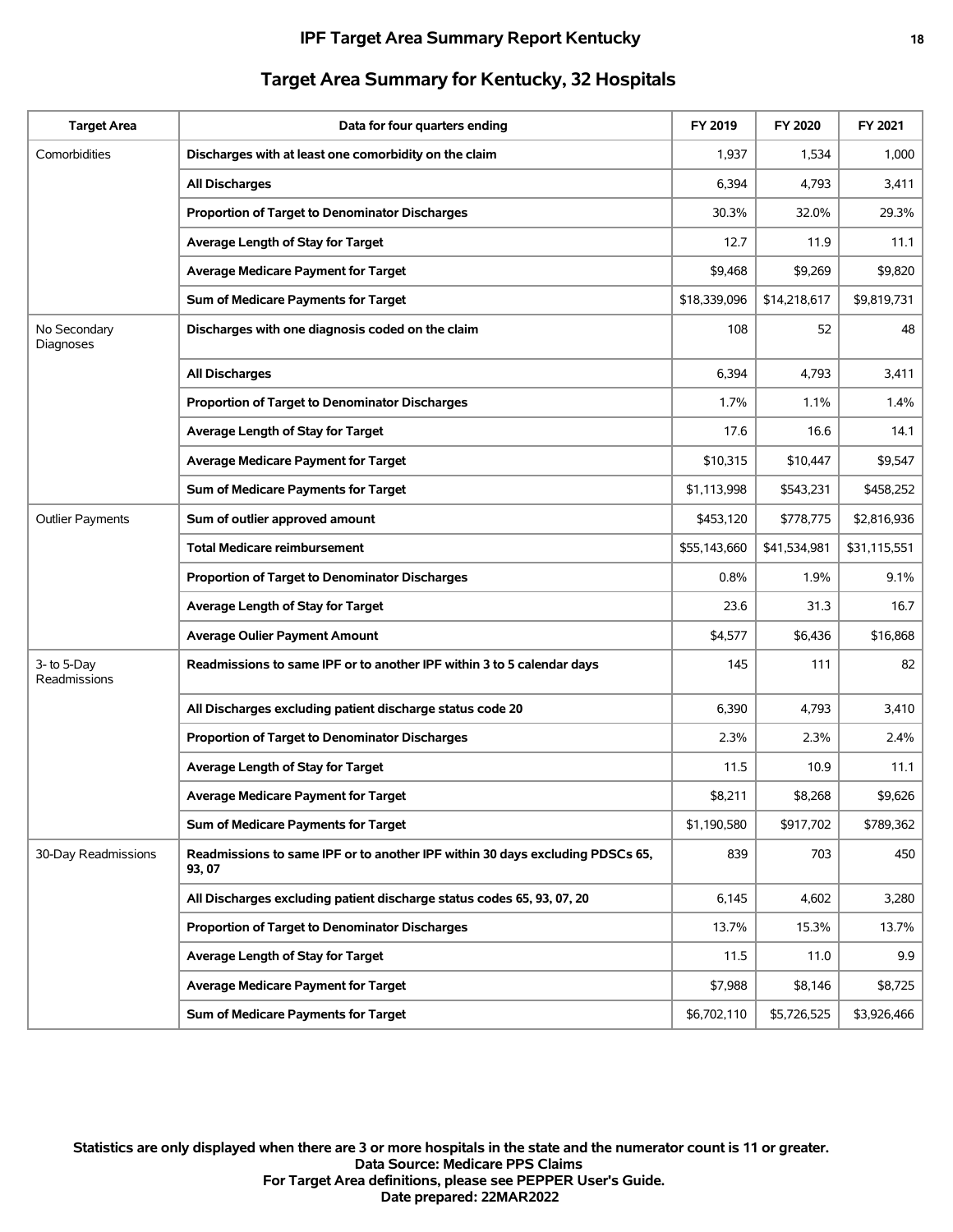#### **IPF Target Area Summary Report Louisiana 19**

| <b>Target Area</b>          | Data for four quarters ending                                                           | FY 2019       | FY 2020       | FY 2021      |
|-----------------------------|-----------------------------------------------------------------------------------------|---------------|---------------|--------------|
| Comorbidities               | Discharges with at least one comorbidity on the claim                                   | 4,108         | 3,241         | 2,751        |
|                             | <b>All Discharges</b>                                                                   | 14,396        | 11,488        | 9,658        |
|                             | <b>Proportion of Target to Denominator Discharges</b>                                   | 28.5%         | 28.2%         | 28.5%        |
|                             | Average Length of Stay for Target                                                       | 12.6          | 12.8          | 12.4         |
|                             | Average Medicare Payment for Target                                                     | \$9,194       | \$9,380       | \$9,498      |
|                             | Sum of Medicare Payments for Target                                                     | \$37,767,540  | \$30,400,205  | \$26,128,049 |
| No Secondary<br>Diagnoses   | Discharges with one diagnosis coded on the claim                                        | 203           | 131           | 205          |
|                             | <b>All Discharges</b>                                                                   | 14,396        | 11,488        | 9,658        |
|                             | Proportion of Target to Denominator Discharges                                          | 1.4%          | 1.1%          | 2.1%         |
|                             | Average Length of Stay for Target                                                       | 11.2          | 13.9          | 13.8         |
|                             | <b>Average Medicare Payment for Target</b>                                              | \$6,839       | \$8,371       | \$8.068      |
|                             | Sum of Medicare Payments for Target                                                     | \$1,388,322   | \$1,096,542   | \$1,654,009  |
| <b>Outlier Payments</b>     | Sum of outlier approved amount                                                          | \$766,310     | \$449,242     | \$457,765    |
|                             | <b>Total Medicare reimbursement</b>                                                     | \$124,912,069 | \$101,557,404 | \$85,790,818 |
|                             | Proportion of Target to Denominator Discharges                                          | 0.6%          | 0.4%          | 0.5%         |
|                             | Average Length of Stay for Target                                                       | 31.2          | 33.3          | 33.7         |
|                             | <b>Average Oulier Payment Amount</b>                                                    | \$4,281       | \$4,992       | \$6,832      |
| 3- to 5-Day<br>Readmissions | Readmissions to same IPF or to another IPF within 3 to 5 calendar days                  | 499           | 365           | 333          |
|                             | All Discharges excluding patient discharge status code 20                               | 14,382        | 11,481        | 9,651        |
|                             | Proportion of Target to Denominator Discharges                                          | 3.5%          | 3.2%          | 3.5%         |
|                             | Average Length of Stay for Target                                                       | 11.7          | 11.3          | 10.9         |
|                             | <b>Average Medicare Payment for Target</b>                                              | \$7,646       | \$7,514       | \$7.746      |
|                             | Sum of Medicare Payments for Target                                                     | \$3,815,556   | \$2,742,744   | \$2,579,464  |
| 30-Day Readmissions         | Readmissions to same IPF or to another IPF within 30 days excluding PDSCs<br>65, 93, 07 | 2,631         | 2,038         | 1,798        |
|                             | All Discharges excluding patient discharge status codes 65, 93, 07, 20                  | 14,269        | 11,372        | 9,504        |
|                             | Proportion of Target to Denominator Discharges                                          | 18.4%         | 17.9%         | 18.9%        |
|                             | Average Length of Stay for Target                                                       | 12.5          | 12.0          | 11.8         |
|                             | <b>Average Medicare Payment for Target</b>                                              | \$8,347       | \$8,040       | \$8,265      |
|                             | Sum of Medicare Payments for Target                                                     | \$21,960,765  | \$16,385,799  | \$14,859,926 |

# **Target Area Summary for Louisiana, 75 Hospitals**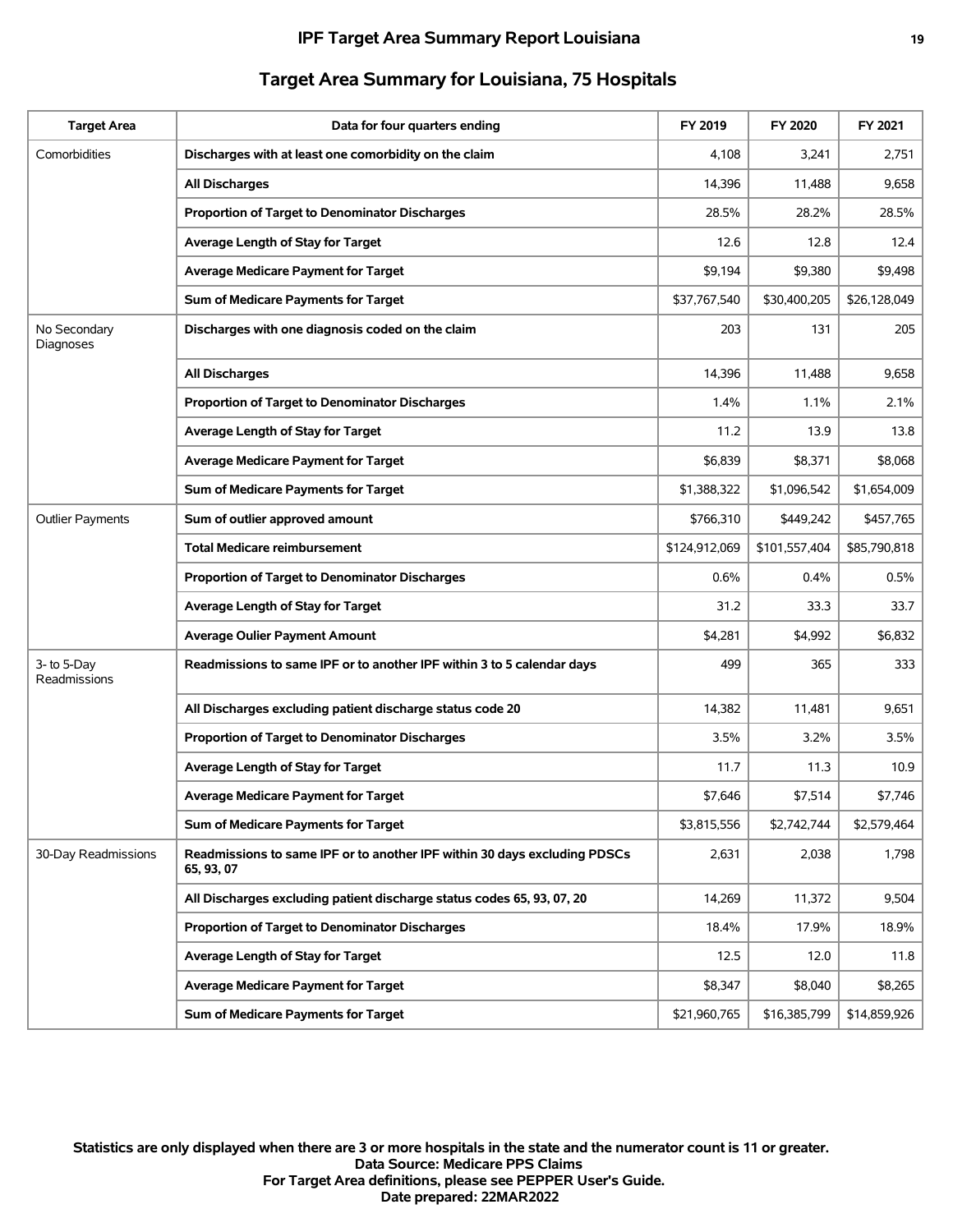| <b>Target Area</b>          | Data for four quarters ending                                                           | FY 2019       | FY 2020       | FY 2021       |
|-----------------------------|-----------------------------------------------------------------------------------------|---------------|---------------|---------------|
| Comorbidities               | Discharges with at least one comorbidity on the claim                                   | 4,662         | 3,798         | 3,031         |
|                             | <b>All Discharges</b>                                                                   | 16,550        | 12,884        | 10,535        |
|                             | Proportion of Target to Denominator Discharges                                          | 28.2%         | 29.5%         | 28.8%         |
|                             | Average Length of Stay for Target                                                       | 13.5          | 14.8          | 16.4          |
|                             | <b>Average Medicare Payment for Target</b>                                              | \$12,985      | \$14,530      | \$16,616      |
|                             | Sum of Medicare Payments for Target                                                     | \$60,533,888  | \$55,184,182  | \$50,361,967  |
| No Secondary<br>Diagnoses   | Discharges with one diagnosis coded on the claim                                        | 272           | 179           | 80            |
|                             | <b>All Discharges</b>                                                                   | 16,550        | 12,884        | 10,535        |
|                             | Proportion of Target to Denominator Discharges                                          | 1.6%          | 1.4%          | 0.8%          |
|                             | Average Length of Stay for Target                                                       | 17.1          | 16.1          | 20.8          |
|                             | <b>Average Medicare Payment for Target</b>                                              | \$12,926      | \$11,510      | \$17,478      |
|                             | Sum of Medicare Payments for Target                                                     | \$3,515,979   | \$2,060,289   | \$1,398,260   |
| <b>Outlier Payments</b>     | Sum of outlier approved amount                                                          | \$4,451,743   | \$2,965,517   | \$5,326,190   |
|                             | <b>Total Medicare reimbursement</b>                                                     | \$200,318,425 | \$167,814,905 | \$155,719,464 |
|                             | <b>Proportion of Target to Denominator Discharges</b>                                   | 2.2%          | 1.8%          | 3.4%          |
|                             | Average Length of Stay for Target                                                       | 37.8          | 44.2          | 35.8          |
|                             | <b>Average Oulier Payment Amount</b>                                                    | \$7,370       | \$8,497       | \$9,545       |
| 3- to 5-Day<br>Readmissions | Readmissions to same IPF or to another IPF within 3 to 5 calendar days                  | 543           | 409           | 313           |
|                             | All Discharges excluding patient discharge status code 20                               | 16,488        | 12,825        | 10,475        |
|                             | Proportion of Target to Denominator Discharges                                          | 3.3%          | 3.2%          | 3.0%          |
|                             | Average Length of Stay for Target                                                       | 11.2          | 13.2          | 12.7          |
|                             | <b>Average Medicare Payment for Target</b>                                              | \$10,048      | \$11,811      | \$11,850      |
|                             | Sum of Medicare Payments for Target                                                     | \$5,456,204   | \$4,830,775   | \$3,709,137   |
| 30-Day Readmissions         | Readmissions to same IPF or to another IPF within 30 days excluding PDSCs<br>65, 93, 07 | 3,012         | 2,182         | 1,765         |
|                             | All Discharges excluding patient discharge status codes 65, 93, 07, 20                  | 16,210        | 12,597        | 10,333        |
|                             | Proportion of Target to Denominator Discharges                                          | 18.6%         | 17.3%         | 17.1%         |
|                             | Average Length of Stay for Target                                                       | 11.8          | 12.0          | 12.8          |
|                             | <b>Average Medicare Payment for Target</b>                                              | \$10,449      | \$10,770      | \$12,002      |
|                             | Sum of Medicare Payments for Target                                                     | \$31,473,789  | \$23,499,119  | \$21,183,704  |

# **Target Area Summary for Massachusetts, 50 Hospitals**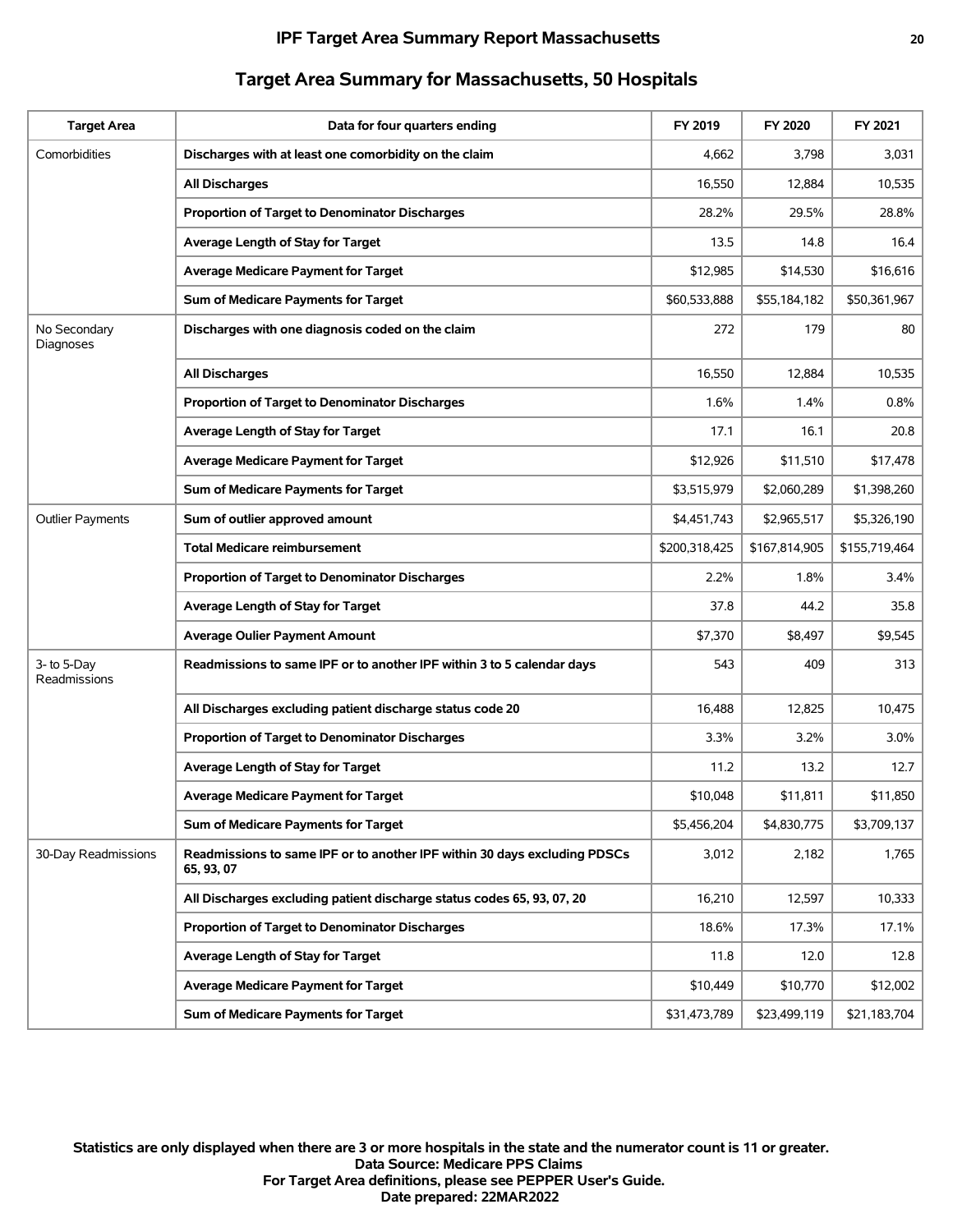| <b>Target Area</b>        | Data for four quarters ending                                                           | FY 2019      | FY 2020      | FY 2021      |
|---------------------------|-----------------------------------------------------------------------------------------|--------------|--------------|--------------|
| Comorbidities             | Discharges with at least one comorbidity on the claim                                   | 403          | 382          | 259          |
|                           | <b>All Discharges</b>                                                                   | 1,203        | 1,049        | 868          |
|                           | Proportion of Target to Denominator Discharges                                          | 33.5%        | 36.4%        | 29.8%        |
|                           | Average Length of Stay for Target                                                       | 15.0         | 15.0         | 16.0         |
|                           | <b>Average Medicare Payment for Target</b>                                              | \$11,410     | \$11,591     | \$12,403     |
|                           | Sum of Medicare Payments for Target                                                     | \$4,598,361  | \$4,427,658  | \$3,212,286  |
| No Secondary<br>Diagnoses | Discharges with one diagnosis coded on the claim                                        | 99           | 62           | 70           |
|                           | <b>All Discharges</b>                                                                   | 1,203        | 1,049        | 868          |
|                           | Proportion of Target to Denominator Discharges                                          | 8.2%         | 5.9%         | 8.1%         |
|                           | Average Length of Stay for Target                                                       | 10.2         | 10.6         | 8.2          |
|                           | <b>Average Medicare Payment for Target</b>                                              | \$6,851      | \$7,767      | \$5,696      |
|                           | Sum of Medicare Payments for Target                                                     | \$678,250    | \$481,573    | \$398,729    |
| <b>Outlier Payments</b>   | Sum of outlier approved amount                                                          | \$46,039     | \$140,422    | \$91,559     |
|                           | <b>Total Medicare reimbursement</b>                                                     | \$14,678,137 | \$14,151,574 | \$10,063,816 |
|                           | Proportion of Target to Denominator Discharges                                          | $0.3\%$      | 1.0%         | 0.9%         |
|                           | Average Length of Stay for Target                                                       | 65.6         | 64.1         | 51.1         |
|                           | <b>Average Oulier Payment Amount</b>                                                    | \$3,288      | \$4,130      | \$2,616      |
| 30-Day Readmissions       | Readmissions to same IPF or to another IPF within 30 days excluding PDSCs 65,<br>93, 07 | 115          | 103          | 78           |
|                           | All Discharges excluding patient discharge status codes 65, 93, 07, 20                  | 1,199        | 1,048        | 858          |
|                           | <b>Proportion of Target to Denominator Discharges</b>                                   | 9.6%         | 9.8%         | 9.1%         |
|                           | Average Length of Stay for Target                                                       | 13.3         | 14.2         | 14.9         |
|                           | <b>Average Medicare Payment for Target</b>                                              | \$10,056     | \$11,287     | \$10,200     |
|                           | Sum of Medicare Payments for Target                                                     | \$1,156,464  | \$1,162,566  | \$795,562    |
|                           |                                                                                         |              |              |              |

## **Target Area Summary for Maryland, 7 Hospitals**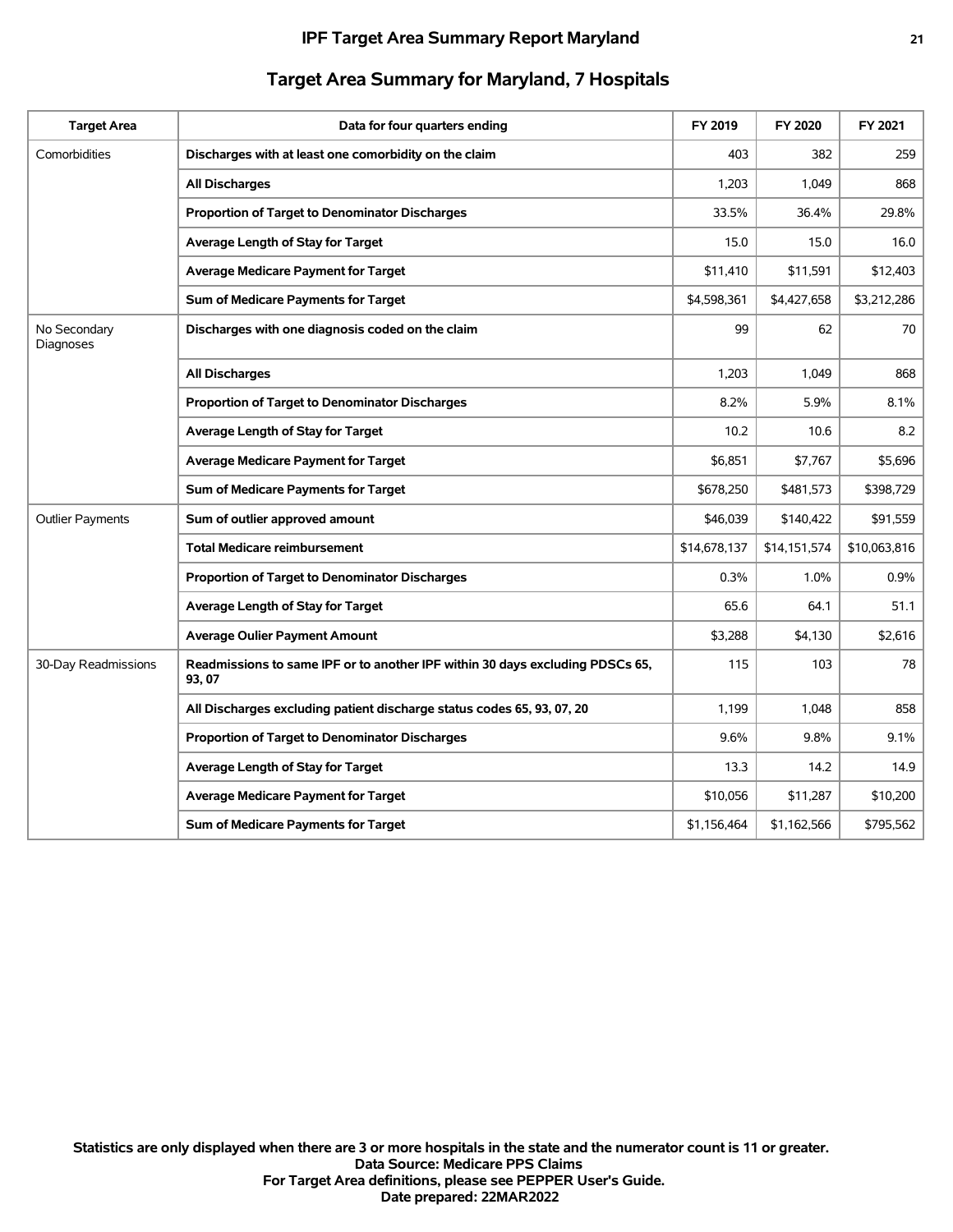| <b>Target Area</b>      | Data for four quarters ending                                                           | FY 2019      | FY 2020      | FY 2021     |
|-------------------------|-----------------------------------------------------------------------------------------|--------------|--------------|-------------|
| Comorbidities           | Discharges with at least one comorbidity on the claim                                   | 288          | 236          | 162         |
|                         | <b>All Discharges</b>                                                                   | 1,187        | 977          | 644         |
|                         | <b>Proportion of Target to Denominator Discharges</b>                                   | 24.3%        | 24.2%        | 25.2%       |
|                         | Average Length of Stay for Target                                                       | 15.8         | 17.3         | 20.2        |
|                         | <b>Average Medicare Payment for Target</b>                                              | \$13,740     | \$15,210     | \$16,180    |
|                         | Sum of Medicare Payments for Target                                                     | \$3,957,007  | \$3,589,520  | \$2,621,182 |
| <b>Outlier Payments</b> | Sum of outlier approved amount                                                          | \$941,998    | \$844,024    | \$939,890   |
|                         | <b>Total Medicare reimbursement</b>                                                     | \$14,279,317 | \$13,208,420 | \$9,691,887 |
|                         | <b>Proportion of Target to Denominator Discharges</b>                                   | 6.6%         | 6.4%         | 9.7%        |
|                         | Average Length of Stay for Target                                                       | 53.2         | 48.2         | 44.9        |
|                         | <b>Average Oulier Payment Amount</b>                                                    | \$7,916      | \$7,888      | \$9,399     |
| 30-Day<br>Readmissions  | Readmissions to same IPF or to another IPF within 30 days excluding PDSCs 65, 93,<br>07 | 121          | 134          | 65          |
|                         | All Discharges excluding patient discharge status codes 65, 93, 07, 20                  | 1,129        | 940          | 616         |
|                         | Proportion of Target to Denominator Discharges                                          | 10.7%        | 14.3%        | 10.6%       |
|                         | Average Length of Stay for Target                                                       | 13.7         | 14.5         | 14.1        |
|                         | <b>Average Medicare Payment for Target</b>                                              | \$10,817     | \$10,960     | \$11,785    |
|                         | Sum of Medicare Payments for Target                                                     | \$1,308,862  | \$1,468,666  | \$766,006   |

## **Target Area Summary for Maine, 8 Hospitals**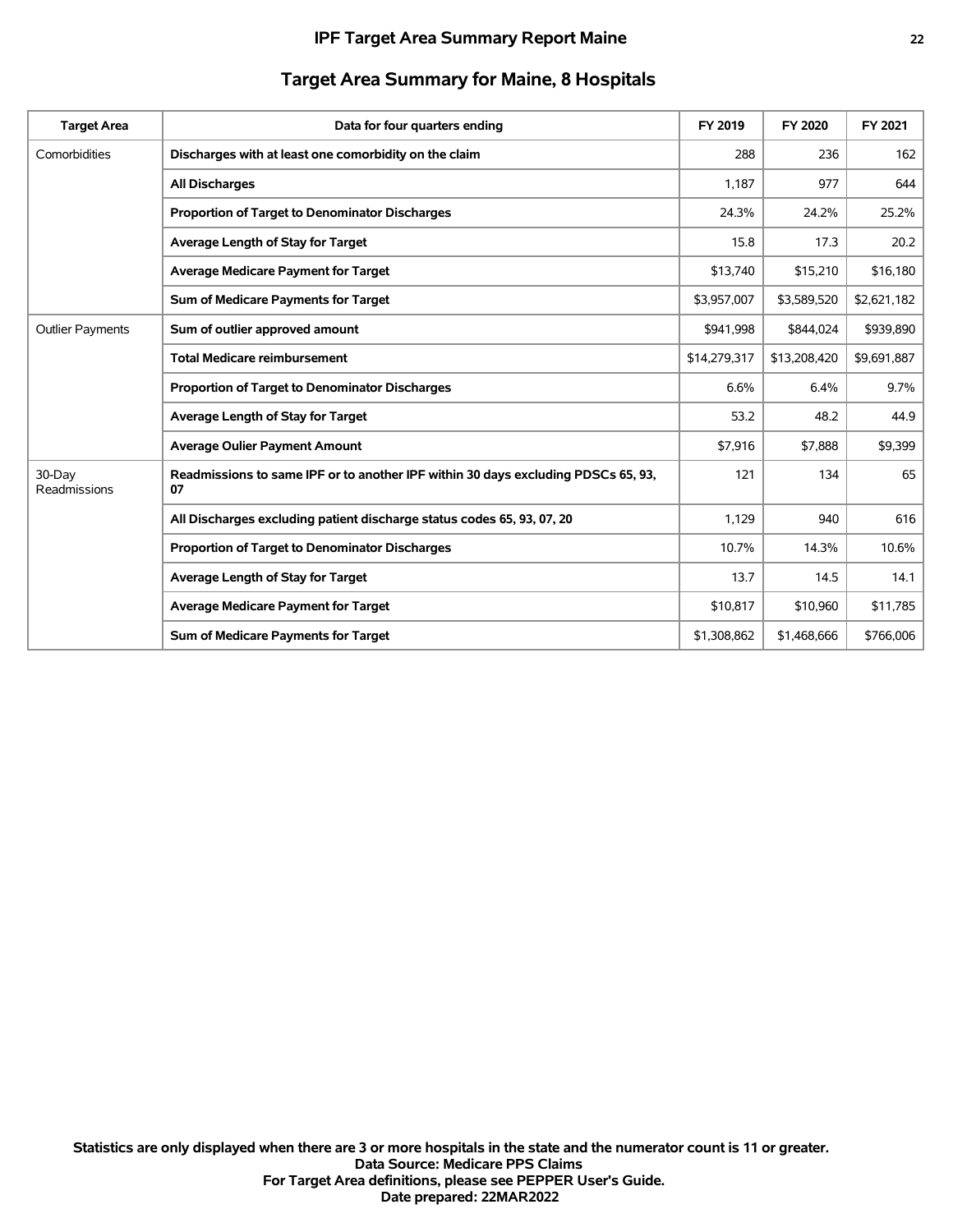#### **IPF Target Area Summary Report Michigan 23**

| <b>Target Area</b>          | Data for four quarters ending                                                           | FY 2019       | FY 2020       | FY 2021      |
|-----------------------------|-----------------------------------------------------------------------------------------|---------------|---------------|--------------|
| Comorbidities               | Discharges with at least one comorbidity on the claim                                   | 3,234         | 2,613         | 2,109        |
|                             | All Discharges                                                                          | 13,166        | 10,776        | 8,950        |
|                             | Proportion of Target to Denominator Discharges                                          | 24.6%         | 24.2%         | 23.6%        |
|                             | Average Length of Stay for Target                                                       | 13.1          | 12.6          | 13.7         |
|                             | <b>Average Medicare Payment for Target</b>                                              | \$10,973      | \$10,539      | \$11,918     |
|                             | Sum of Medicare Payments for Target                                                     | \$35,487,330  | \$27,538,460  | \$25,134,903 |
| No Secondary<br>Diagnoses   | Discharges with one diagnosis coded on the claim                                        | 40            | 24            | 23           |
|                             | All Discharges                                                                          | 13,166        | 10,776        | 8,950        |
|                             | Proportion of Target to Denominator Discharges                                          | 0.3%          | 0.2%          | 0.3%         |
|                             | Average Length of Stay for Target                                                       | 22.5          | 39.4          | 34.5         |
|                             | <b>Average Medicare Payment for Target</b>                                              | \$15,999      | \$32,092      | \$30,195     |
|                             | Sum of Medicare Payments for Target                                                     | \$639,954     | \$770,217     | \$694,476    |
| <b>Outlier Payments</b>     | Sum of outlier approved amount                                                          | \$4,880,107   | \$2,530,941   | \$3,128,300  |
|                             | <b>Total Medicare reimbursement</b>                                                     | \$127,089,176 | \$102,287,530 | \$93,508,436 |
|                             | <b>Proportion of Target to Denominator Discharges</b>                                   | 3.8%          | 2.5%          | 3.3%         |
|                             | Average Length of Stay for Target                                                       | 29.9          | 35.6          | 38.7         |
|                             | <b>Average Oulier Payment Amount</b>                                                    | \$8,161       | \$8,849       | \$11,213     |
| 3- to 5-Day<br>Readmissions | Readmissions to same IPF or to another IPF within 3 to 5 calendar days                  | 472           | 395           | 274          |
|                             | All Discharges excluding patient discharge status code 20                               | 13,161        | 10,774        | 8,947        |
|                             | Proportion of Target to Denominator Discharges                                          | 3.6%          | 3.7%          | 3.1%         |
|                             | Average Length of Stay for Target                                                       | 12.0          | 10.8          | 12.0         |
|                             | <b>Average Medicare Payment for Target</b>                                              | \$8,843       | \$8,159       | \$9,543      |
|                             | Sum of Medicare Payments for Target                                                     | \$4,173,855   | \$3,222,666   | \$2,614,672  |
| 30-Day Readmissions         | Readmissions to same IPF or to another IPF within 30 days excluding PDSCs<br>65, 93, 07 | 2,556         | 2,164         | 1,556        |
|                             | All Discharges excluding patient discharge status codes 65, 93, 07, 20                  | 13,053        | 10,691        | 8,867        |
|                             | Proportion of Target to Denominator Discharges                                          | 19.6%         | 20.2%         | 17.5%        |
|                             | Average Length of Stay for Target                                                       | 12.4          | 11.6          | 12.1         |
|                             | <b>Average Medicare Payment for Target</b>                                              | \$9,247       | \$8,695       | \$9,489      |
|                             | Sum of Medicare Payments for Target                                                     | \$23,635,667  | \$18,816,501  | \$14,764,531 |

## **Target Area Summary for Michigan, 53 Hospitals**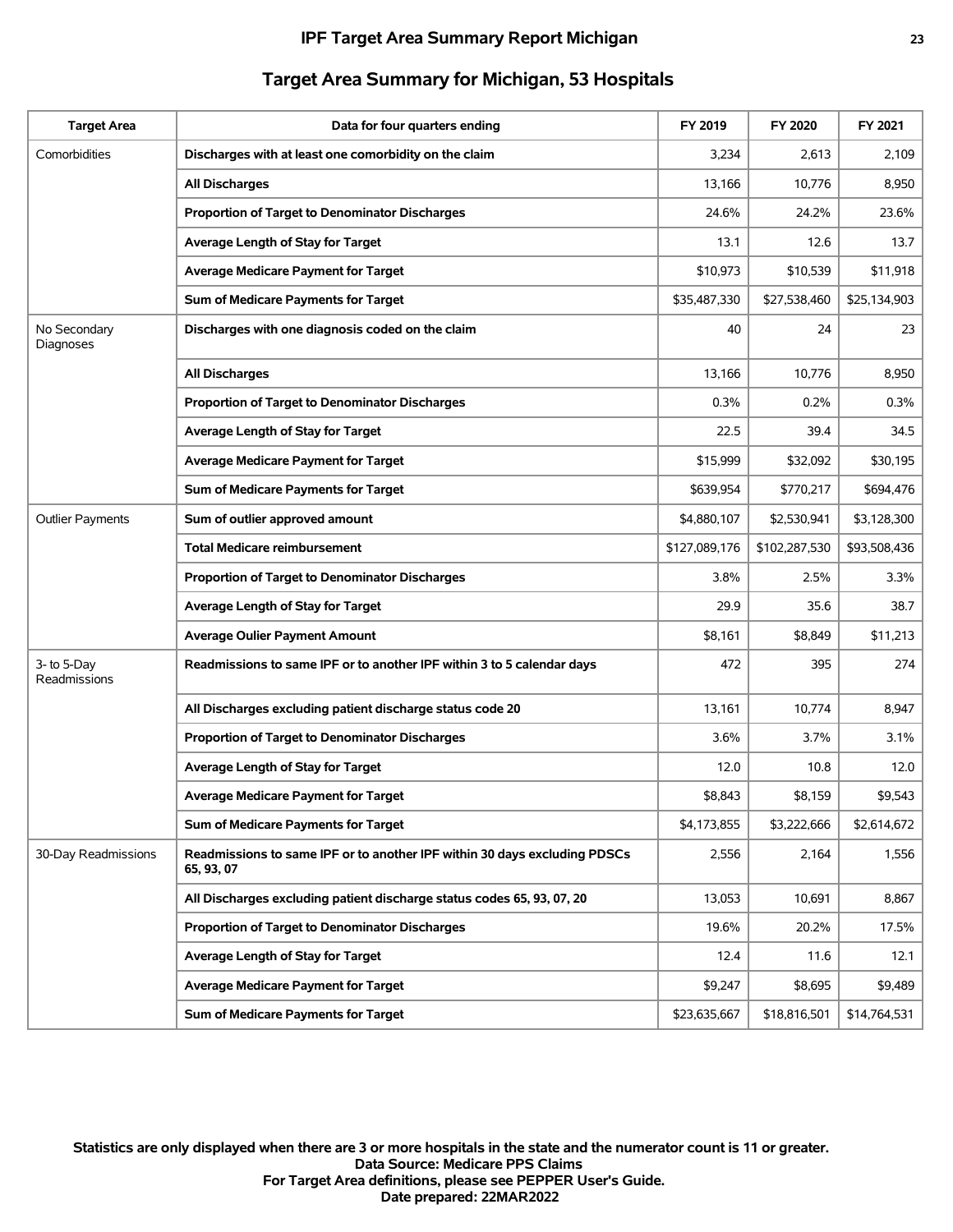| <b>Target Area</b>          | Data for four quarters ending                                                           | FY 2019      | FY 2020      | FY 2021      |
|-----------------------------|-----------------------------------------------------------------------------------------|--------------|--------------|--------------|
| Comorbidities               | Discharges with at least one comorbidity on the claim                                   | 764          | 866          | 724          |
|                             | <b>All Discharges</b>                                                                   | 2,767        | 2.674        | 2,320        |
|                             | Proportion of Target to Denominator Discharges                                          | 27.6%        | 32.4%        | 31.2%        |
|                             | Average Length of Stay for Target                                                       | 16.7         | 17.3         | 17.2         |
|                             | <b>Average Medicare Payment for Target</b>                                              | \$17,422     | \$18,857     | \$19,211     |
|                             | Sum of Medicare Payments for Target                                                     | \$13,310,305 | \$16,330,414 | \$13,908,559 |
| <b>Outlier Payments</b>     | Sum of outlier approved amount                                                          | \$4,002,857  | \$4,023,009  | \$4,767,097  |
|                             | <b>Total Medicare reimbursement</b>                                                     | \$45,288,775 | \$44,720,544 | \$41,868,255 |
|                             | Proportion of Target to Denominator Discharges                                          | 8.8%         | 9.0%         | 11.4%        |
|                             | Average Length of Stay for Target                                                       | 34.7         | 34.7         | 34.2         |
|                             | <b>Average Oulier Payment Amount</b>                                                    | \$10,343     | \$10,477     | \$11,190     |
| 3- to 5-Day<br>Readmissions | Readmissions to same IPF or to another IPF within 3 to 5 calendar days                  | 28           | 53           | 40           |
|                             | All Discharges excluding patient discharge status code 20                               | 2,762        | 2,663        | 2,315        |
|                             | Proportion of Target to Denominator Discharges                                          | 1.0%         | 2.0%         | 1.7%         |
|                             | Average Length of Stay for Target                                                       | 14.4         | 11.0         | 12.2         |
|                             | <b>Average Medicare Payment for Target</b>                                              | \$14,111     | \$11,565     | \$12,986     |
|                             | Sum of Medicare Payments for Target                                                     | \$395,101    | \$612,943    | \$519,449    |
| 30-Day Readmissions         | Readmissions to same IPF or to another IPF within 30 days excluding PDSCs 65,<br>93, 07 | 257          | 270          | 244          |
|                             | All Discharges excluding patient discharge status codes 65, 93, 07, 20                  | 2,720        | 2,605        | 2,270        |
|                             | Proportion of Target to Denominator Discharges                                          | 9.4%         | 10.4%        | 10.7%        |
|                             | Average Length of Stay for Target                                                       | 16.3         | 13.6         | 14.5         |
|                             | <b>Average Medicare Payment for Target</b>                                              | \$14,979     | \$13,074     | \$14,985     |
|                             | Sum of Medicare Payments for Target                                                     | \$3,849,607  | \$3,529,974  | \$3,656,289  |

## **Target Area Summary for Minnesota, 25 Hospitals**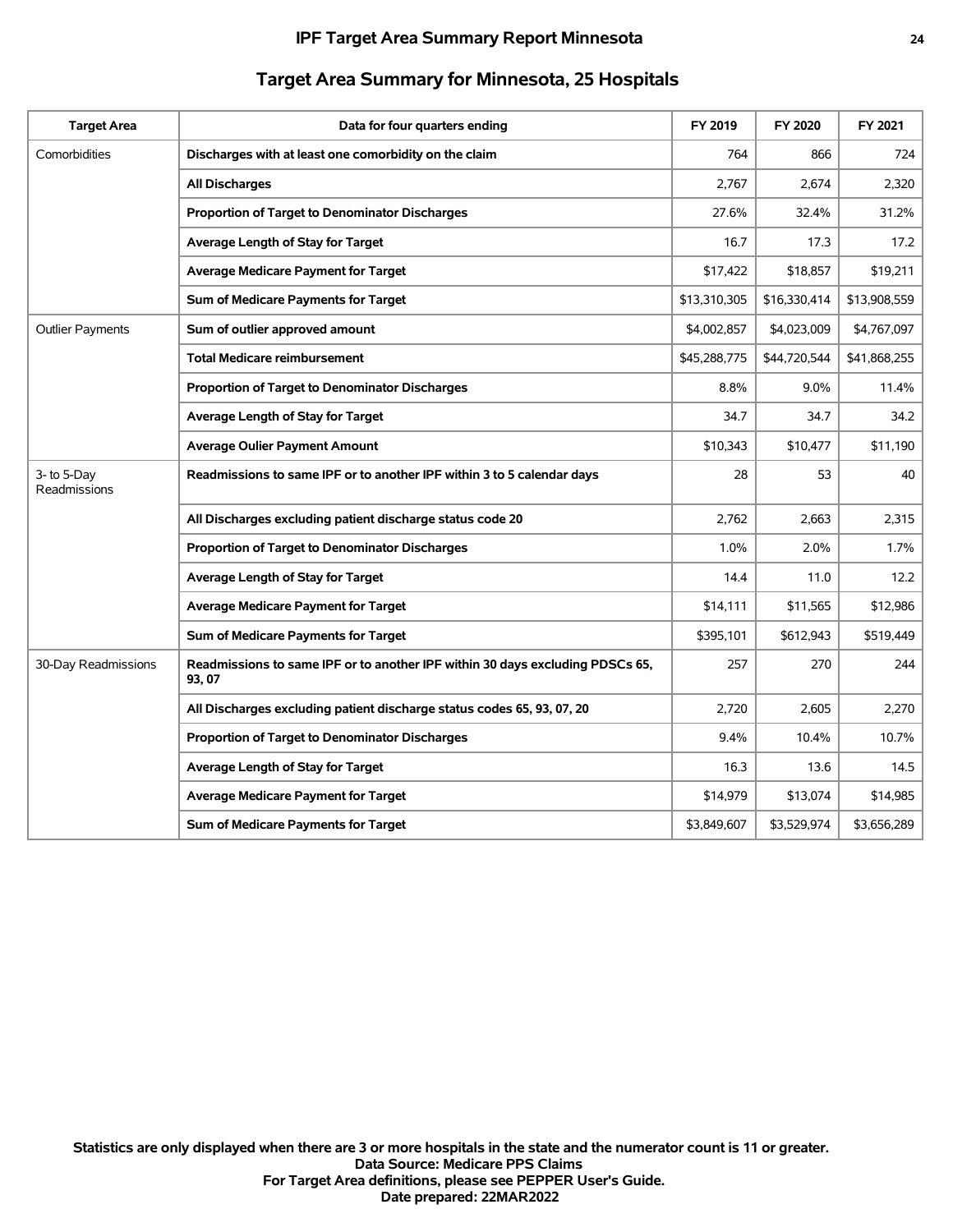| <b>Target Area</b>          | Data for four quarters ending                                                           | FY 2019      | FY 2020      | FY 2021      |
|-----------------------------|-----------------------------------------------------------------------------------------|--------------|--------------|--------------|
| Comorbidities               | Discharges with at least one comorbidity on the claim                                   | 2,272        | 1,879        | 1,748        |
|                             | <b>All Discharges</b>                                                                   | 7,468        | 5,636        | 4,867        |
|                             | Proportion of Target to Denominator Discharges                                          | 30.4%        | 33.3%        | 35.9%        |
|                             | Average Length of Stay for Target                                                       | 11.8         | 12.6         | 12.1         |
|                             | <b>Average Medicare Payment for Target</b>                                              | \$9,512      | \$10,374     | \$10,277     |
|                             | Sum of Medicare Payments for Target                                                     | \$21,611,632 | \$19,493,508 | \$17,964,310 |
| No Secondary<br>Diagnoses   | Discharges with one diagnosis coded on the claim                                        | 34           | 16           | 21           |
|                             | <b>All Discharges</b>                                                                   | 7,468        | 5,636        | 4,867        |
|                             | Proportion of Target to Denominator Discharges                                          | 0.5%         | 0.3%         | 0.4%         |
|                             | Average Length of Stay for Target                                                       | 29.7         | 49.8         | 19.3         |
|                             | <b>Average Medicare Payment for Target</b>                                              | \$18,142     | \$21,769     | \$13,744     |
|                             | Sum of Medicare Payments for Target                                                     | \$616,831    | \$348,299    | \$288,623    |
| <b>Outlier Payments</b>     | Sum of outlier approved amount                                                          | \$1,017,930  | \$995,032    | \$1,313,195  |
|                             | <b>Total Medicare reimbursement</b>                                                     | \$63,298,041 | \$51,788,408 | \$46,847,056 |
|                             | <b>Proportion of Target to Denominator Discharges</b>                                   | 1.6%         | 1.9%         | 2.8%         |
|                             | Average Length of Stay for Target                                                       | 34.1         | 33.9         | 28.5         |
|                             | <b>Average Oulier Payment Amount</b>                                                    | \$4,941      | \$5,622      | \$5,760      |
| 3- to 5-Day<br>Readmissions | Readmissions to same IPF or to another IPF within 3 to 5 calendar days                  | 201          | 155          | 130          |
|                             | All Discharges excluding patient discharge status code 20                               | 7,465        | 5,628        | 4,861        |
|                             | Proportion of Target to Denominator Discharges                                          | 2.7%         | 2.8%         | 2.7%         |
|                             | Average Length of Stay for Target                                                       | 10.6         | 10.5         | 10.8         |
|                             | <b>Average Medicare Payment for Target</b>                                              | \$8,234      | \$8,289      | \$8,419      |
|                             | Sum of Medicare Payments for Target                                                     | \$1,655,055  | \$1,284,739  | \$1,094,488  |
| 30-Day Readmissions         | Readmissions to same IPF or to another IPF within 30 days excluding PDSCs 65,<br>93, 07 | 1,049        | 716          | 612          |
|                             | All Discharges excluding patient discharge status codes 65, 93, 07, 20                  | 7,331        | 5,524        | 4,763        |
|                             | Proportion of Target to Denominator Discharges                                          | 14.3%        | 13.0%        | 12.8%        |
|                             | Average Length of Stay for Target                                                       | 10.2         | 10.4         | 10.5         |
|                             | <b>Average Medicare Payment for Target</b>                                              | \$7,709      | \$8,131      | \$8,417      |
|                             | Sum of Medicare Payments for Target                                                     | \$8,086,320  | \$5,821,678  | \$5,150,929  |

# **Target Area Summary for Missouri, 36 Hospitals**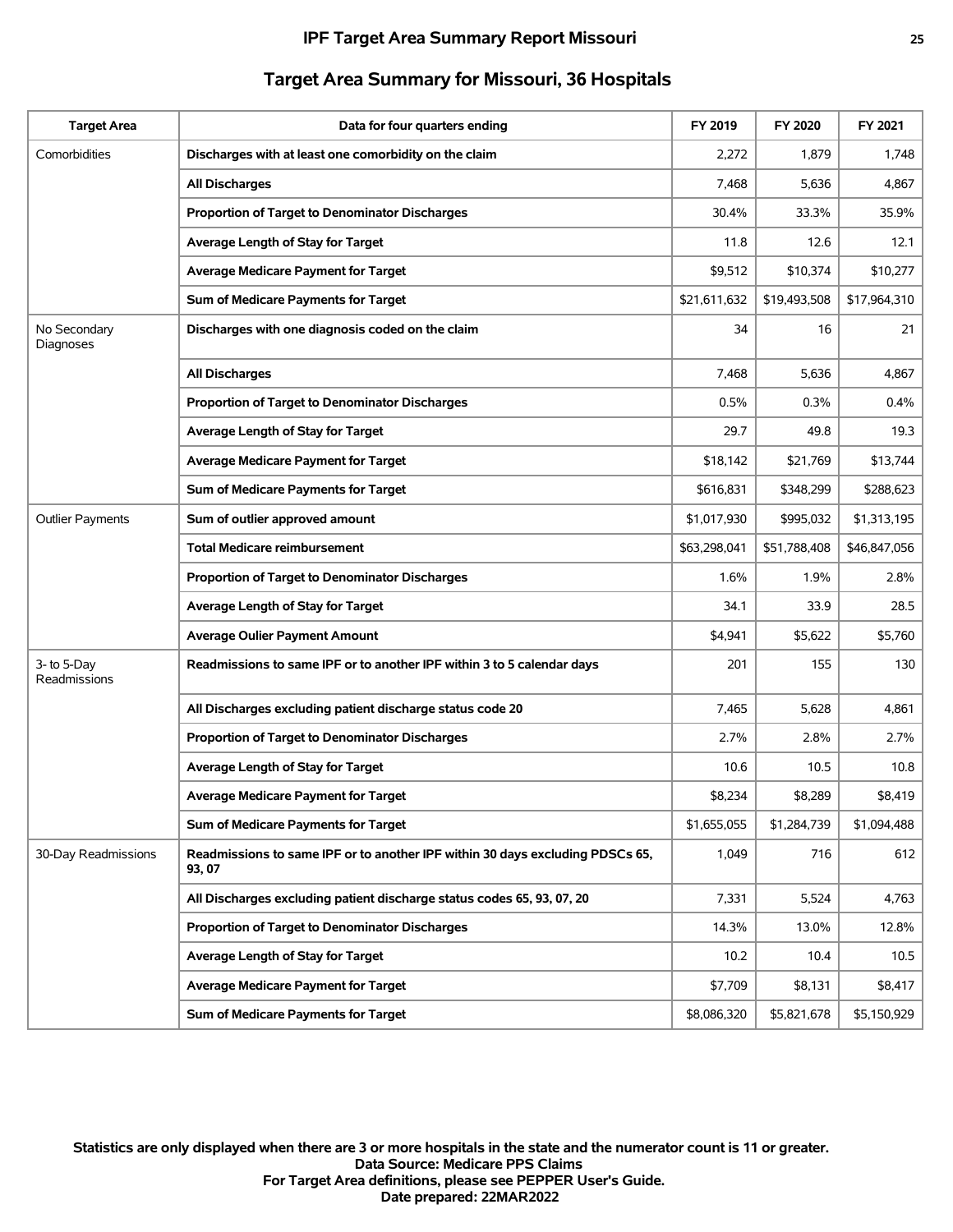#### **IPF Target Area Summary Report Mississippi 26**

| <b>Target Area</b>          | Data for four quarters ending                                                           | FY 2019      | FY 2020      | FY 2021      |
|-----------------------------|-----------------------------------------------------------------------------------------|--------------|--------------|--------------|
| Comorbidities               | Discharges with at least one comorbidity on the claim                                   | 1,772        | 1,636        | 1,320        |
|                             | <b>All Discharges</b>                                                                   | 7,920        | 6,709        | 5,594        |
|                             | Proportion of Target to Denominator Discharges                                          | 22.4%        | 24.4%        | 23.6%        |
|                             | Average Length of Stay for Target                                                       | 11.3         | 12.1         | 12.7         |
|                             | <b>Average Medicare Payment for Target</b>                                              | \$9,494      | \$10,242     | \$10,653     |
|                             | Sum of Medicare Payments for Target                                                     | \$16,822,713 | \$16,755,126 | \$14,061,372 |
| No Secondary<br>Diagnoses   | Discharges with one diagnosis coded on the claim                                        | 259          | 130          | 149          |
|                             | <b>All Discharges</b>                                                                   | 7,920        | 6,709        | 5,594        |
|                             | Proportion of Target to Denominator Discharges                                          | 3.3%         | 1.9%         | 2.7%         |
|                             | Average Length of Stay for Target                                                       | 18.4         | 19.8         | 20.5         |
|                             | <b>Average Medicare Payment for Target</b>                                              | \$12,749     | \$13,147     | \$14,450     |
|                             | Sum of Medicare Payments for Target                                                     | \$3,301,975  | \$1,709,147  | \$2,152,985  |
| <b>Outlier Payments</b>     | Sum of outlier approved amount                                                          | \$1,476,403  | \$798,632    | \$270,565    |
|                             | <b>Total Medicare reimbursement</b>                                                     | \$72,425,453 | \$63,079,738 | \$55,745,361 |
|                             | <b>Proportion of Target to Denominator Discharges</b>                                   | 2.0%         | 1.3%         | 0.5%         |
|                             | Average Length of Stay for Target                                                       | 16.9         | 27.1         | 22.9         |
|                             | <b>Average Oulier Payment Amount</b>                                                    | \$5,091      | \$6,389      | \$5,105      |
| 3- to 5-Day<br>Readmissions | Readmissions to same IPF or to another IPF within 3 to 5 calendar days                  | 154          | 156          | 112          |
|                             | All Discharges excluding patient discharge status code 20                               | 7,910        | 6,697        | 5,584        |
|                             | Proportion of Target to Denominator Discharges                                          | 1.9%         | 2.3%         | 2.0%         |
|                             | Average Length of Stay for Target                                                       | 10.1         | 12.2         | 11.1         |
|                             | <b>Average Medicare Payment for Target</b>                                              | \$7,744      | \$9,335      | \$8,577      |
|                             | Sum of Medicare Payments for Target                                                     | \$1,192,610  | \$1,456,203  | \$960,645    |
| 30-Day Readmissions         | Readmissions to same IPF or to another IPF within 30 days excluding PDSCs 65,<br>93, 07 | 1,012        | 890          | 709          |
|                             | All Discharges excluding patient discharge status codes 65, 93, 07, 20                  | 7,583        | 6,495        | 5,437        |
|                             | Proportion of Target to Denominator Discharges                                          | 13.3%        | 13.7%        | 13.0%        |
|                             | Average Length of Stay for Target                                                       | 12.0         | 12.4         | 12.4         |
|                             | <b>Average Medicare Payment for Target</b>                                              | \$9,011      | \$9,103      | \$9,260      |
|                             | Sum of Medicare Payments for Target                                                     | \$9,119,068  | \$8,101,591  | \$6,565,060  |

# **Target Area Summary for Mississippi, 36 Hospitals**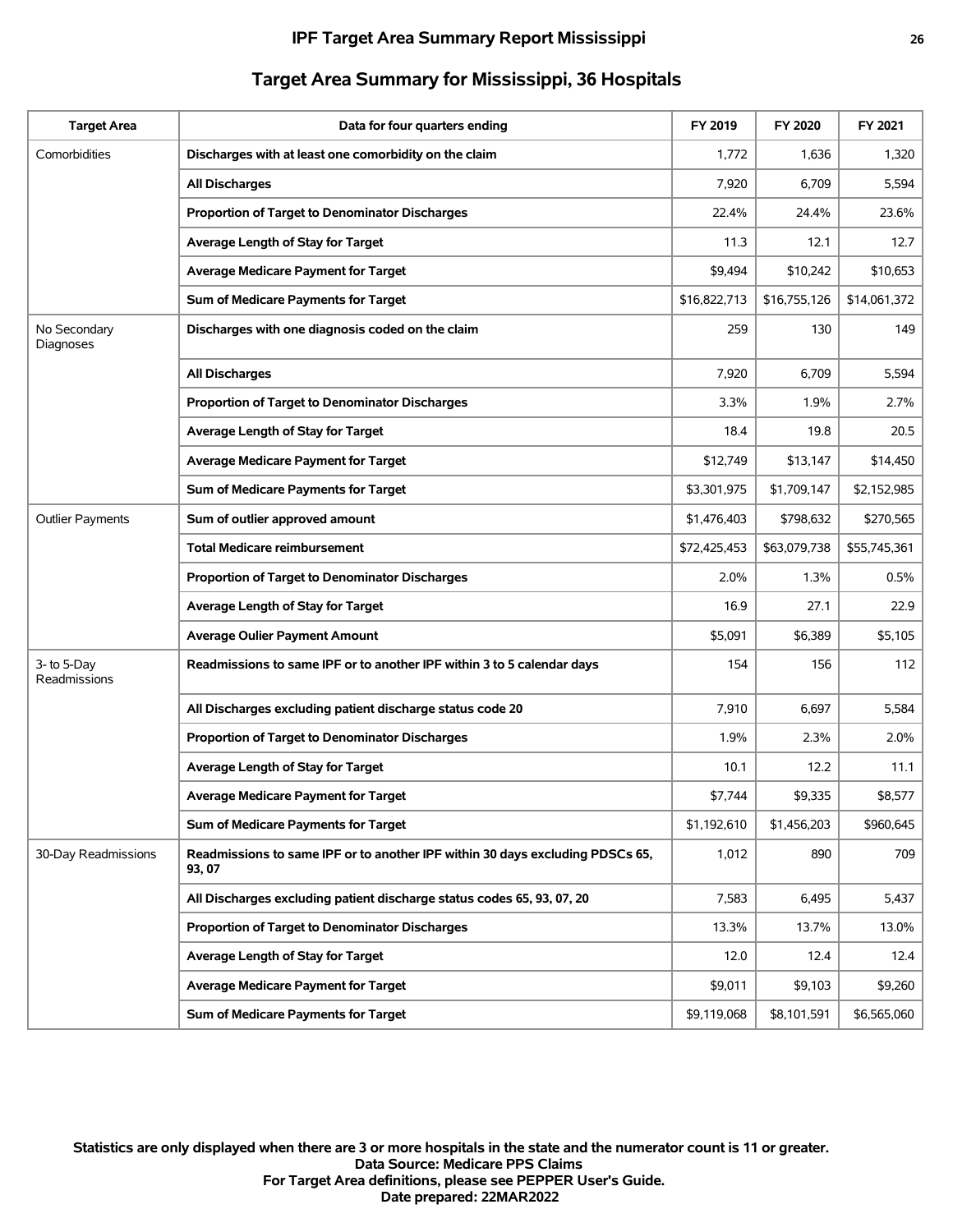**Target Area Summary for Montana, 2 Hospitals**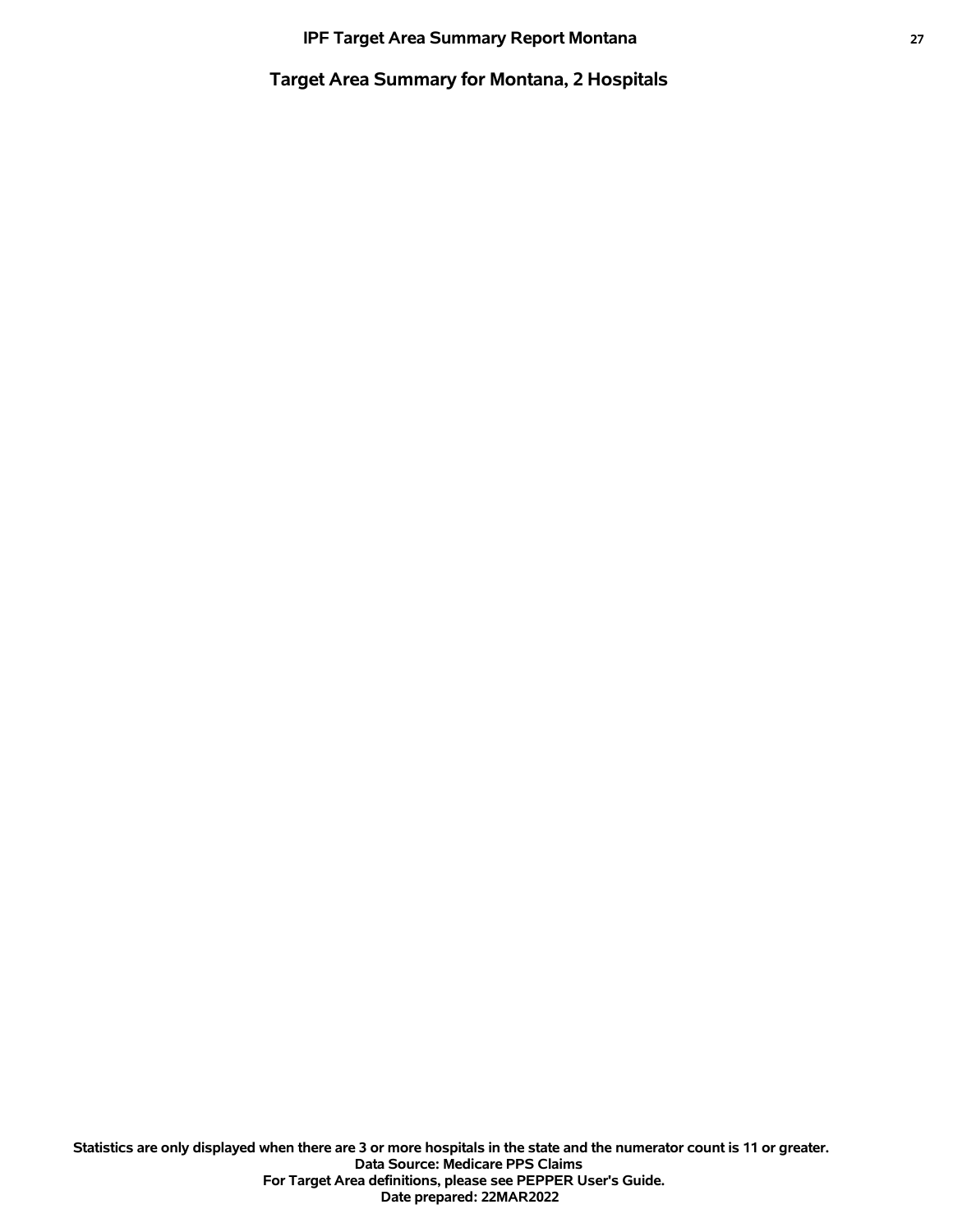| <b>Target Area</b>          | Data for four quarters ending                                                           | FY 2019      | FY 2020      | FY 2021      |
|-----------------------------|-----------------------------------------------------------------------------------------|--------------|--------------|--------------|
| Comorbidities               | Discharges with at least one comorbidity on the claim                                   | 2,147        | 1,855        | 1,443        |
|                             | <b>All Discharges</b>                                                                   | 9,373        | 7,824        | 6,164        |
|                             | <b>Proportion of Target to Denominator Discharges</b>                                   | 22.9%        | 23.7%        | 23.4%        |
|                             | Average Length of Stay for Target                                                       | 14.2         | 14.2         | 14.5         |
|                             | <b>Average Medicare Payment for Target</b>                                              | \$9,897      | \$10,530     | \$11,341     |
|                             | Sum of Medicare Payments for Target                                                     | \$21,249,445 | \$19,532,891 | \$16,365,115 |
| No Secondary<br>Diagnoses   | Discharges with one diagnosis coded on the claim                                        | 196          | 67           | 54           |
|                             | <b>All Discharges</b>                                                                   | 9,373        | 7,824        | 6,164        |
|                             | Proportion of Target to Denominator Discharges                                          | 2.1%         | 0.9%         | 0.9%         |
|                             | Average Length of Stay for Target                                                       | 16.2         | 18.1         | 14.3         |
|                             | <b>Average Medicare Payment for Target</b>                                              | \$11,325     | \$12,367     | \$10.849     |
|                             | Sum of Medicare Payments for Target                                                     | \$2,219,690  | \$828,606    | \$585,843    |
| <b>Outlier Payments</b>     | Sum of outlier approved amount                                                          | \$2,164,679  | \$1,851,722  | \$2,257,519  |
|                             | <b>Total Medicare reimbursement</b>                                                     | \$81,161,784 | \$71,142,088 | \$60,098,346 |
|                             | Proportion of Target to Denominator Discharges                                          | 2.7%         | 2.6%         | 3.8%         |
|                             | Average Length of Stay for Target                                                       | 54.2         | 52.8         | 50.8         |
|                             | <b>Average Oulier Payment Amount</b>                                                    | \$7,121      | \$6,961      | \$8,649      |
| 3- to 5-Day<br>Readmissions | Readmissions to same IPF or to another IPF within 3 to 5 calendar days                  | 239          | 229          | 126          |
|                             | All Discharges excluding patient discharge status code 20                               | 9,367        | 7,817        | 6,163        |
|                             | Proportion of Target to Denominator Discharges                                          | 2.6%         | 2.9%         | 2.0%         |
|                             | Average Length of Stay for Target                                                       | 11.4         | 11.1         | 11.4         |
|                             | <b>Average Medicare Payment for Target</b>                                              | \$7,834      | \$8,082      | \$9,643      |
|                             | Sum of Medicare Payments for Target                                                     | \$1,872,291  | \$1,850,685  | \$1,214,965  |
| 30-Day Readmissions         | Readmissions to same IPF or to another IPF within 30 days excluding PDSCs 65,<br>93, 07 | 1,520        | 1,284        | 922          |
|                             | All Discharges excluding patient discharge status codes 65, 93, 07, 20                  | 9,263        | 7,735        | 6,078        |
|                             | Proportion of Target to Denominator Discharges                                          | 16.4%        | 16.6%        | 15.2%        |
|                             | Average Length of Stay for Target                                                       | 11.4         | 11.2         | 11.0         |
|                             | <b>Average Medicare Payment for Target</b>                                              | \$7,534      | \$8,022      | \$8,441      |
|                             | Sum of Medicare Payments for Target                                                     | \$11,451,962 | \$10,300,584 | \$7,782,289  |

# **Target Area Summary for North Carolina, 42 Hospitals**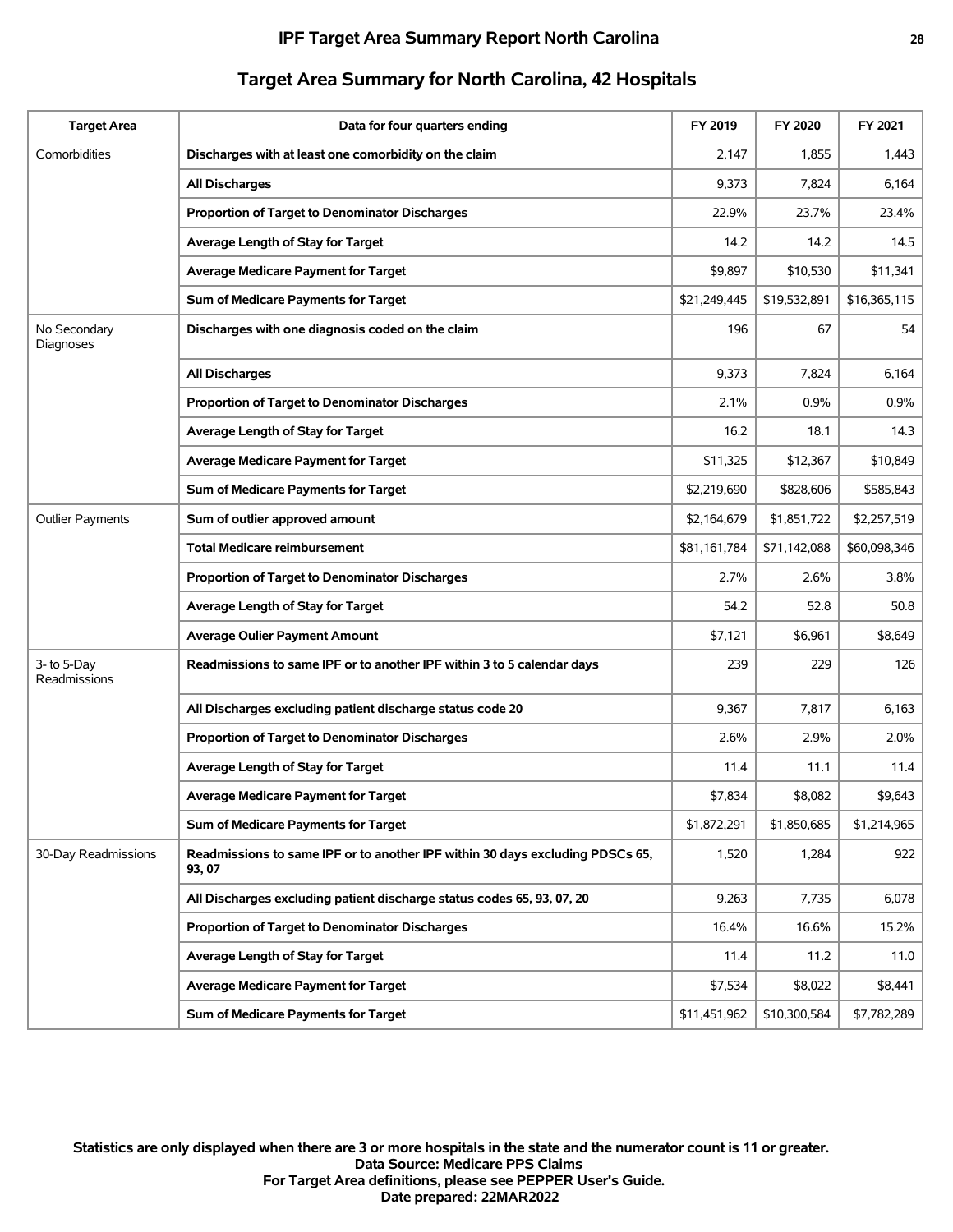| <b>Target Area</b>          | Data for four quarters ending                                                           | FY 2019      | FY 2020     | FY 2021     |
|-----------------------------|-----------------------------------------------------------------------------------------|--------------|-------------|-------------|
| Comorbidities               | Discharges with at least one comorbidity on the claim                                   | 350          | 283         | 220         |
|                             | <b>All Discharges</b>                                                                   | 1,232        | 1,094       | 854         |
|                             | Proportion of Target to Denominator Discharges                                          | 28.4%        | 25.9%       | 25.8%       |
|                             | Average Length of Stay for Target                                                       | 14.2         | 11.1        | 9.1         |
|                             | Average Medicare Payment for Target                                                     | \$10,044     | \$7,815     | \$6,637     |
|                             | Sum of Medicare Payments for Target                                                     | \$3,515,486  | \$2,211,576 | \$1,460,134 |
| <b>Outlier Payments</b>     | Sum of outlier approved amount                                                          | \$744,806    | \$109,754   | \$105,420   |
|                             | <b>Total Medicare reimbursement</b>                                                     | \$10,645,516 | \$8,922,659 | \$6,420,917 |
|                             | Proportion of Target to Denominator Discharges                                          | 7.0%         | 1.2%        | 1.6%        |
|                             | Average Length of Stay for Target                                                       | 36.9         | 45.0        | 44.3        |
|                             | <b>Average Oulier Payment Amount</b>                                                    | \$6,961      | \$3,430     | \$5,857     |
| 3- to 5-Day<br>Readmissions | Readmissions to same IPF or to another IPF within 3 to 5 calendar days                  | 33           | 26          | 25          |
|                             | All Discharges excluding patient discharge status code 20                               | 1,231        | 1,091       | 853         |
|                             | Proportion of Target to Denominator Discharges                                          | 2.7%         | 2.4%        | 2.9%        |
|                             | Average Length of Stay for Target                                                       | 8.5          | 11.5        | 7.6         |
|                             | <b>Average Medicare Payment for Target</b>                                              | \$5,222      | \$8,176     | \$6,147     |
|                             | Sum of Medicare Payments for Target                                                     | \$172,341    | \$212,567   | \$153,666   |
| 30-Day Readmissions         | Readmissions to same IPF or to another IPF within 30 days excluding PDSCs 65,<br>93, 07 | 185          | 155         | 124         |
|                             | All Discharges excluding patient discharge status codes 65, 93, 07, 20                  | 1,151        | 1,019       | 781         |
|                             | Proportion of Target to Denominator Discharges                                          | 16.1%        | 15.2%       | 15.9%       |
|                             | Average Length of Stay for Target                                                       | 10.1         | 12.7        | 8.1         |
|                             | <b>Average Medicare Payment for Target</b>                                              | \$6,894      | \$8,678     | \$5,748     |
|                             | Sum of Medicare Payments for Target                                                     | \$1,275,418  | \$1,345,101 | \$712,778   |

# **Target Area Summary for North Dakota, 6 Hospitals**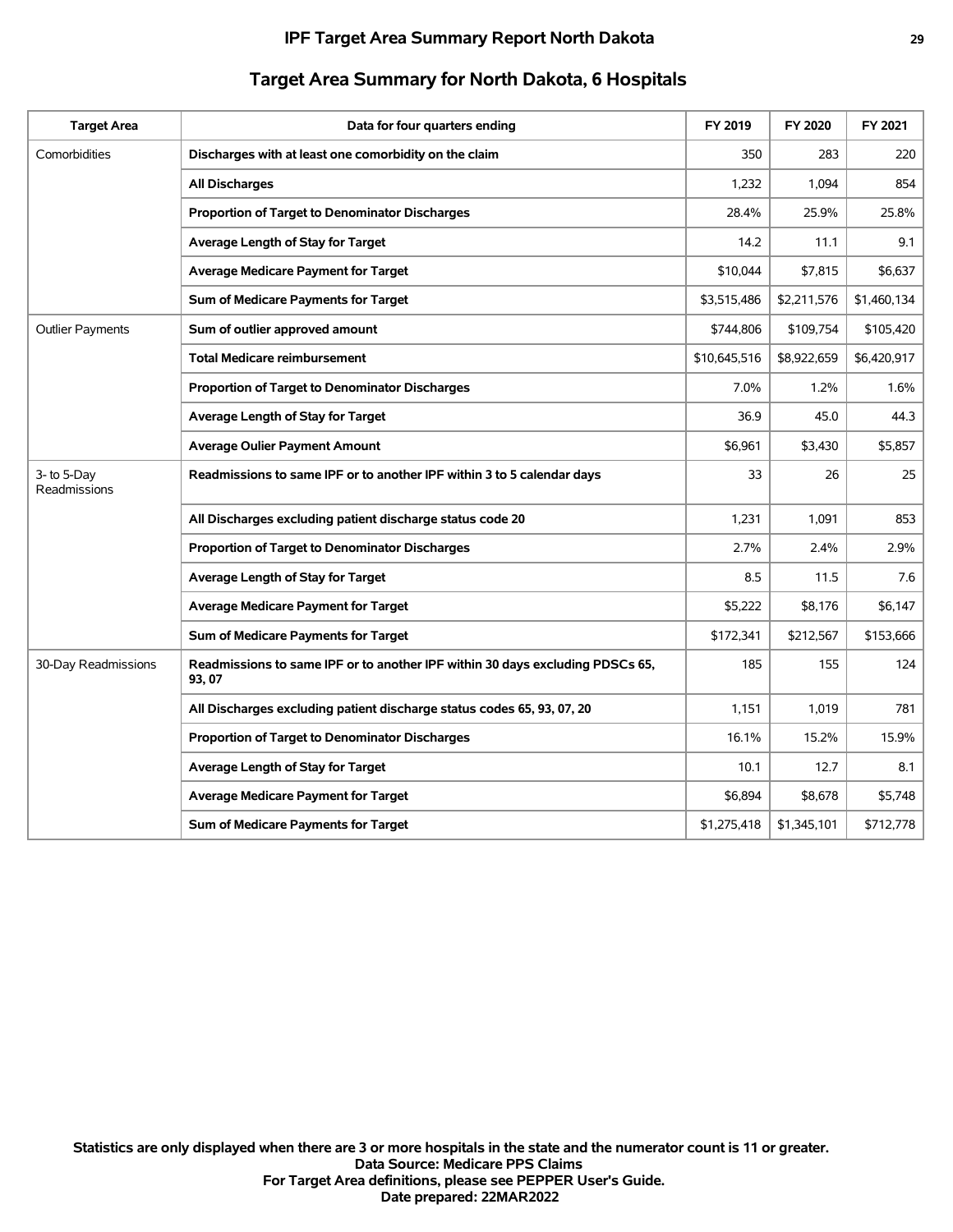| <b>Target Area</b>          | Data for four quarters ending                                                           | FY 2019      | FY 2020      | FY 2021     |
|-----------------------------|-----------------------------------------------------------------------------------------|--------------|--------------|-------------|
| Comorbidities               | Discharges with at least one comorbidity on the claim                                   | 353          | 279          | 249         |
|                             | <b>All Discharges</b>                                                                   | 1,466        | 1,180        | 1,092       |
|                             | Proportion of Target to Denominator Discharges                                          | 24.1%        | 23.6%        | 22.8%       |
|                             | Average Length of Stay for Target                                                       | 11.7         | 12.4         | 10.7        |
|                             | <b>Average Medicare Payment for Target</b>                                              | \$10,655     | \$11,948     | \$9,388     |
|                             | Sum of Medicare Payments for Target                                                     | \$3,761,334  | \$3,333,375  | \$2,337,504 |
| No Secondary<br>Diagnoses   | Discharges with one diagnosis coded on the claim                                        | 114          | 31           | 28          |
|                             | <b>All Discharges</b>                                                                   | 1,466        | 1,180        | 1,092       |
|                             | Proportion of Target to Denominator Discharges                                          | 7.8%         | 2.6%         | 2.6%        |
|                             | Average Length of Stay for Target                                                       | 8.6          | 6.7          | 6.4         |
|                             | <b>Average Medicare Payment for Target</b>                                              | \$5,593      | \$4,582      | \$4,372     |
|                             | Sum of Medicare Payments for Target                                                     | \$637,586    | \$142,049    | \$122,422   |
| <b>Outlier Payments</b>     | Sum of outlier approved amount                                                          | \$256.872    | \$154,451    | \$82,126    |
|                             | <b>Total Medicare reimbursement</b>                                                     | \$11,549,191 | \$10,247,648 | \$9,077,727 |
|                             | Proportion of Target to Denominator Discharges                                          | 2.2%         | 1.5%         | 0.9%        |
|                             | Average Length of Stay for Target                                                       | 36.0         | 42.7         | 47.0        |
|                             | <b>Average Oulier Payment Amount</b>                                                    | \$5,352      | \$6,715      | \$5,475     |
| 3- to 5-Day<br>Readmissions | Readmissions to same IPF or to another IPF within 3 to 5 calendar days                  | 27           | 22           | 20          |
|                             | All Discharges excluding patient discharge status code 20                               | 1,462        | 1,176        | 1,086       |
|                             | <b>Proportion of Target to Denominator Discharges</b>                                   | 1.8%         | 1.9%         | 1.8%        |
|                             | Average Length of Stay for Target                                                       | 8.3          | 12.7         | 10.3        |
|                             | <b>Average Medicare Payment for Target</b>                                              | \$7.240      | \$10,945     | \$9,130     |
|                             | Sum of Medicare Payments for Target                                                     | \$195,485    | \$240,795    | \$182,600   |
| 30-Day Readmissions         | Readmissions to same IPF or to another IPF within 30 days excluding PDSCs 65,<br>93, 07 | 160          | 119          | 146         |
|                             | All Discharges excluding patient discharge status codes 65, 93, 07, 20                  | 1,449        | 1,159        | 1,077       |
|                             | Proportion of Target to Denominator Discharges                                          | 11.0%        | 10.3%        | 13.6%       |
|                             | Average Length of Stay for Target                                                       | 8.4          | 7.5          | 8.0         |
|                             | <b>Average Medicare Payment for Target</b>                                              | \$6,791      | \$6,214      | \$6,795     |
|                             | Sum of Medicare Payments for Target                                                     | \$1,086,623  | \$739,438    | \$992,070   |

## **Target Area Summary for Nebraska, 9 Hospitals**

**Date prepared: 22MAR2022 For Target Area definitions, please see PEPPER User's Guide. Data Source: Medicare PPS Claims Statistics are only displayed when there are 3 or more hospitals in the state and the numerator count is 11 or greater.**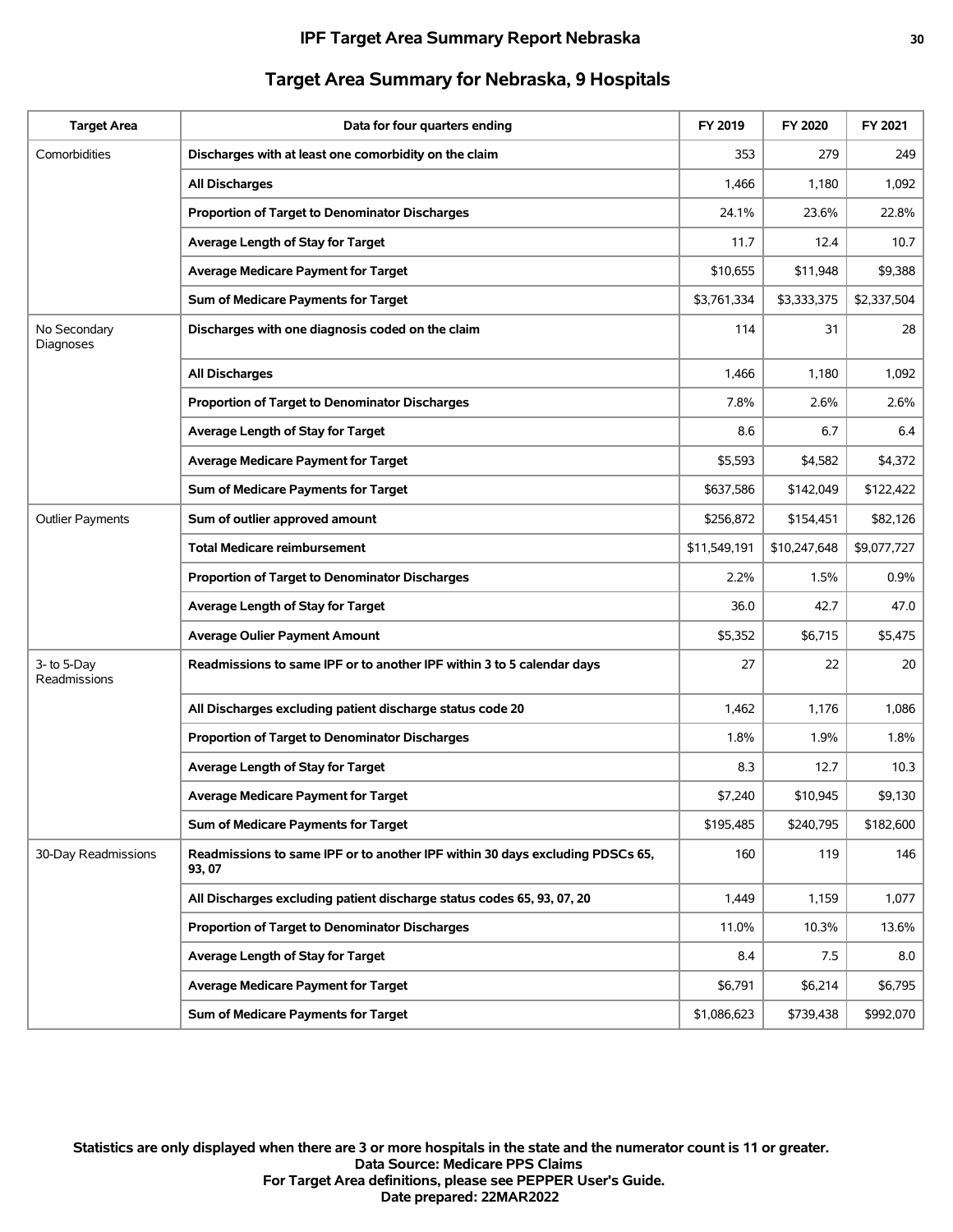| <b>Target Area</b>          | Data for four quarters ending                                                           | FY 2019      | FY 2020      | FY 2021      |
|-----------------------------|-----------------------------------------------------------------------------------------|--------------|--------------|--------------|
| Comorbidities               | Discharges with at least one comorbidity on the claim                                   | 477          | 418          | 313          |
|                             | <b>All Discharges</b>                                                                   | 1,993        | 1,906        | 1,522        |
|                             | Proportion of Target to Denominator Discharges                                          | 23.9%        | 21.9%        | 20.6%        |
|                             | Average Length of Stay for Target                                                       | 14.9         | 13.5         | 15.4         |
|                             | <b>Average Medicare Payment for Target</b>                                              | \$13,959     | \$12,803     | \$14,952     |
|                             | Sum of Medicare Payments for Target                                                     | \$6,658,593  | \$5,351,803  | \$4,679,864  |
| No Secondary<br>Diagnoses   | Discharges with one diagnosis coded on the claim                                        | 66           | 69           | 49           |
|                             | <b>All Discharges</b>                                                                   | 1,993        | 1,906        | 1,522        |
|                             | Proportion of Target to Denominator Discharges                                          | 3.3%         | 3.6%         | 3.2%         |
|                             | Average Length of Stay for Target                                                       | 8.3          | 11.4         | 7.9          |
|                             | <b>Average Medicare Payment for Target</b>                                              | \$5,175      | \$7,595      | \$7,346      |
|                             | Sum of Medicare Payments for Target                                                     | \$341,544    | \$524,033    | \$359,960    |
| <b>Outlier Payments</b>     | Sum of outlier approved amount                                                          | \$798,749    | \$1,506,465  | \$1,162,947  |
|                             | <b>Total Medicare reimbursement</b>                                                     | \$25,133,362 | \$22,982,259 | \$19,702,100 |
|                             | <b>Proportion of Target to Denominator Discharges</b>                                   | 3.2%         | 6.6%         | 5.9%         |
|                             | Average Length of Stay for Target                                                       | 35.9         | 32.1         | 27.2         |
|                             | <b>Average Oulier Payment Amount</b>                                                    | \$7,908      | \$12,659     | \$9,157      |
| 3- to 5-Day<br>Readmissions | Readmissions to same IPF or to another IPF within 3 to 5 calendar days                  | 46           | 37           | 29           |
|                             | All Discharges excluding patient discharge status code 20                               | 1,952        | 1,876        | 1,510        |
|                             | Proportion of Target to Denominator Discharges                                          | 2.4%         | 2.0%         | 1.9%         |
|                             | Average Length of Stay for Target                                                       | 6.4          | 14.9         | 9.3          |
|                             | <b>Average Medicare Payment for Target</b>                                              | \$5,683      | \$8,906      | \$9,507      |
|                             | Sum of Medicare Payments for Target                                                     | \$261,398    | \$329,513    | \$275,693    |
| 30-Day Readmissions         | Readmissions to same IPF or to another IPF within 30 days excluding PDSCs 65,<br>93, 07 | 247          | 252          | 174          |
|                             | All Discharges excluding patient discharge status codes 65, 93, 07, 20                  | 1,897        | 1,808        | 1,465        |
|                             | Proportion of Target to Denominator Discharges                                          | 13.0%        | 13.9%        | 11.9%        |
|                             | Average Length of Stay for Target                                                       | 10.1         | 12.2         | 11.1         |
|                             | <b>Average Medicare Payment for Target</b>                                              | \$8,135      | \$9,236      | \$9,400      |
|                             | Sum of Medicare Payments for Target                                                     | \$2,009,449  | \$2,327,379  | \$1,635,671  |

# **Target Area Summary for New Hampshire, 12 Hospitals**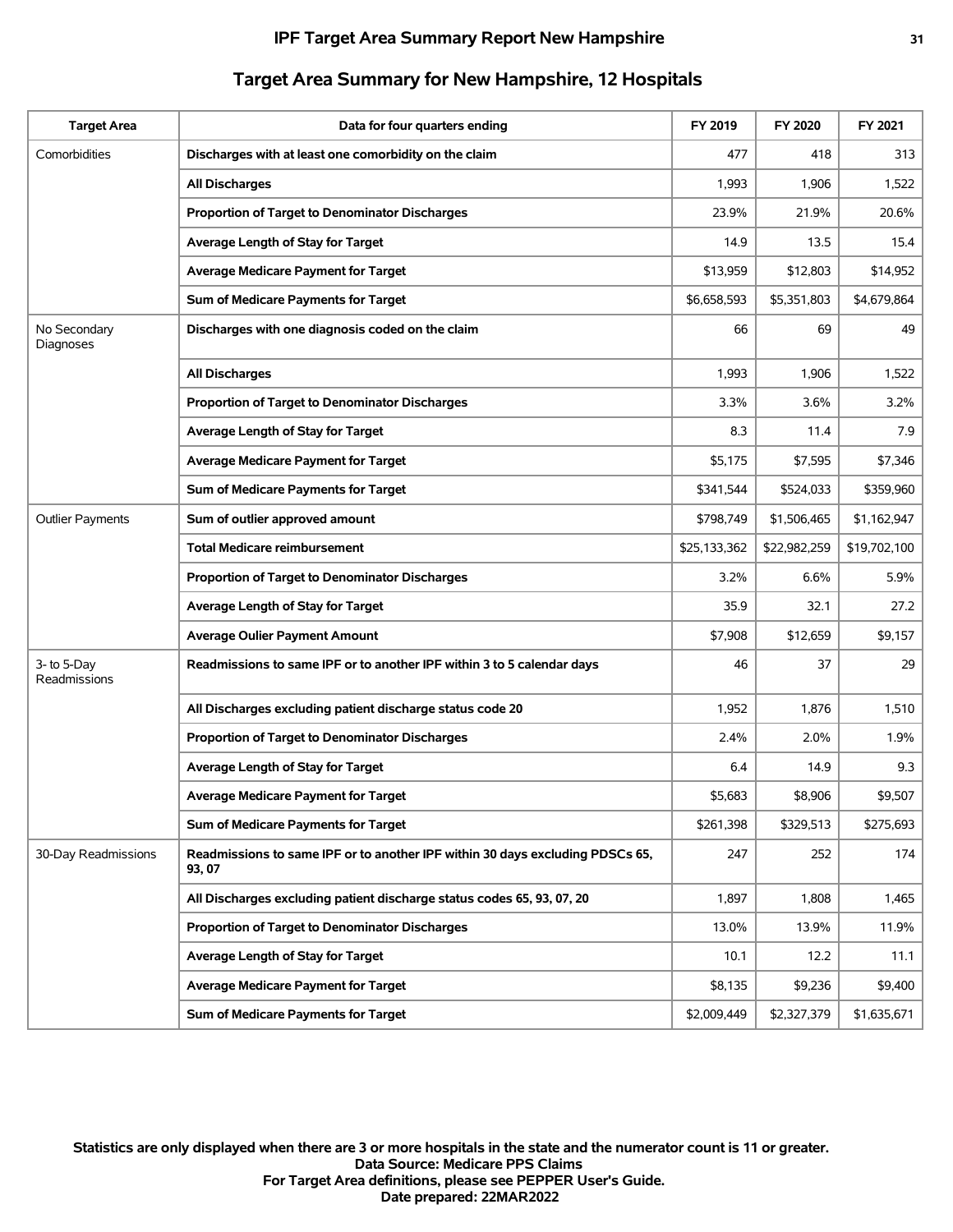| <b>Target Area</b>          | Data for four quarters ending                                                           | FY 2019       | FY 2020      | FY 2021      |
|-----------------------------|-----------------------------------------------------------------------------------------|---------------|--------------|--------------|
| Comorbidities               | Discharges with at least one comorbidity on the claim                                   | 2,026         | 1,482        | 1,301        |
|                             | <b>All Discharges</b>                                                                   | 9,577         | 7,124        | 5,707        |
|                             | Proportion of Target to Denominator Discharges                                          | 21.2%         | 20.8%        | 22.8%        |
|                             | Average Length of Stay for Target                                                       | 13.8          | 14.8         | 15.0         |
|                             | <b>Average Medicare Payment for Target</b>                                              | \$12,436      | \$13,369     | \$15,103     |
|                             | Sum of Medicare Payments for Target                                                     | \$25,195,946  | \$19,812,330 | \$19,649,076 |
| No Secondary<br>Diagnoses   | Discharges with one diagnosis coded on the claim                                        | 152           | 103          | 77           |
|                             | <b>All Discharges</b>                                                                   | 9,577         | 7,124        | 5,707        |
|                             | Proportion of Target to Denominator Discharges                                          | 1.6%          | 1.4%         | 1.3%         |
|                             | Average Length of Stay for Target                                                       | 21.4          | 23.3         | 30.2         |
|                             | <b>Average Medicare Payment for Target</b>                                              | \$16,236      | \$18,064     | \$23,036     |
|                             | Sum of Medicare Payments for Target                                                     | \$2,467,924   | \$1,860,624  | \$1,773,748  |
| <b>Outlier Payments</b>     | Sum of outlier approved amount                                                          | \$283,791     | \$659,413    | \$2,626,525  |
|                             | <b>Total Medicare reimbursement</b>                                                     | \$116,776,858 | \$89,972,652 | \$83,076,857 |
|                             | Proportion of Target to Denominator Discharges                                          | 0.2%          | 0.7%         | 3.2%         |
|                             | Average Length of Stay for Target                                                       | 45.3          | 35.1         | 28.5         |
|                             | <b>Average Oulier Payment Amount</b>                                                    | \$4,730       | \$5,784      | \$8,445      |
| 3- to 5-Day<br>Readmissions | Readmissions to same IPF or to another IPF within 3 to 5 calendar days                  | 282           | 210          | 152          |
|                             | All Discharges excluding patient discharge status code 20                               | 9,575         | 7,117        | 5,704        |
|                             | Proportion of Target to Denominator Discharges                                          | 2.9%          | 3.0%         | 2.7%         |
|                             | Average Length of Stay for Target                                                       | 12.5          | 11.7         | 12.0         |
|                             | <b>Average Medicare Payment for Target</b>                                              | \$11,241      | \$10,305     | \$11,588     |
|                             | Sum of Medicare Payments for Target                                                     | \$3,169,908   | \$2,164,115  | \$1,761,316  |
| 30-Day Readmissions         | Readmissions to same IPF or to another IPF within 30 days excluding PDSCs 65,<br>93, 07 | 1,482         | 1,140        | 841          |
|                             | All Discharges excluding patient discharge status codes 65, 93, 07, 20                  | 8,782         | 6,547        | 5,255        |
|                             | Proportion of Target to Denominator Discharges                                          | 16.9%         | 17.4%        | 16.0%        |
|                             | Average Length of Stay for Target                                                       | 12.6          | 12.8         | 13.4         |
|                             | Average Medicare Payment for Target                                                     | \$10,882      | \$11,066     | \$12,380     |
|                             | Sum of Medicare Payments for Target                                                     | \$16,126,995  | \$12,615,559 | \$10,411,296 |

# **Target Area Summary for New Jersey, 38 Hospitals**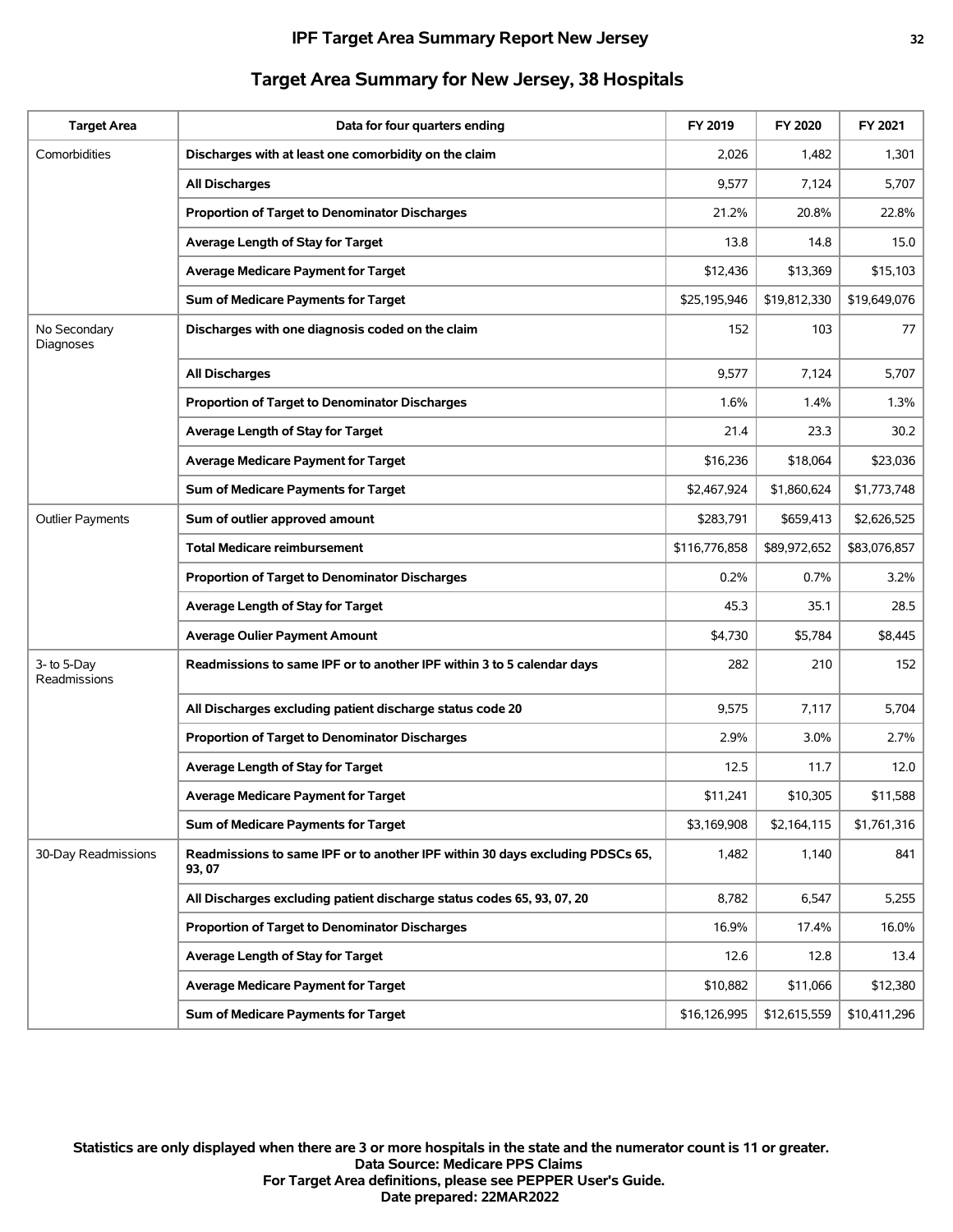| <b>Target Area</b>          | Data for four quarters ending                                                           | FY 2019      | FY 2020      | FY 2021      |
|-----------------------------|-----------------------------------------------------------------------------------------|--------------|--------------|--------------|
| Comorbidities               | Discharges with at least one comorbidity on the claim                                   | 373          | 317          | 268          |
|                             | <b>All Discharges</b>                                                                   | 1,561        | 1,355        | 1,279        |
|                             | <b>Proportion of Target to Denominator Discharges</b>                                   | 23.9%        | 23.4%        | 21.0%        |
|                             | Average Length of Stay for Target                                                       | 11.1         | 10.5         | 10.8         |
|                             | <b>Average Medicare Payment for Target</b>                                              | \$9,055      | \$8,781      | \$8,345      |
|                             | Sum of Medicare Payments for Target                                                     | \$3,377,392  | \$2,783,665  | \$2,236,553  |
| <b>Outlier Payments</b>     | Sum of outlier approved amount                                                          | \$207,299    | \$90,060     | \$200,915    |
|                             | <b>Total Medicare reimbursement</b>                                                     | \$12,891,252 | \$10,949,815 | \$10,540,351 |
|                             | Proportion of Target to Denominator Discharges                                          | 1.6%         | 0.8%         | 1.9%         |
|                             | Average Length of Stay for Target                                                       | 19.3         | 16.6         | 26.1         |
|                             | <b>Average Oulier Payment Amount</b>                                                    | \$7,973      | \$5,298      | \$6,697      |
| 3- to 5-Day<br>Readmissions | Readmissions to same IPF or to another IPF within 3 to 5 calendar days                  | 29           | 37           | 36           |
|                             | All Discharges excluding patient discharge status code 20                               | 1,559        | 1,354        | 1,278        |
|                             | Proportion of Target to Denominator Discharges                                          | 1.9%         | 2.7%         | 2.8%         |
|                             | Average Length of Stay for Target                                                       | 8.6          | 11.4         | 8.4          |
|                             | <b>Average Medicare Payment for Target</b>                                              | \$7,225      | \$8,992      | \$6,524      |
|                             | Sum of Medicare Payments for Target                                                     | \$209,528    | \$332,695    | \$234,847    |
| 30-Day Readmissions         | Readmissions to same IPF or to another IPF within 30 days excluding PDSCs 65,<br>93, 07 | 232          | 185          | 184          |
|                             | All Discharges excluding patient discharge status codes 65, 93, 07, 20                  | 1,503        | 1,331        | 1,253        |
|                             | Proportion of Target to Denominator Discharges                                          | 15.4%        | 13.9%        | 14.7%        |
|                             | Average Length of Stay for Target                                                       | 10.5         | 10.7         | 10.3         |
|                             | <b>Average Medicare Payment for Target</b>                                              | \$8.120      | \$8,319      | \$7,680      |
|                             | Sum of Medicare Payments for Target                                                     | \$1,883,867  | \$1,539,087  | \$1,413,089  |

## **Target Area Summary for New Mexico, 8 Hospitals**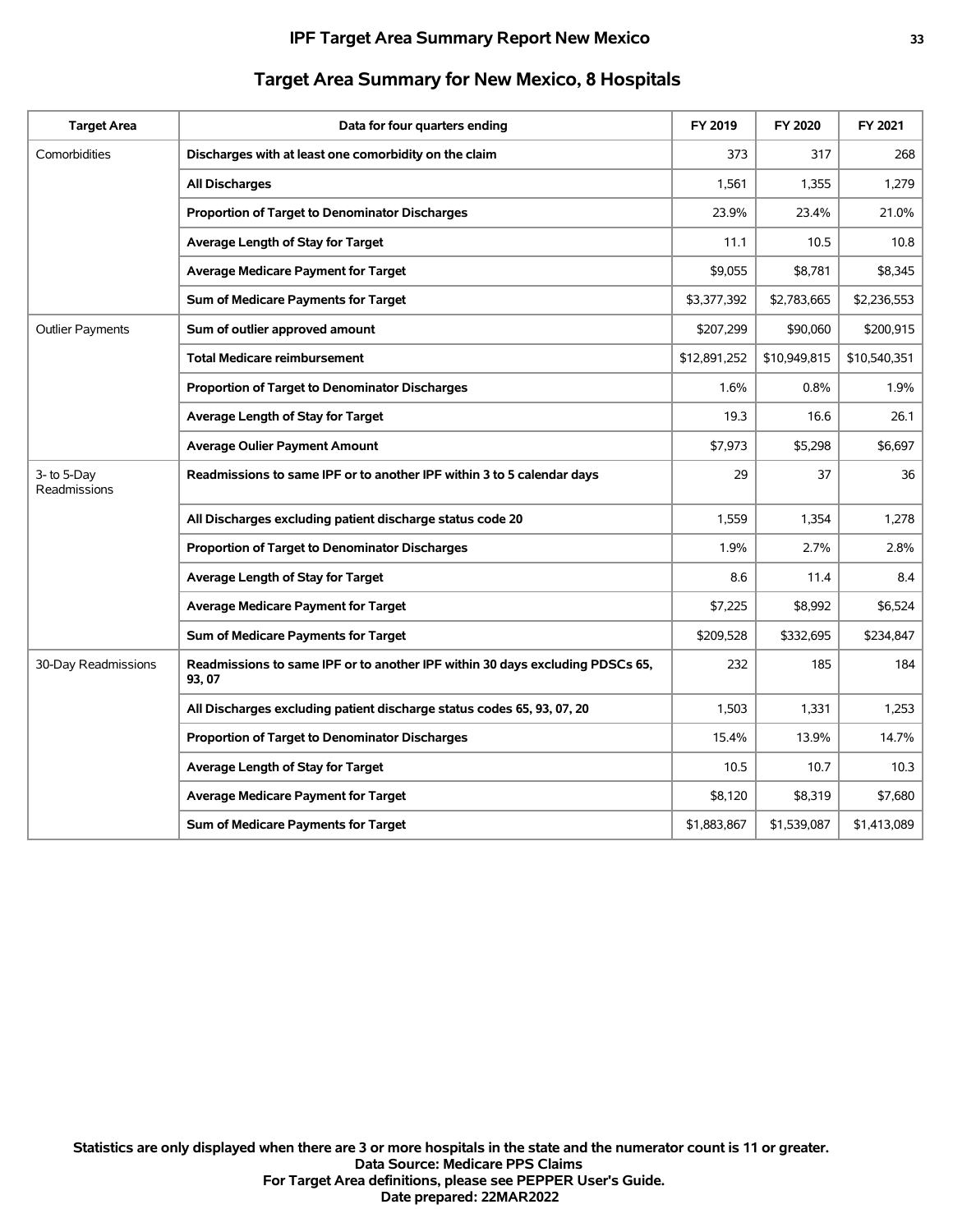#### **IPF Target Area Summary Report Nevada 34**

| <b>Target Area</b>          | Data for four quarters ending                                                           | FY 2019      | FY 2020      | FY 2021      |
|-----------------------------|-----------------------------------------------------------------------------------------|--------------|--------------|--------------|
| Comorbidities               | Discharges with at least one comorbidity on the claim                                   | 1,474        | 1,578        | 1,146        |
|                             | <b>All Discharges</b>                                                                   | 6,411        | 5,322        | 4,426        |
|                             | Proportion of Target to Denominator Discharges                                          | 23.0%        | 29.7%        | 25.9%        |
|                             | Average Length of Stay for Target                                                       | 12.8         | 12.6         | 13.1         |
|                             | <b>Average Medicare Payment for Target</b>                                              | \$11,856     | \$12,007     | \$12,832     |
|                             | Sum of Medicare Payments for Target                                                     | \$17,476,420 | \$18,947,670 | \$14,705,405 |
| No Secondary<br>Diagnoses   | Discharges with one diagnosis coded on the claim                                        | 101          | 39           | 37           |
|                             | <b>All Discharges</b>                                                                   | 6,411        | 5,322        | 4,426        |
|                             | Proportion of Target to Denominator Discharges                                          | 1.6%         | 0.7%         | 0.8%         |
|                             | Average Length of Stay for Target                                                       | 17.0         | 24.4         | 17.8         |
|                             | <b>Average Medicare Payment for Target</b>                                              | \$12,897     | \$19,644     | \$14,380     |
|                             | Sum of Medicare Payments for Target                                                     | \$1,302,562  | \$766,130    | \$532,074    |
| <b>Outlier Payments</b>     | Sum of outlier approved amount                                                          | \$253,087    | \$404,256    | \$309,694    |
|                             | <b>Total Medicare reimbursement</b>                                                     | \$63,822,802 | \$53,248,988 | \$46,796,622 |
|                             | Proportion of Target to Denominator Discharges                                          | $0.4\%$      | 0.8%         | 0.7%         |
|                             | Average Length of Stay for Target                                                       | 55.3         | 54.1         | 62.1         |
|                             | <b>Average Oulier Payment Amount</b>                                                    | \$4,149      | \$7,486      | \$5,631      |
| 3- to 5-Day<br>Readmissions | Readmissions to same IPF or to another IPF within 3 to 5 calendar days                  | 382          | 341          | 255          |
|                             | All Discharges excluding patient discharge status code 20                               | 6,391        | 5,298        | 4,396        |
|                             | Proportion of Target to Denominator Discharges                                          | 6.0%         | 6.4%         | 5.8%         |
|                             | Average Length of Stay for Target                                                       | 10.6         | 9.6          | 10.2         |
|                             | Average Medicare Payment for Target                                                     | \$8,641      | \$8,509      | \$9,275      |
|                             | Sum of Medicare Payments for Target                                                     | \$3,301,006  | \$2,901,412  | \$2,365,245  |
| 30-Day Readmissions         | Readmissions to same IPF or to another IPF within 30 days excluding PDSCs 65,<br>93, 07 | 1,810        | 1,564        | 1,264        |
|                             | All Discharges excluding patient discharge status codes 65, 93, 07, 20                  | 6,173        | 5,170        | 4,286        |
|                             | Proportion of Target to Denominator Discharges                                          | 29.3%        | 30.3%        | 29.5%        |
|                             | Average Length of Stay for Target                                                       | 10.7         | 10.0         | 10.4         |
|                             | <b>Average Medicare Payment for Target</b>                                              | \$9,000      | \$8,763      | \$9,160      |
|                             | Sum of Medicare Payments for Target                                                     | \$16,290,878 | \$13,705,834 | \$11,578,302 |

# **Target Area Summary for Nevada, 16 Hospitals**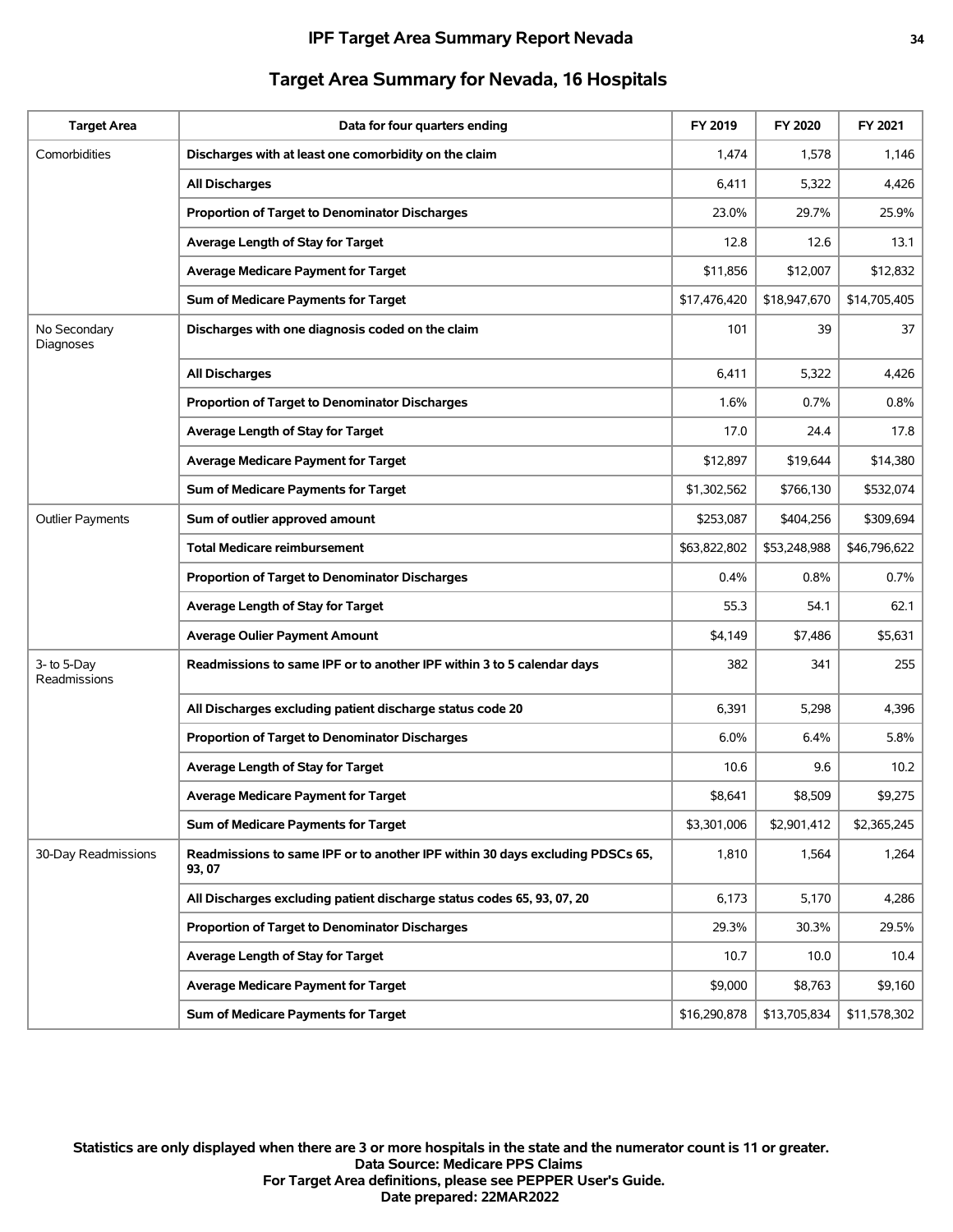| <b>Target Area</b>          | Data for four quarters ending                                                           | FY 2019       | FY 2020       | FY 2021       |
|-----------------------------|-----------------------------------------------------------------------------------------|---------------|---------------|---------------|
| Comorbidities               | Discharges with at least one comorbidity on the claim                                   | 3,426         | 2,902         | 2,408         |
|                             | <b>All Discharges</b>                                                                   | 16,443        | 13,617        | 11,183        |
|                             | Proportion of Target to Denominator Discharges                                          | 20.8%         | 21.3%         | 21.5%         |
|                             | Average Length of Stay for Target                                                       | 15.6          | 16.5          | 16.7          |
|                             | <b>Average Medicare Payment for Target</b>                                              | \$16,274      | \$19,413      | \$24,262      |
|                             | Sum of Medicare Payments for Target                                                     | \$55,754,597  | \$56,335,664  | \$58,423,235  |
| No Secondary<br>Diagnoses   | Discharges with one diagnosis coded on the claim                                        | 514           | 373           | 217           |
|                             | <b>All Discharges</b>                                                                   | 16,443        | 13,617        | 11,183        |
|                             | Proportion of Target to Denominator Discharges                                          | 3.1%          | 2.7%          | 1.9%          |
|                             | Average Length of Stay for Target                                                       | 30.0          | 30.5          | 33.1          |
|                             | <b>Average Medicare Payment for Target</b>                                              | \$21,933      | \$21,691      | \$23,637      |
|                             | Sum of Medicare Payments for Target                                                     | \$11,273,549  | \$8,090,798   | \$5,129,252   |
| <b>Outlier Payments</b>     | Sum of outlier approved amount                                                          | \$19,851,661  | \$32,581,921  | \$64,788,319  |
|                             | <b>Total Medicare reimbursement</b>                                                     | \$260,081,012 | \$241,914,113 | \$252,011,313 |
|                             | <b>Proportion of Target to Denominator Discharges</b>                                   | 7.6%          | 13.5%         | 25.7%         |
|                             | Average Length of Stay for Target                                                       | 36.0          | 34.2          | 29.2          |
|                             | <b>Average Oulier Payment Amount</b>                                                    | \$10,222      | \$17,669      | \$32,590      |
| 3- to 5-Day<br>Readmissions | Readmissions to same IPF or to another IPF within 3 to 5 calendar days                  | 552           | 473           | 316           |
|                             | All Discharges excluding patient discharge status code 20                               | 16,441        | 13,613        | 11,181        |
|                             | Proportion of Target to Denominator Discharges                                          | $3.4\%$       | 3.5%          | 2.8%          |
|                             | Average Length of Stay for Target                                                       | 13.0          | 14.7          | 13.3          |
|                             | <b>Average Medicare Payment for Target</b>                                              | \$12,904      | \$14,989      | \$17,889      |
|                             | Sum of Medicare Payments for Target                                                     | \$7,122,902   | \$7,089,830   | \$5,652,853   |
| 30-Day Readmissions         | Readmissions to same IPF or to another IPF within 30 days excluding PDSCs<br>65, 93, 07 | 2,955         | 2,431         | 1,838         |
|                             | All Discharges excluding patient discharge status codes 65, 93, 07, 20                  | 16,100        | 13,335        | 10,926        |
|                             | Proportion of Target to Denominator Discharges                                          | 18.4%         | 18.2%         | 16.8%         |
|                             | Average Length of Stay for Target                                                       | 13.8          | 14.4          | 14.1          |
|                             | <b>Average Medicare Payment for Target</b>                                              | \$13,203      | \$15,098      | \$19,153      |
|                             | Sum of Medicare Payments for Target                                                     | \$39,014,241  | \$36,702,833  | \$35,203,171  |
|                             |                                                                                         |               |               |               |

# **Target Area Summary for New York, 94 Hospitals**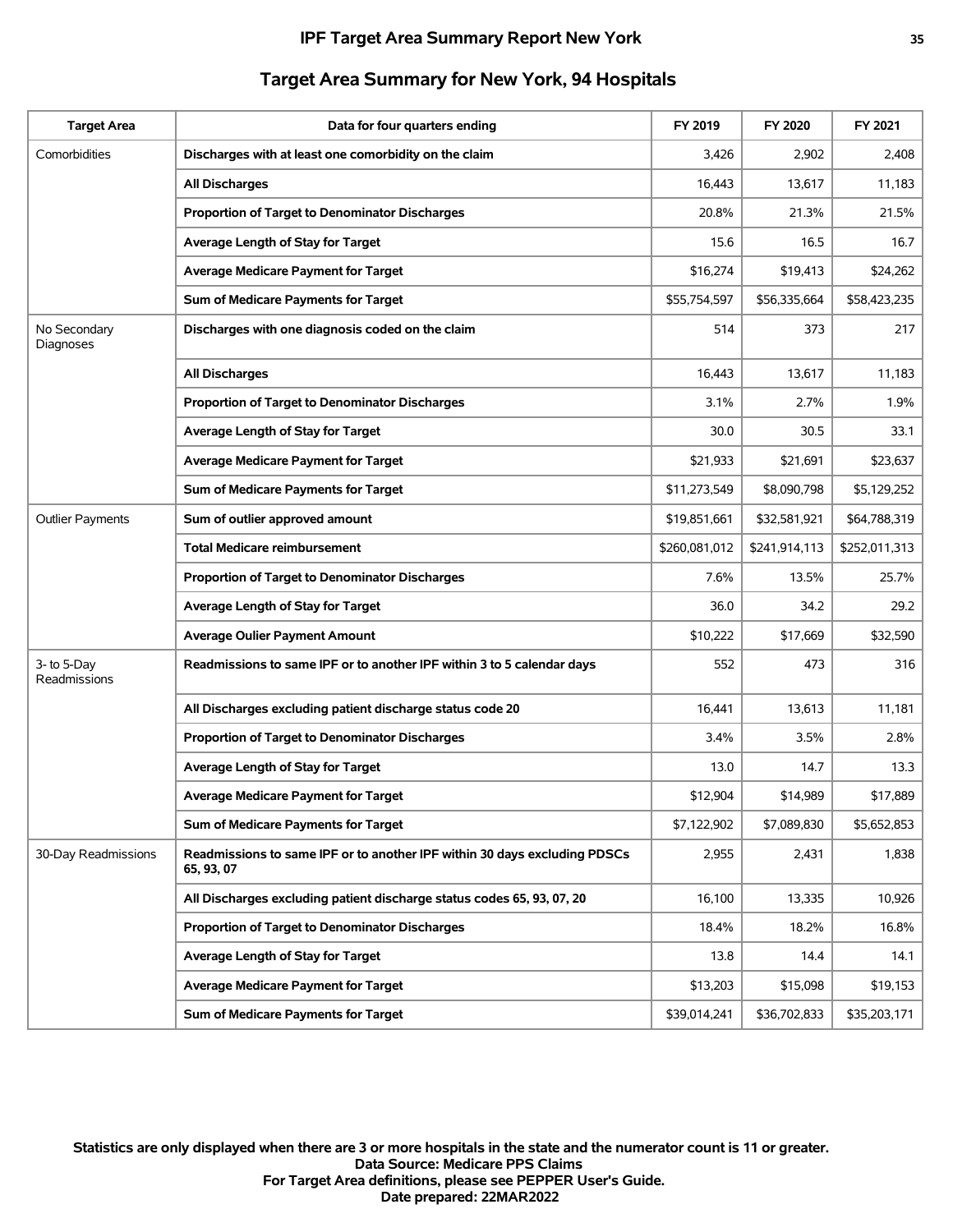| <b>Target Area</b>          | Data for four quarters ending                                                           | FY 2019       | FY 2020       | FY 2021       |
|-----------------------------|-----------------------------------------------------------------------------------------|---------------|---------------|---------------|
| Comorbidities               | Discharges with at least one comorbidity on the claim                                   | 4,838         | 4,139         | 3,399         |
|                             | <b>All Discharges</b>                                                                   | 16,010        | 13,559        | 11,342        |
|                             | Proportion of Target to Denominator Discharges                                          | 30.2%         | 30.5%         | 30.0%         |
|                             | Average Length of Stay for Target                                                       | 12.8          | 12.7          | 12.3          |
|                             | <b>Average Medicare Payment for Target</b>                                              | \$10,243      | \$10,399      | \$11,040      |
|                             | Sum of Medicare Payments for Target                                                     | \$49,555,181  | \$43,041,945  | \$37,525,332  |
| No Secondary<br>Diagnoses   | Discharges with one diagnosis coded on the claim                                        | 583           | 447           | 253           |
|                             | <b>All Discharges</b>                                                                   | 16,010        | 13,559        | 11,342        |
|                             | Proportion of Target to Denominator Discharges                                          | 3.6%          | 3.3%          | 2.2%          |
|                             | Average Length of Stay for Target                                                       | 19.4          | 21.2          | 23.1          |
|                             | Average Medicare Payment for Target                                                     | \$13,237      | \$15,321      | \$17,354      |
|                             | Sum of Medicare Payments for Target                                                     | \$7,717,005   | \$6,848,543   | \$4,390,612   |
| <b>Outlier Payments</b>     | Sum of outlier approved amount                                                          | \$3,027,577   | \$4,083,587   | \$10,561,051  |
|                             | <b>Total Medicare reimbursement</b>                                                     | \$151,902,402 | \$137,016,458 | \$123,381,280 |
|                             | Proportion of Target to Denominator Discharges                                          | 2.0%          | 3.0%          | 8.6%          |
|                             | Average Length of Stay for Target                                                       | 24.0          | 27.3          | 17.2          |
|                             | <b>Average Oulier Payment Amount</b>                                                    | \$6,944       | \$7,548       | \$9,601       |
| 3- to 5-Day<br>Readmissions | Readmissions to same IPF or to another IPF within 3 to 5 calendar days                  | 502           | 432           | 370           |
|                             | All Discharges excluding patient discharge status code 20                               | 16,003        | 13,551        | 11,333        |
|                             | Proportion of Target to Denominator Discharges                                          | 3.1%          | 3.2%          | 3.3%          |
|                             | Average Length of Stay for Target                                                       | 11.7          | 12.0          | 11.3          |
|                             | <b>Average Medicare Payment for Target</b>                                              | \$8,708       | \$9,136       | \$9,451       |
|                             | Sum of Medicare Payments for Target                                                     | \$4,371,522   | \$3,946,558   | \$3,497,003   |
| 30-Day Readmissions         | Readmissions to same IPF or to another IPF within 30 days excluding PDSCs<br>65, 93, 07 | 2,670         | 2,258         | 1,855         |
|                             | All Discharges excluding patient discharge status codes 65, 93, 07, 20                  | 15,596        | 13,182        | 11,042        |
|                             | Proportion of Target to Denominator Discharges                                          | 17.1%         | 17.1%         | 16.8%         |
|                             | Average Length of Stay for Target                                                       | 12.2          | 12.4          | 11.5          |
|                             | <b>Average Medicare Payment for Target</b>                                              | \$8,875       | \$9,221       | \$9,427       |
|                             | Sum of Medicare Payments for Target                                                     | \$23,695,788  | \$20,821,529  | \$17,487,353  |
|                             |                                                                                         |               |               |               |

# **Target Area Summary for Ohio, 67 Hospitals**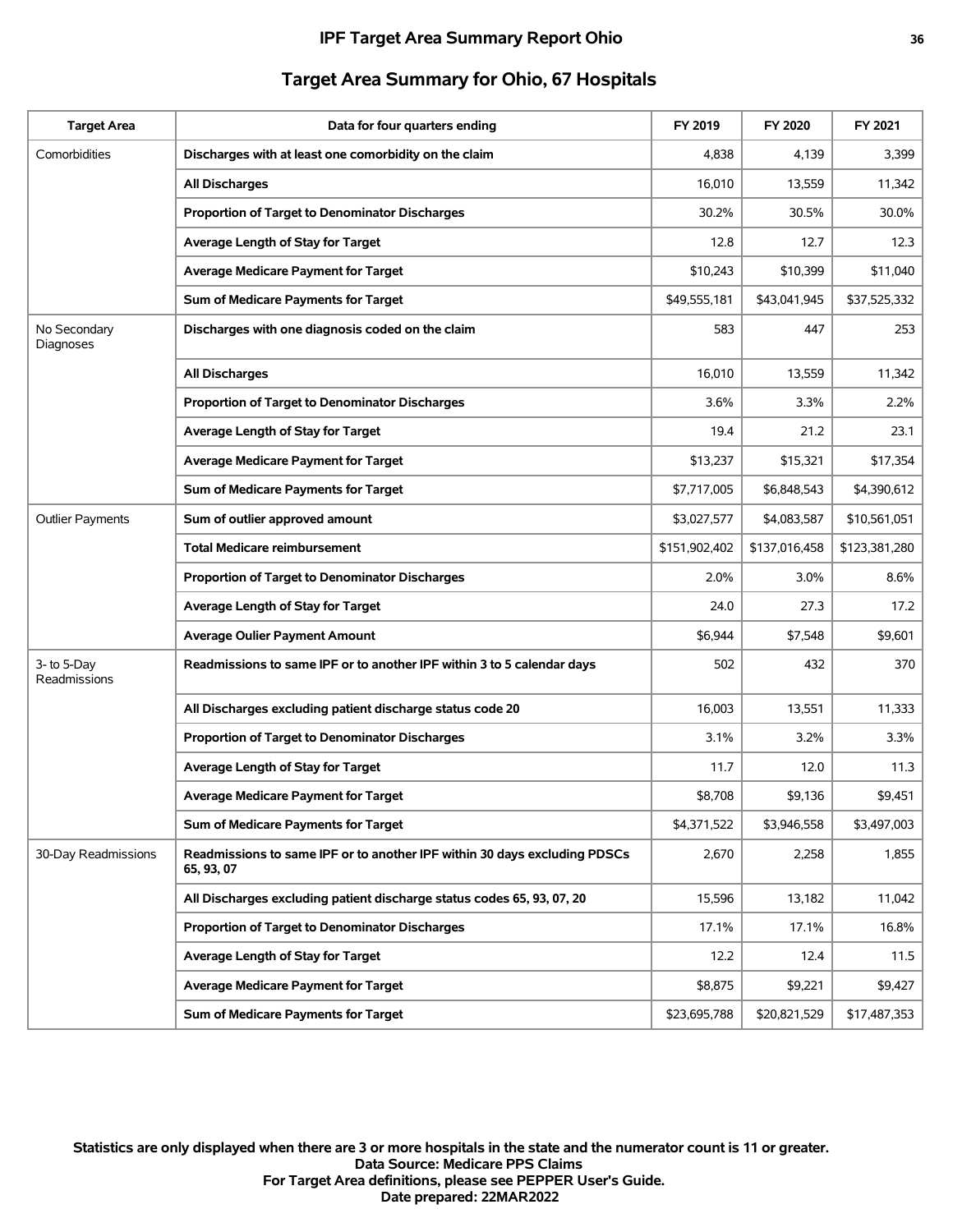#### **IPF Target Area Summary Report Oklahoma 37**

| <b>Target Area</b>          | Data for four quarters ending                                                           | FY 2019      | FY 2020      | FY 2021      |
|-----------------------------|-----------------------------------------------------------------------------------------|--------------|--------------|--------------|
| Comorbidities               | Discharges with at least one comorbidity on the claim                                   | 1,986        | 1,737        | 1,404        |
|                             | <b>All Discharges</b>                                                                   | 6,315        | 4,808        | 3,733        |
|                             | Proportion of Target to Denominator Discharges                                          | 31.4%        | 36.1%        | 37.6%        |
|                             | Average Length of Stay for Target                                                       | 14.6         | 16.5         | 15.9         |
|                             | <b>Average Medicare Payment for Target</b>                                              | \$12,613     | \$14,223     | \$14,881     |
|                             | Sum of Medicare Payments for Target                                                     | \$25.048.588 | \$24,704,516 | \$20,892,926 |
| No Secondary<br>Diagnoses   | Discharges with one diagnosis coded on the claim                                        | 211          | 188          | 102          |
|                             | <b>All Discharges</b>                                                                   | 6,315        | 4,808        | 3,733        |
|                             | Proportion of Target to Denominator Discharges                                          | $3.3\%$      | 3.9%         | 2.7%         |
|                             | Average Length of Stay for Target                                                       | 13.4         | 16.6         | 14.2         |
|                             | <b>Average Medicare Payment for Target</b>                                              | \$8,655      | \$10,631     | \$9,252      |
|                             | Sum of Medicare Payments for Target                                                     | \$1,826,159  | \$1,998,707  | \$943,671    |
| <b>Outlier Payments</b>     | Sum of outlier approved amount                                                          | \$1,496,869  | \$1,236,079  | \$1,333,576  |
|                             | <b>Total Medicare reimbursement</b>                                                     | \$64,070,623 | \$56,723,933 | \$47,779,470 |
|                             | <b>Proportion of Target to Denominator Discharges</b>                                   | 2.3%         | 2.2%         | 2.8%         |
|                             | Average Length of Stay for Target                                                       | 19.4         | 24.1         | 16.9         |
|                             | <b>Average Oulier Payment Amount</b>                                                    | \$5,713      | \$7,063      | \$6,569      |
| 3- to 5-Day<br>Readmissions | Readmissions to same IPF or to another IPF within 3 to 5 calendar days                  | 169          | 157          | 77           |
|                             | All Discharges excluding patient discharge status code 20                               | 6,306        | 4,800        | 3,726        |
|                             | Proportion of Target to Denominator Discharges                                          | 2.7%         | 3.3%         | 2.1%         |
|                             | Average Length of Stay for Target                                                       | 11.1         | 11.6         | 13.3         |
|                             | <b>Average Medicare Payment for Target</b>                                              | \$8,754      | \$9,411      | \$11,926     |
|                             | Sum of Medicare Payments for Target                                                     | \$1,479,508  | \$1,477,457  | \$918,290    |
| 30-Day Readmissions         | Readmissions to same IPF or to another IPF within 30 days excluding PDSCs 65,<br>93, 07 | 816          | 619          | 395          |
|                             | All Discharges excluding patient discharge status codes 65, 93, 07, 20                  | 6,229        | 4,768        | 3,703        |
|                             | Proportion of Target to Denominator Discharges                                          | 13.1%        | 13.0%        | 10.7%        |
|                             | Average Length of Stay for Target                                                       | 12.1         | 13.6         | 14.0         |
|                             | <b>Average Medicare Payment for Target</b>                                              | \$9,197      | \$10,916     | \$12,117     |
|                             | Sum of Medicare Payments for Target                                                     | \$7,504,664  | \$6,756,983  | \$4,786,351  |

## **Target Area Summary for Oklahoma, 27 Hospitals**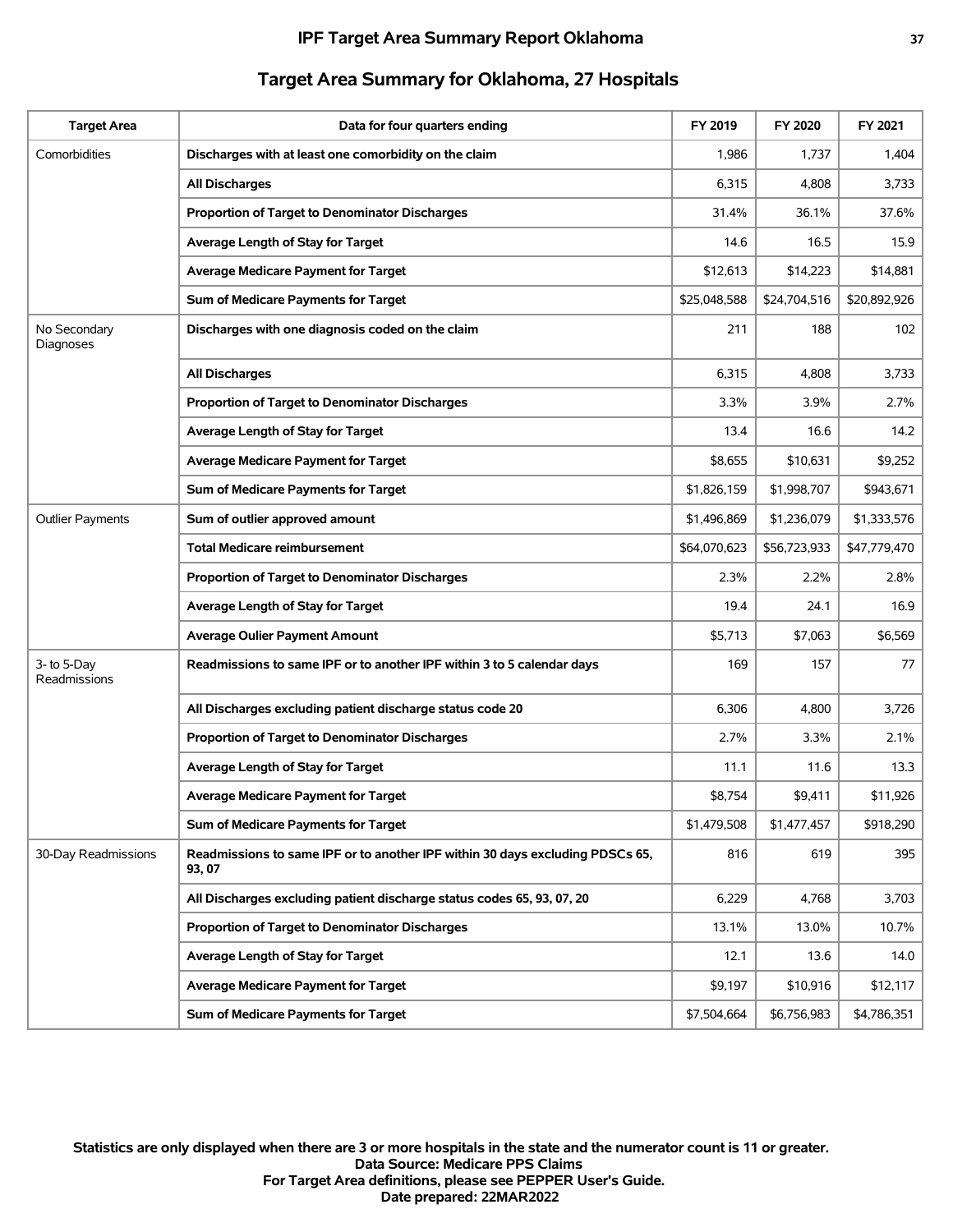| <b>Target Area</b>          | Data for four quarters ending                                                           | FY 2019      | FY 2020      | FY 2021      |
|-----------------------------|-----------------------------------------------------------------------------------------|--------------|--------------|--------------|
| Comorbidities               | Discharges with at least one comorbidity on the claim                                   | 489          | 419          | 312          |
|                             | <b>All Discharges</b>                                                                   | 1,973        | 1,720        | 1,384        |
|                             | Proportion of Target to Denominator Discharges                                          | 24.8%        | 24.4%        | 22.5%        |
|                             | Average Length of Stay for Target                                                       | 18.0         | 19.5         | 22.1         |
|                             | <b>Average Medicare Payment for Target</b>                                              | \$16,825     | \$18,883     | \$21,391     |
|                             | Sum of Medicare Payments for Target                                                     | \$8,227,521  | \$7,912,038  | \$6,673,839  |
| <b>Outlier Payments</b>     | Sum of outlier approved amount                                                          | \$2,913,409  | \$2,671,582  | \$2,902,632  |
|                             | <b>Total Medicare reimbursement</b>                                                     | \$28,572,497 | \$26,477,283 | \$23,542,049 |
|                             | Proportion of Target to Denominator Discharges                                          | 10.2%        | 10.1%        | 12.3%        |
|                             | Average Length of Stay for Target                                                       | 56.1         | 58.7         | 56.4         |
|                             | <b>Average Oulier Payment Amount</b>                                                    | \$10,258     | \$10,860     | \$12,458     |
| 3- to 5-Day<br>Readmissions | Readmissions to same IPF or to another IPF within 3 to 5 calendar days                  | 36           | 51           | 29           |
|                             | All Discharges excluding patient discharge status code 20                               | 1,973        | 1,719        | 1,384        |
|                             | Proportion of Target to Denominator Discharges                                          | 1.8%         | 3.0%         | 2.1%         |
|                             | Average Length of Stay for Target                                                       | 9.3          | 12.5         | 12.7         |
|                             | <b>Average Medicare Payment for Target</b>                                              | \$8,494      | \$11,697     | \$11,817     |
|                             | Sum of Medicare Payments for Target                                                     | \$305,788    | \$596,535    | \$342,703    |
| 30-Day Readmissions         | Readmissions to same IPF or to another IPF within 30 days excluding PDSCs 65,<br>93, 07 | 267          | 251          | 183          |
|                             | All Discharges excluding patient discharge status codes 65, 93, 07, 20                  | 1,830        | 1,622        | 1,338        |
|                             | Proportion of Target to Denominator Discharges                                          | 14.6%        | 15.5%        | 13.7%        |
|                             | Average Length of Stay for Target                                                       | 10.9         | 10.6         | 13.6         |
|                             | <b>Average Medicare Payment for Target</b>                                              | \$9,235      | \$9,770      | \$13,126     |
|                             | Sum of Medicare Payments for Target                                                     | \$2,465,782  | \$2,452,346  | \$2,401,986  |
|                             |                                                                                         |              |              |              |

# **Target Area Summary for Oregon, 12 Hospitals**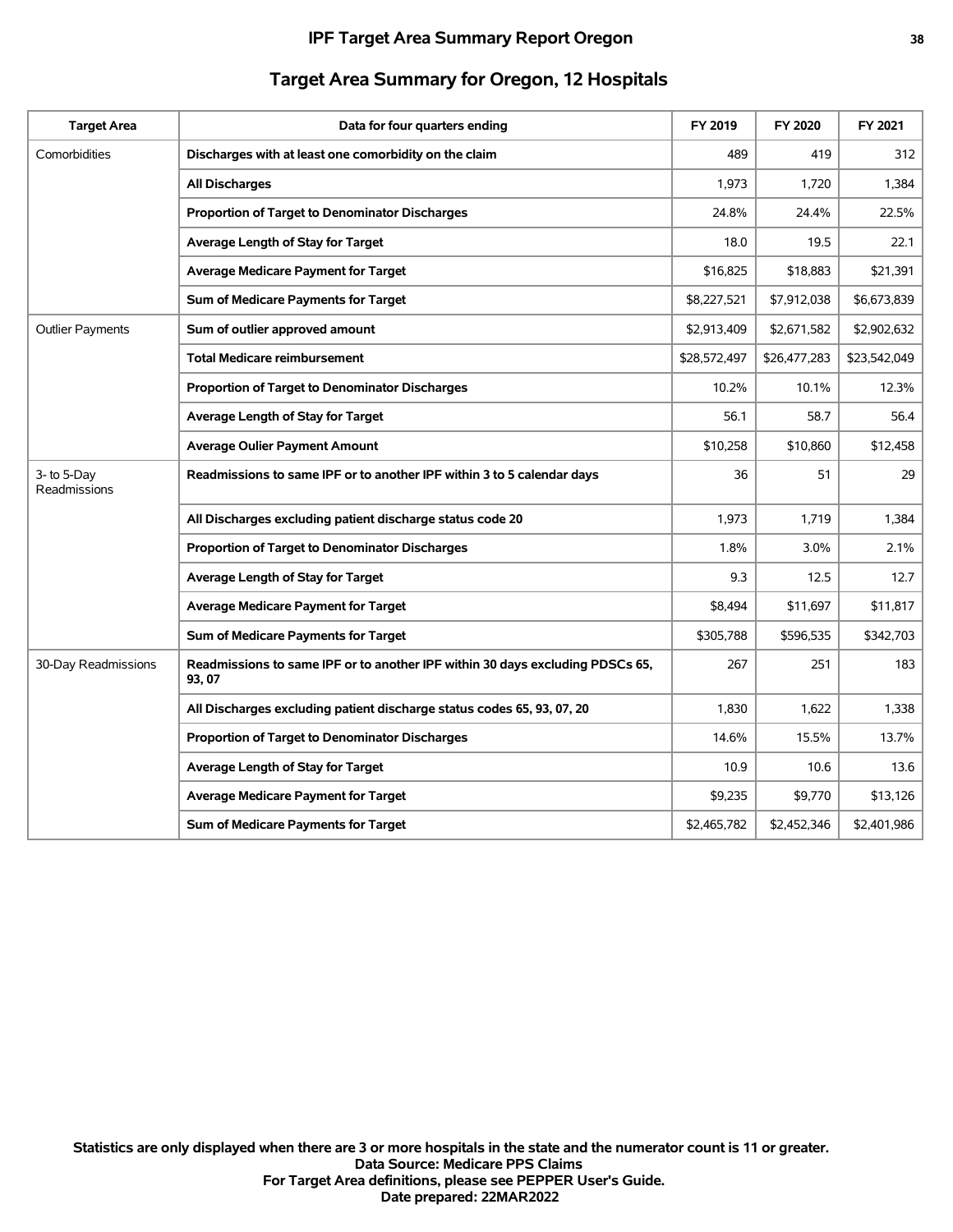| <b>Target Area</b>          | Data for four quarters ending                                                           | FY 2019       | FY 2020       | FY 2021       |
|-----------------------------|-----------------------------------------------------------------------------------------|---------------|---------------|---------------|
| Comorbidities               | Discharges with at least one comorbidity on the claim                                   | 3,931         | 3,008         | 2,369         |
|                             | <b>All Discharges</b>                                                                   | 13,137        | 10,425        | 8,424         |
|                             | Proportion of Target to Denominator Discharges                                          | 29.9%         | 28.9%         | 28.1%         |
|                             | Average Length of Stay for Target                                                       | 15.0          | 16.1          | 16.1          |
|                             | <b>Average Medicare Payment for Target</b>                                              | \$12,339      | \$13,011      | \$13,838      |
|                             | Sum of Medicare Payments for Target                                                     | \$48,503,182  | \$39,136,863  | \$32,782,150  |
| No Secondary<br>Diagnoses   | Discharges with one diagnosis coded on the claim                                        | 350           | 321           | 230           |
|                             | <b>All Discharges</b>                                                                   | 13,137        | 10,425        | 8,424         |
|                             | Proportion of Target to Denominator Discharges                                          | 2.7%          | 3.1%          | 2.7%          |
|                             | Average Length of Stay for Target                                                       | 16.8          | 19.9          | 23.6          |
|                             | <b>Average Medicare Payment for Target</b>                                              | \$10,830      | \$12,667      | \$13,862      |
|                             | Sum of Medicare Payments for Target                                                     | \$3,790,513   | \$4,066,016   | \$3,188,358   |
| <b>Outlier Payments</b>     | Sum of outlier approved amount                                                          | \$3,114,915   | \$2,581,463   | \$3,755,912   |
|                             | <b>Total Medicare reimbursement</b>                                                     | \$146,900,966 | \$123,930,264 | \$108,649,552 |
|                             | Proportion of Target to Denominator Discharges                                          | 2.1%          | 2.1%          | 3.5%          |
|                             | Average Length of Stay for Target                                                       | 40.1          | 44.3          | 38.9          |
|                             | <b>Average Oulier Payment Amount</b>                                                    | \$6,846       | \$6,636       | \$8,077       |
| 3- to 5-Day<br>Readmissions | Readmissions to same IPF or to another IPF within 3 to 5 calendar days                  | 387           | 305           | 201           |
|                             | All Discharges excluding patient discharge status code 20                               | 13,127        | 10,415        | 8,417         |
|                             | Proportion of Target to Denominator Discharges                                          | 2.9%          | 2.9%          | 2.4%          |
|                             | Average Length of Stay for Target                                                       | 13.2          | 12.9          | 13.1          |
|                             | <b>Average Medicare Payment for Target</b>                                              | \$10,470      | \$10,267      | \$10,908      |
|                             | Sum of Medicare Payments for Target                                                     | \$4,051,733   | \$3,131,314   | \$2,192,608   |
| 30-Day Readmissions         | Readmissions to same IPF or to another IPF within 30 days excluding PDSCs<br>65, 93, 07 | 1,910         | 1,488         | 1,149         |
|                             | All Discharges excluding patient discharge status codes 65, 93, 07, 20                  | 12,734        | 10,100        | 8,186         |
|                             | Proportion of Target to Denominator Discharges                                          | 15.0%         | 14.7%         | 14.0%         |
|                             | Average Length of Stay for Target                                                       | 13.0          | 14.0          | 14.2          |
|                             | <b>Average Medicare Payment for Target</b>                                              | \$10,075      | \$10,748      | \$11,705      |
|                             | Sum of Medicare Payments for Target                                                     | \$19,242,517  | \$15,992,994  | \$13,448,784  |

# **Target Area Summary for Pennsylvania, 74 Hospitals**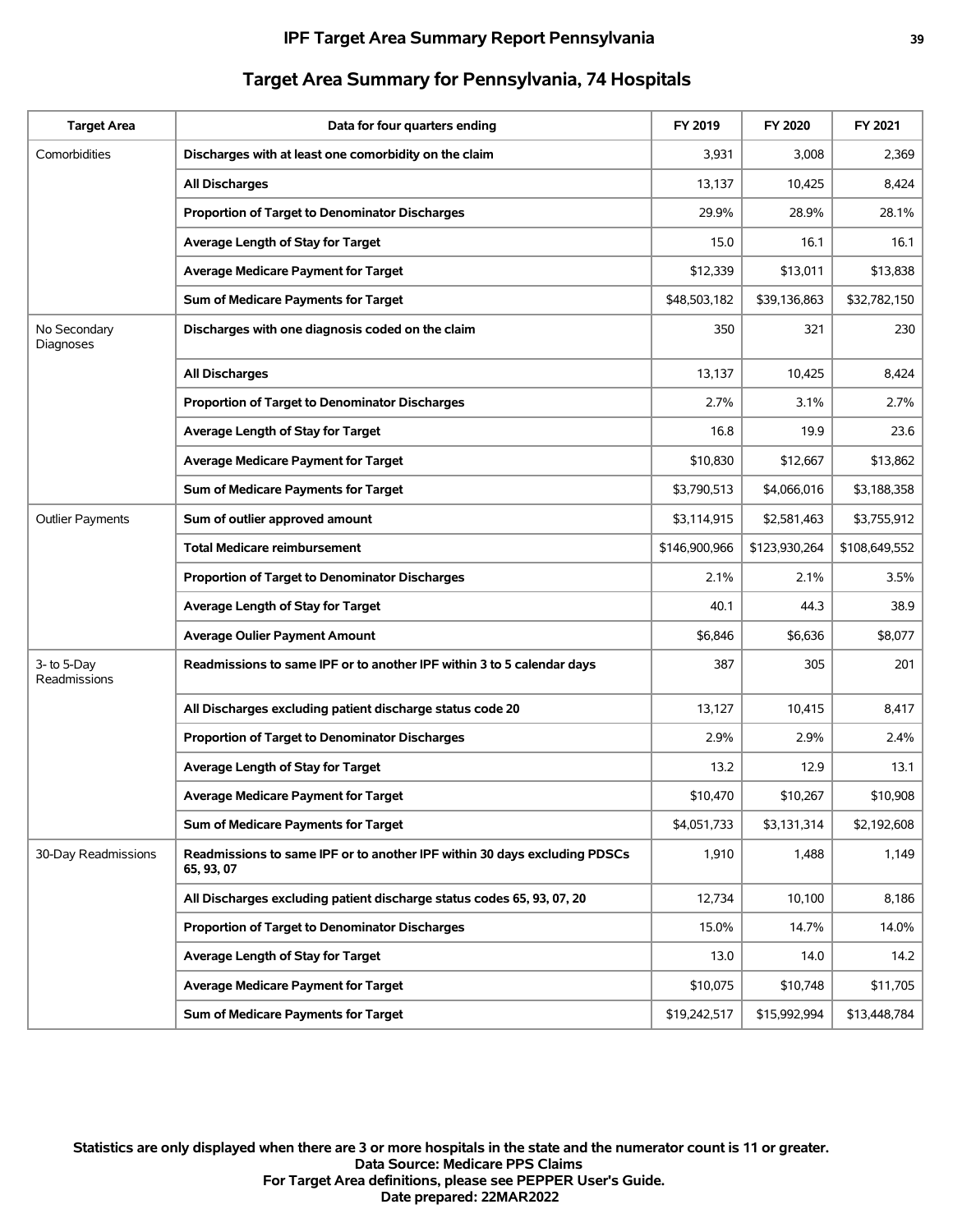| <b>Target Area</b>       | Data for four quarters ending                                                        | FY 2019   | FY 2020   | FY 2021   |
|--------------------------|--------------------------------------------------------------------------------------|-----------|-----------|-----------|
| Comorbidities            | Discharges with at least one comorbidity on the claim                                | 186       | 195       | 145       |
|                          | <b>All Discharges</b>                                                                | 1,260     | 1,090     | 927       |
|                          | Proportion of Target to Denominator Discharges                                       | 14.8%     | 17.9%     | 15.6%     |
|                          | Average Length of Stay for Target                                                    | 7.6       | 8.1       | 7.2       |
|                          | <b>Average Medicare Payment for Target</b>                                           | \$2,694   | \$2,997   | \$2,551   |
|                          | Sum of Medicare Payments for Target                                                  | \$501,094 | \$584,466 | \$369,833 |
| No Secondary Diagnoses   | Discharges with one diagnosis coded on the claim                                     | 41        | 28        | 30        |
|                          | <b>All Discharges</b>                                                                | 1,260     | 1,090     | 927       |
|                          | <b>Proportion of Target to Denominator Discharges</b>                                | 3.3%      | 2.6%      | 3.2%      |
|                          | Average Length of Stay for Target                                                    | 6.9       | 7.0       | 8.1       |
|                          | <b>Average Medicare Payment for Target</b>                                           | \$2,556   | \$2,386   | \$2,860   |
|                          | Sum of Medicare Payments for Target                                                  | \$104,787 | \$66,802  | \$85,814  |
| 3- to 5-Day Readmissions | Readmissions to same IPF or to another IPF within 3 to 5 calendar days               | 36        | 57        | 30        |
|                          | All Discharges excluding patient discharge status code 20                            | 1,259     | 1,090     | 927       |
|                          | Proportion of Target to Denominator Discharges                                       | 2.9%      | 5.2%      | 3.2%      |
|                          | Average Length of Stay for Target                                                    | 7.8       | 6.9       | 8.8       |
|                          | <b>Average Medicare Payment for Target</b>                                           | \$3,018   | \$2,412   | \$3,125   |
|                          | Sum of Medicare Payments for Target                                                  | \$108,633 | \$137,511 | \$93,739  |
| 30-Day Readmissions      | Readmissions to same IPF or to another IPF within 30 days excluding PDSCs 65, 93, 07 | 219       | 224       | 152       |
|                          | All Discharges excluding patient discharge status codes 65, 93, 07, 20               | 1,250     | 1,087     | 924       |
|                          | Proportion of Target to Denominator Discharges                                       | 17.5%     | 20.6%     | 16.5%     |
|                          | Average Length of Stay for Target                                                    | 7.4       | 7.8       | 7.7       |
|                          | <b>Average Medicare Payment for Target</b>                                           | \$2,786   | \$2,792   | \$2,861   |
|                          | Sum of Medicare Payments for Target                                                  | \$610,226 | \$625,474 | \$434,907 |
|                          |                                                                                      |           |           |           |

## **Target Area Summary for Puerto Rico, 7 Hospitals**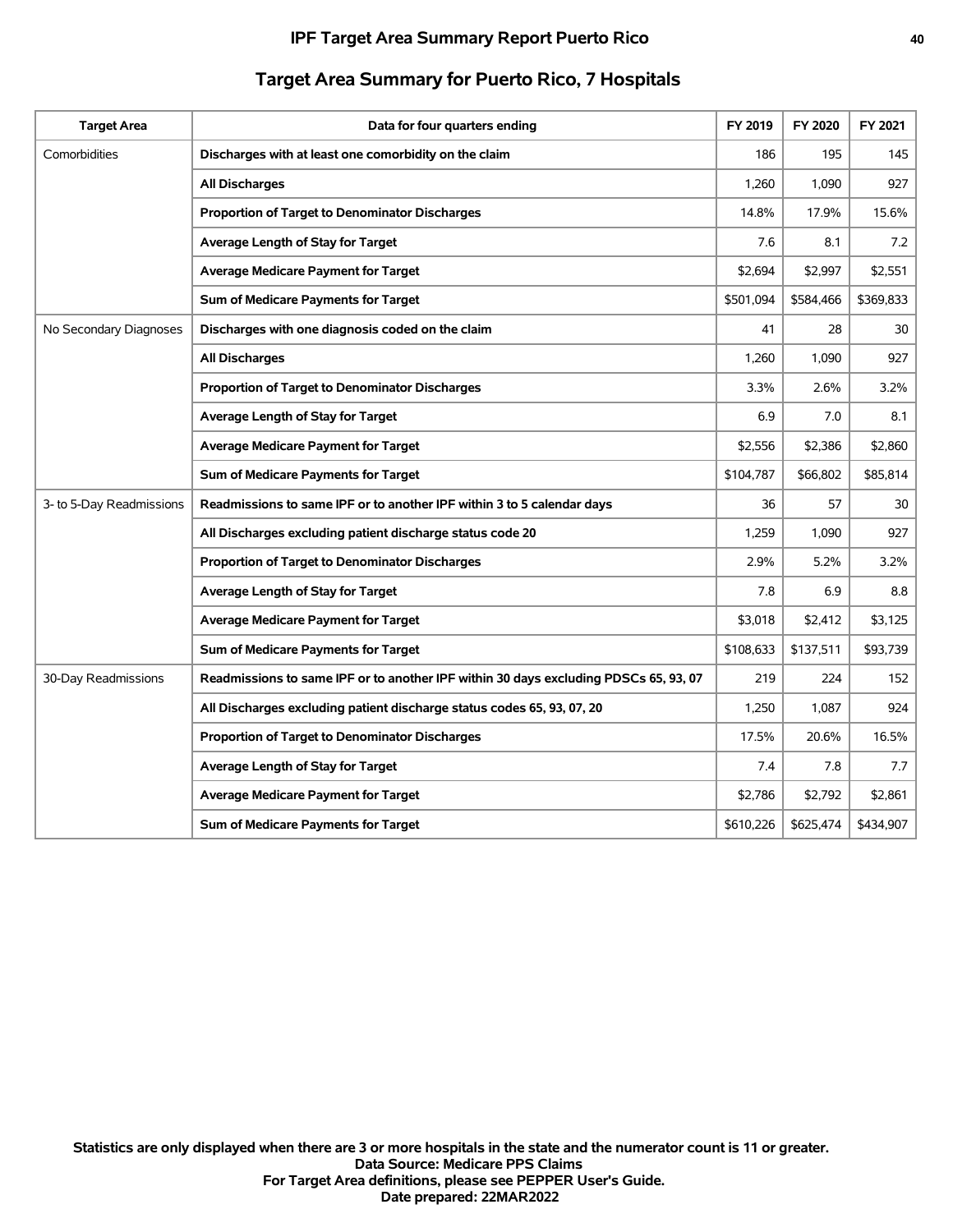| <b>Target Area</b>          | Data for four quarters ending                                                           | FY 2019      | FY 2020      | FY 2021      |
|-----------------------------|-----------------------------------------------------------------------------------------|--------------|--------------|--------------|
| Comorbidities               | Discharges with at least one comorbidity on the claim                                   | 428          | 361          | 346          |
|                             | <b>All Discharges</b>                                                                   | 1,924        | 1,580        | 1,463        |
|                             | Proportion of Target to Denominator Discharges                                          | 22.2%        | 22.8%        | 23.7%        |
|                             | Average Length of Stay for Target                                                       | 9.8          | 11.2         | 12.6         |
|                             | <b>Average Medicare Payment for Target</b>                                              | \$9,073      | \$10,653     | \$11,877     |
|                             | Sum of Medicare Payments for Target                                                     | \$3,883,224  | \$3,845,722  | \$4,109,374  |
| No Secondary<br>Diagnoses   | Discharges with one diagnosis coded on the claim                                        | 174          | 262          | 112          |
|                             | <b>All Discharges</b>                                                                   | 1,924        | 1,580        | 1,463        |
|                             | Proportion of Target to Denominator Discharges                                          | 9.0%         | 16.6%        | 7.7%         |
|                             | Average Length of Stay for Target                                                       | 11.5         | 11.7         | 12.9         |
|                             | <b>Average Medicare Payment for Target</b>                                              | \$9,268      | \$9,479      | \$10,531     |
|                             | Sum of Medicare Payments for Target                                                     | \$1,612,615  | \$2,483,594  | \$1,179,486  |
| <b>Outlier Payments</b>     | Sum of outlier approved amount                                                          | \$35,890     | \$99,772     | \$272,974    |
|                             | <b>Total Medicare reimbursement</b>                                                     | \$16,659,220 | \$15,104,093 | \$15,173,884 |
|                             | Proportion of Target to Denominator Discharges                                          | 0.2%         | $0.7\%$      | 1.8%         |
|                             | Average Length of Stay for Target                                                       | 56.4         | 65.2         | 29.2         |
|                             | <b>Average Oulier Payment Amount</b>                                                    | \$2,564      | \$6,236      | \$6,066      |
| 3- to 5-Day<br>Readmissions | Readmissions to same IPF or to another IPF within 3 to 5 calendar days                  | 70           | 54           | 44           |
|                             | All Discharges excluding patient discharge status code 20                               | 1,924        | 1,576        | 1,460        |
|                             | Proportion of Target to Denominator Discharges                                          | 3.6%         | 3.4%         | 3.0%         |
|                             | Average Length of Stay for Target                                                       | 10.4         | 11.1         | 11.6         |
|                             | <b>Average Medicare Payment for Target</b>                                              | \$8,548      | \$9,262      | \$9.868      |
|                             | Sum of Medicare Payments for Target                                                     | \$598,362    | \$500,173    | \$434,181    |
| 30-Day Readmissions         | Readmissions to same IPF or to another IPF within 30 days excluding PDSCs 65,<br>93, 07 | 399          | 294          | 260          |
|                             | All Discharges excluding patient discharge status codes 65, 93, 07, 20                  | 1,910        | 1,565        | 1,447        |
|                             | Proportion of Target to Denominator Discharges                                          | 20.9%        | 18.8%        | 18.0%        |
|                             | Average Length of Stay for Target                                                       | 10.4         | 10.0         | 10.6         |
|                             | <b>Average Medicare Payment for Target</b>                                              | \$8,592      | \$8,331      | \$9,243      |
|                             | Sum of Medicare Payments for Target                                                     | \$3,428,074  | \$2,449,455  | \$2,403,300  |

# **Target Area Summary for Rhode Island, 7 Hospitals**

**Date prepared: 22MAR2022 For Target Area definitions, please see PEPPER User's Guide. Data Source: Medicare PPS Claims Statistics are only displayed when there are 3 or more hospitals in the state and the numerator count is 11 or greater.**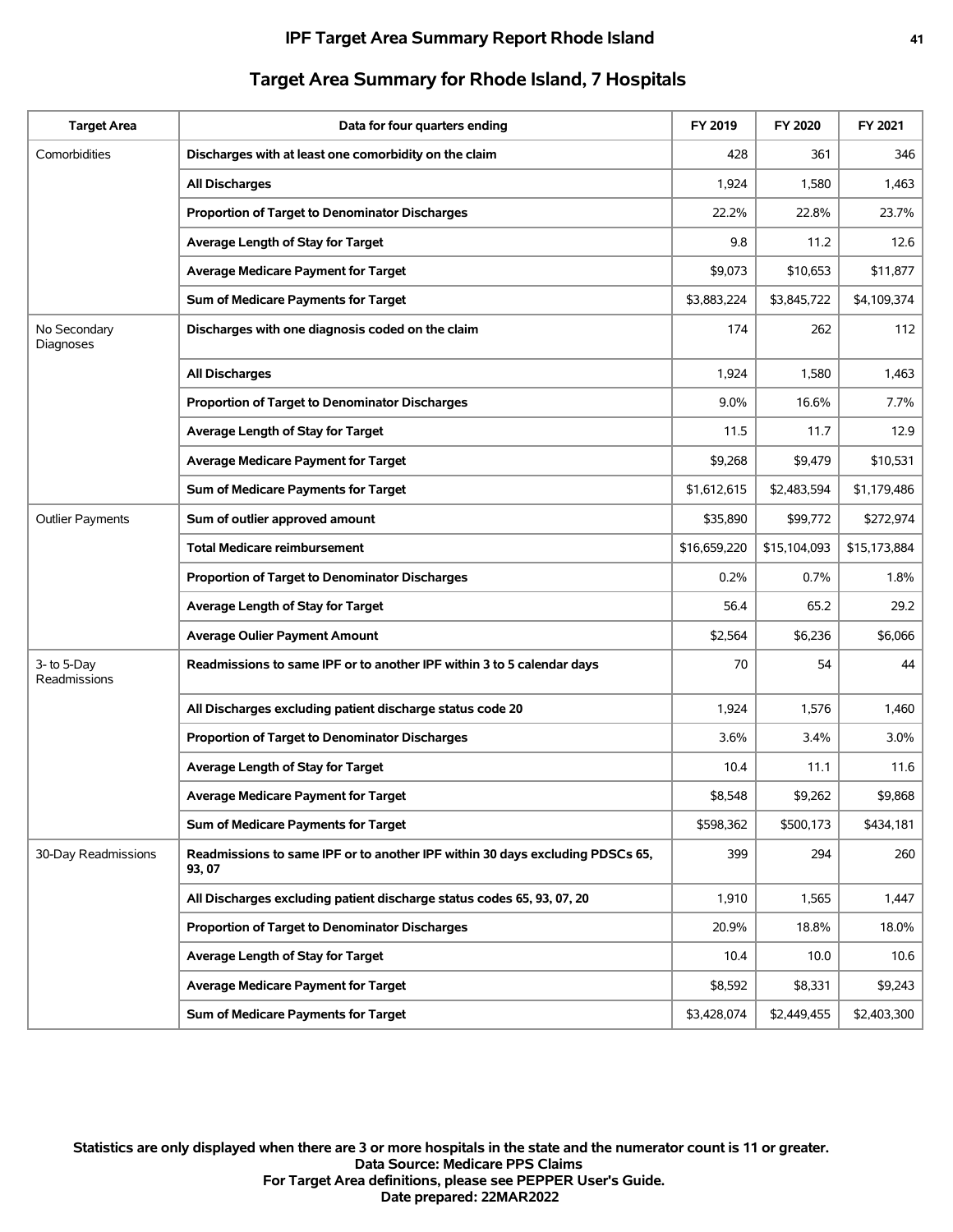| <b>Target Area</b>          | Data for four quarters ending                                                           | FY 2019      | FY 2020      | FY 2021      |
|-----------------------------|-----------------------------------------------------------------------------------------|--------------|--------------|--------------|
| Comorbidities               | Discharges with at least one comorbidity on the claim                                   | 1,110        | 978          | 745          |
|                             | <b>All Discharges</b>                                                                   | 5,602        | 4,681        | 3,573        |
|                             | Proportion of Target to Denominator Discharges                                          | 19.8%        | 20.9%        | 20.9%        |
|                             | Average Length of Stay for Target                                                       | 13.0         | 11.7         | 12.2         |
|                             | <b>Average Medicare Payment for Target</b>                                              | \$9,868      | \$9,039      | \$9,670      |
|                             | Sum of Medicare Payments for Target                                                     | \$10,953,430 | \$8,840,371  | \$7,204,138  |
| No Secondary<br>Diagnoses   | Discharges with one diagnosis coded on the claim                                        | 34           | 37           | 15           |
|                             | <b>All Discharges</b>                                                                   | 5,602        | 4,681        | 3,573        |
|                             | Proportion of Target to Denominator Discharges                                          | 0.6%         | 0.8%         | $0.4\%$      |
|                             | Average Length of Stay for Target                                                       | 15.0         | 22.4         | 21.2         |
|                             | <b>Average Medicare Payment for Target</b>                                              | \$9,271      | \$13,761     | \$11,690     |
|                             | Sum of Medicare Payments for Target                                                     | \$315,222    | \$509,157    | \$175,354    |
| <b>Outlier Payments</b>     | Sum of outlier approved amount                                                          | \$1,052,637  | \$556,393    | \$266,001    |
|                             | <b>Total Medicare reimbursement</b>                                                     | \$49,299,338 | \$39,398,303 | \$30,620,222 |
|                             | Proportion of Target to Denominator Discharges                                          | 2.1%         | 1.4%         | 0.9%         |
|                             | Average Length of Stay for Target                                                       | 38.8         | 49.2         | 64.3         |
|                             | <b>Average Oulier Payment Amount</b>                                                    | \$8,846      | \$11,838     | \$6,650      |
| 3- to 5-Day<br>Readmissions | Readmissions to same IPF or to another IPF within 3 to 5 calendar days                  | 178          | 132          | 92           |
|                             | All Discharges excluding patient discharge status code 20                               | 5,600        | 4,677        | 3,570        |
|                             | Proportion of Target to Denominator Discharges                                          | 3.2%         | 2.8%         | 2.6%         |
|                             | Average Length of Stay for Target                                                       | 11.8         | 10.9         | 11.5         |
|                             | <b>Average Medicare Payment for Target</b>                                              | \$7,812      | \$7,929      | \$8,826      |
|                             | Sum of Medicare Payments for Target                                                     | \$1,390,570  | \$1,046,648  | \$811,966    |
| 30-Day Readmissions         | Readmissions to same IPF or to another IPF within 30 days excluding PDSCs 65,<br>93, 07 | 824          | 739          | 482          |
|                             | All Discharges excluding patient discharge status codes 65, 93, 07, 20                  | 5,506        | 4,601        | 3,505        |
|                             | Proportion of Target to Denominator Discharges                                          | 15.0%        | 16.1%        | 13.8%        |
|                             | Average Length of Stay for Target                                                       | 11.8         | 11.3         | 11.2         |
|                             | <b>Average Medicare Payment for Target</b>                                              | \$7,984      | \$7,931      | \$8,066      |
|                             | Sum of Medicare Payments for Target                                                     | \$6,578,825  | \$5,860,785  | \$3,887,681  |

# **Target Area Summary for South Carolina, 24 Hospitals**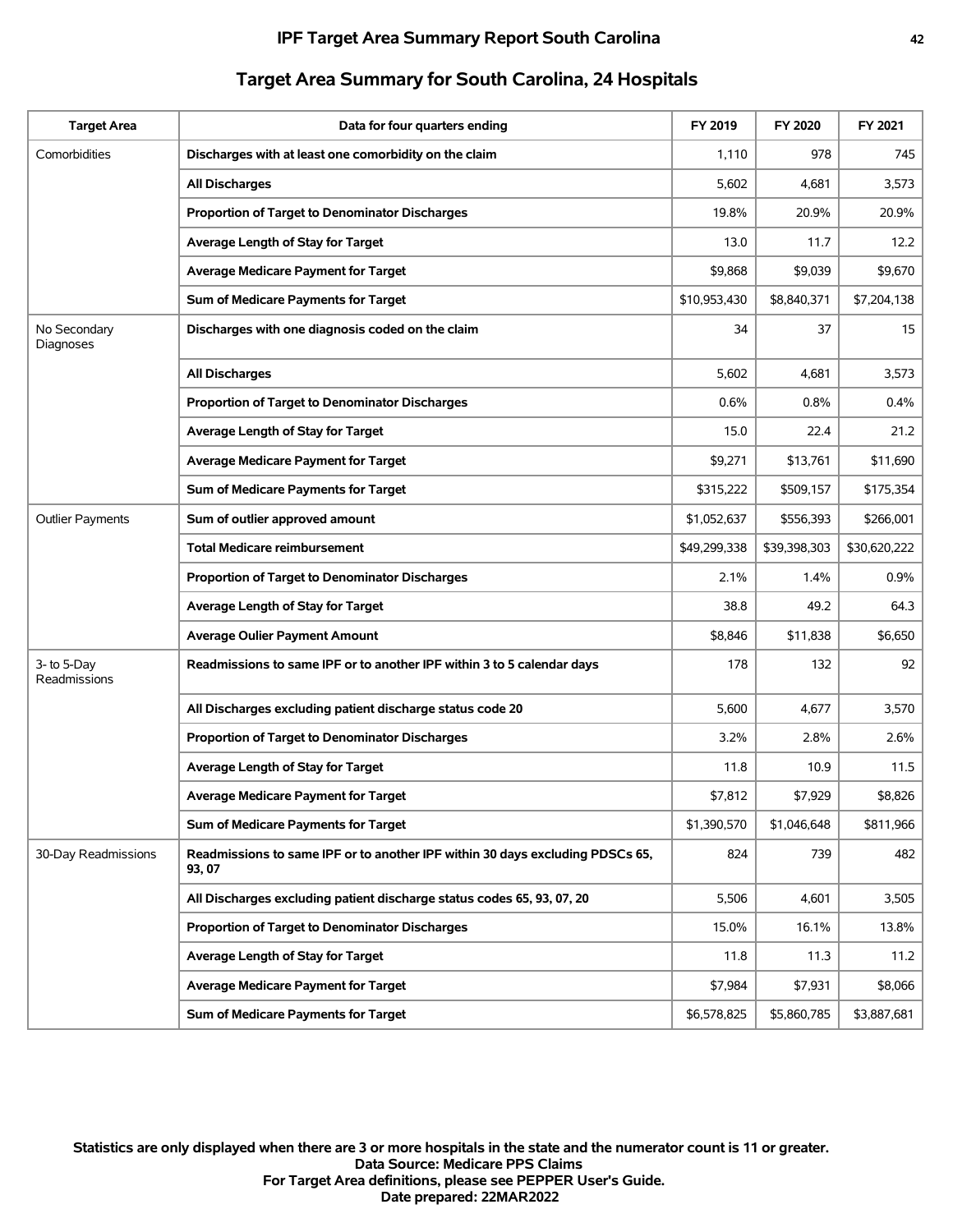| <b>Target Area</b>  | Data for four quarters ending                                                        | FY 2019     | FY 2020     | FY 2021     |
|---------------------|--------------------------------------------------------------------------------------|-------------|-------------|-------------|
| Comorbidities       | Discharges with at least one comorbidity on the claim                                | 146         | 152         | 115         |
|                     | <b>All Discharges</b>                                                                | 530         | 526         | 404         |
|                     | <b>Proportion of Target to Denominator Discharges</b>                                | 27.5%       | 28.9%       | 28.5%       |
|                     | Average Length of Stay for Target                                                    | 12.3        | 13.9        | 14.0        |
|                     | <b>Average Medicare Payment for Target</b>                                           | \$10,177    | \$10.897    | \$12,715    |
|                     | Sum of Medicare Payments for Target                                                  | \$1,485,856 | \$1,656,359 | \$1,462,214 |
| 30-Day Readmissions | Readmissions to same IPF or to another IPF within 30 days excluding PDSCs 65, 93, 07 | 55          | 57          | 33          |
|                     | All Discharges excluding patient discharge status codes 65, 93, 07, 20               | 489         | 467         | 365         |
|                     | Proportion of Target to Denominator Discharges                                       | 11.2%       | 12.2%       | $9.0\%$     |
|                     | Average Length of Stay for Target                                                    | 10.3        | 8.3         | 8.4         |
|                     | <b>Average Medicare Payment for Target</b>                                           | \$7,779     | \$6,218     | \$7,219     |
|                     | Sum of Medicare Payments for Target                                                  | \$427,848   | \$354,440   | \$238,237   |

# **Target Area Summary for South Dakota, 3 Hospitals**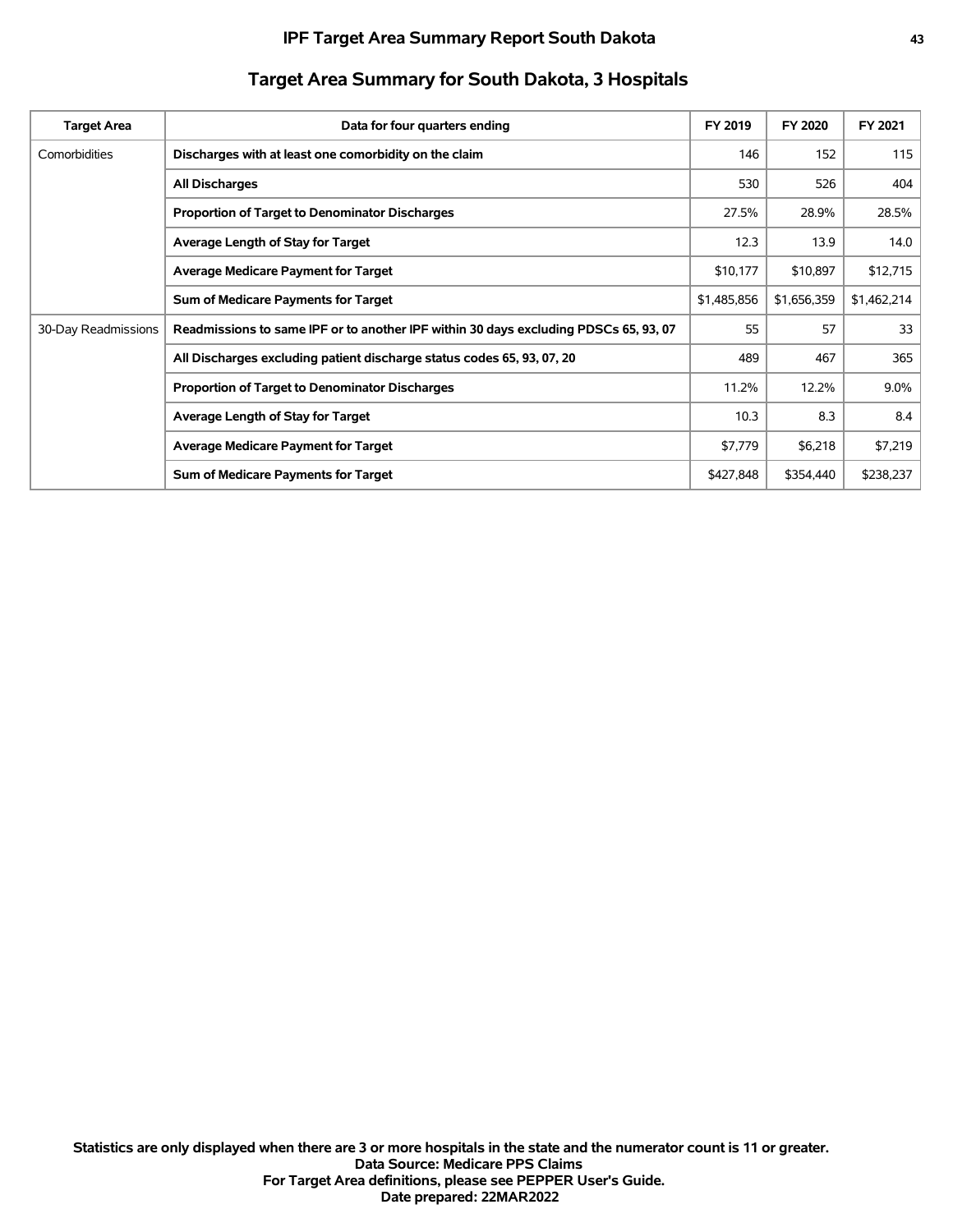#### **IPF Target Area Summary Report Tennessee 44**

| <b>Target Area</b>          | Data for four quarters ending                                                           | FY 2019       | FY 2020      | FY 2021      |
|-----------------------------|-----------------------------------------------------------------------------------------|---------------|--------------|--------------|
| Comorbidities               | Discharges with at least one comorbidity on the claim                                   | 3,040         | 2,649        | 2,076        |
|                             | <b>All Discharges</b>                                                                   | 10,555        | 9,023        | 7,177        |
|                             | Proportion of Target to Denominator Discharges                                          | 28.8%         | 29.4%        | 28.9%        |
|                             | Average Length of Stay for Target                                                       | 13.4          | 13.4         | 14.0         |
|                             | <b>Average Medicare Payment for Target</b>                                              | \$10,871      | \$10,974     | \$11,966     |
|                             | Sum of Medicare Payments for Target                                                     | \$33,047,465  | \$29,070,999 | \$24,841,716 |
| No Secondary<br>Diagnoses   | Discharges with one diagnosis coded on the claim                                        | 112           | 116          | 120          |
|                             | <b>All Discharges</b>                                                                   | 10,555        | 9,023        | 7,177        |
|                             | <b>Proportion of Target to Denominator Discharges</b>                                   | 1.1%          | 1.3%         | 1.7%         |
|                             | Average Length of Stay for Target                                                       | 10.8          | 12.3         | 10.9         |
|                             | Average Medicare Payment for Target                                                     | \$6,266       | \$7,703      | \$7,493      |
|                             | Sum of Medicare Payments for Target                                                     | \$701,834     | \$893.535    | \$899,106    |
| <b>Outlier Payments</b>     | Sum of outlier approved amount                                                          | \$1,140,190   | \$879,802    | \$1,676,291  |
|                             | <b>Total Medicare reimbursement</b>                                                     | \$101,965,362 | \$87,005,218 | \$73,830,843 |
|                             | Proportion of Target to Denominator Discharges                                          | 1.1%          | 1.0%         | 2.3%         |
|                             | Average Length of Stay for Target                                                       | 33.1          | 32.5         | 29.3         |
|                             | <b>Average Oulier Payment Amount</b>                                                    | \$5,877       | \$5,431      | \$5,780      |
| 3- to 5-Day<br>Readmissions | Readmissions to same IPF or to another IPF within 3 to 5 calendar days                  | 320           | 298          | 221          |
|                             | All Discharges excluding patient discharge status code 20                               | 10,523        | 9,008        | 7,160        |
|                             | Proportion of Target to Denominator Discharges                                          | 3.0%          | 3.3%         | 3.1%         |
|                             | Average Length of Stay for Target                                                       | 13.1          | 12.7         | 12.3         |
|                             | Average Medicare Payment for Target                                                     | \$9,142       | \$9,257      | \$9,494      |
|                             | Sum of Medicare Payments for Target                                                     | \$2,925,413   | \$2,758,699  | \$2,098,147  |
| 30-Day Readmissions         | Readmissions to same IPF or to another IPF within 30 days excluding PDSCs 65,<br>93, 07 | 1,768         | 1,660        | 1,197        |
|                             | All Discharges excluding patient discharge status codes 65, 93, 07, 20                  | 10,299        | 8,823        | 7,060        |
|                             | Proportion of Target to Denominator Discharges                                          | 17.2%         | 18.8%        | 17.0%        |
|                             | Average Length of Stay for Target                                                       | 12.6          | 12.1         | 13.1         |
|                             | <b>Average Medicare Payment for Target</b>                                              | \$8,707       | \$8,486      | \$9,679      |
|                             | Sum of Medicare Payments for Target                                                     | \$15,393,616  | \$14,087,220 | \$11,585,372 |

## **Target Area Summary for Tennessee, 45 Hospitals**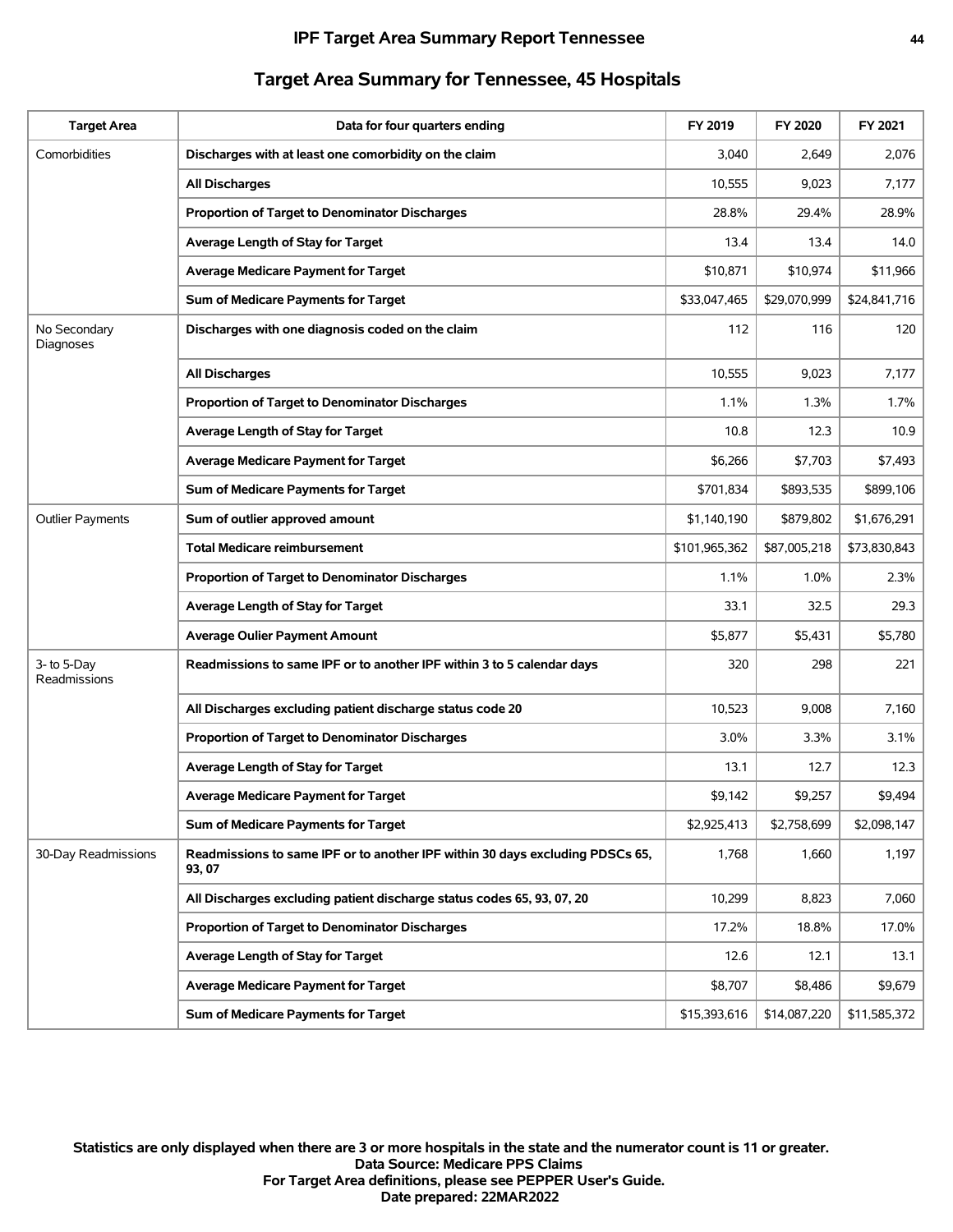| <b>Target Area</b>          | Data for four quarters ending                                                           | FY 2019       | FY 2020       | FY 2021       |
|-----------------------------|-----------------------------------------------------------------------------------------|---------------|---------------|---------------|
| Comorbidities               | Discharges with at least one comorbidity on the claim                                   | 4,939         | 4,110         | 3,263         |
|                             | <b>All Discharges</b>                                                                   | 22,322        | 17,918        | 14,396        |
|                             | Proportion of Target to Denominator Discharges                                          | 22.1%         | 22.9%         | 22.7%         |
|                             | Average Length of Stay for Target                                                       | 11.9          | 12.3          | 12.5          |
|                             | <b>Average Medicare Payment for Target</b>                                              | \$9,689       | \$10,171      | \$10,666      |
|                             | Sum of Medicare Payments for Target                                                     | \$47,855,942  | \$41,802,068  | \$34,804,665  |
| No Secondary<br>Diagnoses   | Discharges with one diagnosis coded on the claim                                        | 653           | 375           | 239           |
|                             | <b>All Discharges</b>                                                                   | 22,322        | 17,918        | 14,396        |
|                             | Proportion of Target to Denominator Discharges                                          | 2.9%          | 2.1%          | 1.7%          |
|                             | Average Length of Stay for Target                                                       | 12.5          | 11.9          | 11.9          |
|                             | <b>Average Medicare Payment for Target</b>                                              | \$8,494       | \$8,397       | \$8,892       |
|                             | Sum of Medicare Payments for Target                                                     | \$5,546,619   | \$3,149,026   | \$2,125,180   |
| <b>Outlier Payments</b>     | Sum of outlier approved amount                                                          | \$4,489,666   | \$2,521,915   | \$1,421,512   |
|                             | <b>Total Medicare reimbursement</b>                                                     | \$198,135,330 | \$167,444,434 | \$139,215,425 |
|                             | <b>Proportion of Target to Denominator Discharges</b>                                   | 2.3%          | 1.5%          | 1.0%          |
|                             | Average Length of Stay for Target                                                       | 23.5          | 29.7          | 30.4          |
|                             | <b>Average Oulier Payment Amount</b>                                                    | \$6,671       | \$6,986       | \$6,075       |
| 3- to 5-Day<br>Readmissions | Readmissions to same IPF or to another IPF within 3 to 5 calendar days                  | 758           | 630           | 469           |
|                             | All Discharges excluding patient discharge status code 20                               | 22,316        | 17,907        | 14,390        |
|                             | Proportion of Target to Denominator Discharges                                          | 3.4%          | 3.5%          | 3.3%          |
|                             | Average Length of Stay for Target                                                       | 11.0          | 11.6          | 11.5          |
|                             | <b>Average Medicare Payment for Target</b>                                              | \$8,000       | \$8,611       | \$8,649       |
|                             | Sum of Medicare Payments for Target                                                     | \$6,063,686   | \$5,424,977   | \$4,056,290   |
| 30-Day Readmissions         | Readmissions to same IPF or to another IPF within 30 days excluding PDSCs<br>65, 93, 07 | 4,049         | 3,272         | 2,433         |
|                             | All Discharges excluding patient discharge status codes 65, 93, 07, 20                  | 21,716        | 17,438        | 14,031        |
|                             | Proportion of Target to Denominator Discharges                                          | 18.6%         | 18.8%         | 17.3%         |
|                             | Average Length of Stay for Target                                                       | 11.4          | 11.4          | 11.6          |
|                             | <b>Average Medicare Payment for Target</b>                                              | \$8,330       | \$8,442       | \$8,891       |
|                             | Sum of Medicare Payments for Target                                                     | \$33,727,889  | \$27,622,102  | \$21,631,157  |

# **Target Area Summary for Texas, 95 Hospitals**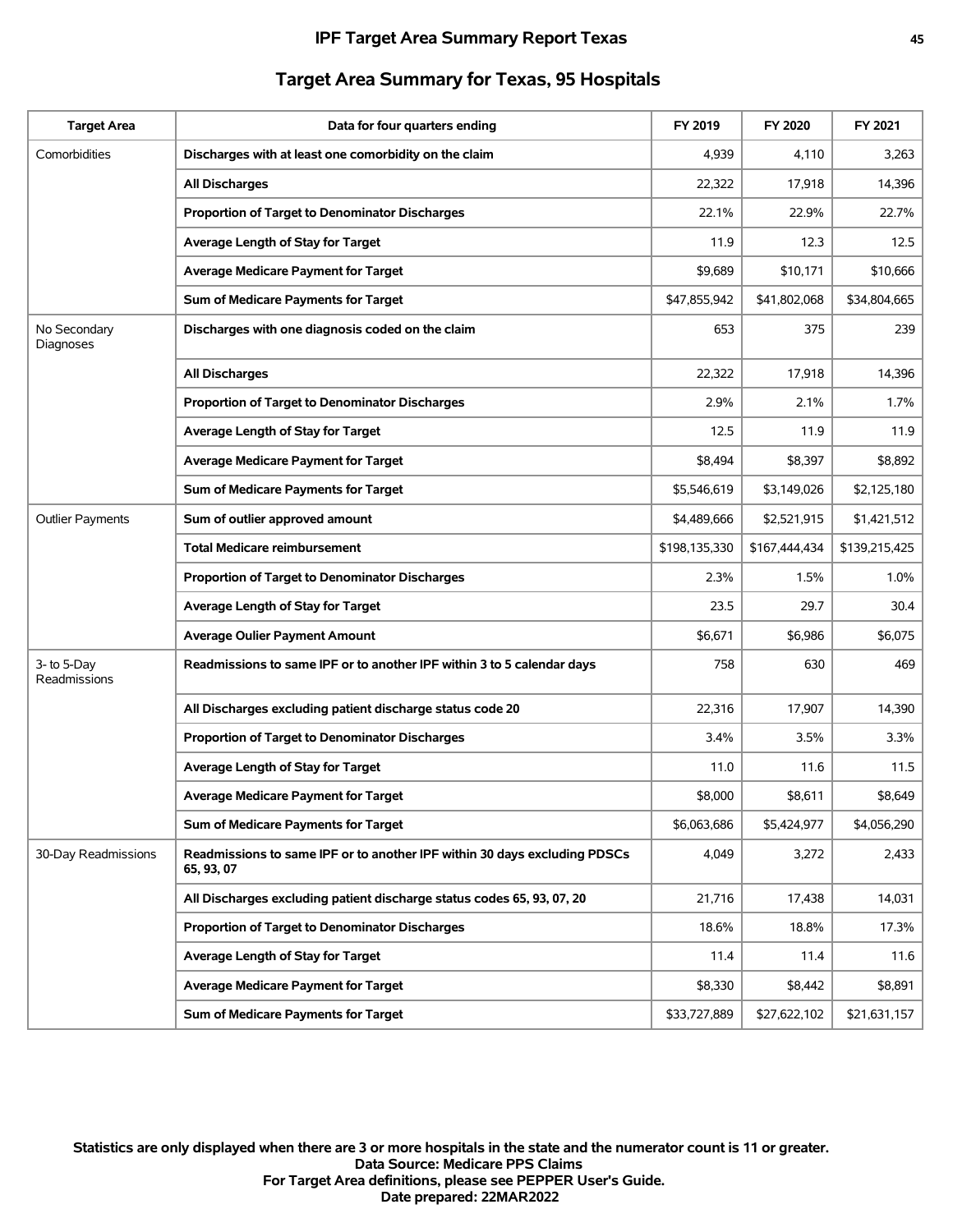| <b>Target Area</b>          | Data for four quarters ending                                                           | FY 2019      | FY 2020      | FY 2021      |
|-----------------------------|-----------------------------------------------------------------------------------------|--------------|--------------|--------------|
| Comorbidities               | Discharges with at least one comorbidity on the claim                                   | 597          | 533          | 445          |
|                             | <b>All Discharges</b>                                                                   | 2,032        | 1,811        | 1,545        |
|                             | Proportion of Target to Denominator Discharges                                          | 29.4%        | 29.4%        | 28.8%        |
|                             | Average Length of Stay for Target                                                       | 10.9         | 11.4         | 11.3         |
|                             | <b>Average Medicare Payment for Target</b>                                              | \$9,350      | \$10,090     | \$10,570     |
|                             | Sum of Medicare Payments for Target                                                     | \$5,582,244  | \$5,377,870  | \$4,703,829  |
| <b>Outlier Payments</b>     | Sum of outlier approved amount                                                          | \$1,111,551  | \$1,066,634  | \$1,014,097  |
|                             | <b>Total Medicare reimbursement</b>                                                     | \$17,531,901 | \$16,554,040 | \$15,906,826 |
|                             | <b>Proportion of Target to Denominator Discharges</b>                                   | 6.3%         | 6.4%         | 6.4%         |
|                             | Average Length of Stay for Target                                                       | 30.5         | 26.0         | 31.2         |
|                             | <b>Average Oulier Payment Amount</b>                                                    | \$13,392     | \$10,256     | \$11,394     |
| 3- to 5-Day<br>Readmissions | Readmissions to same IPF or to another IPF within 3 to 5 calendar days                  | 57           | 42           | 54           |
|                             | All Discharges excluding patient discharge status code 20                               | 2.031        | 1.807        | 1,540        |
|                             | Proportion of Target to Denominator Discharges                                          | 2.8%         | 2.3%         | 3.5%         |
|                             | Average Length of Stay for Target                                                       | 8.0          | 9.3          | 10.4         |
|                             | <b>Average Medicare Payment for Target</b>                                              | \$6,704      | \$7,301      | \$8,102      |
|                             | Sum of Medicare Payments for Target                                                     | \$382,109    | \$306,662    | \$437,500    |
| 30-Day Readmissions         | Readmissions to same IPF or to another IPF within 30 days excluding PDSCs 65,<br>93, 07 | 296          | 278          | 243          |
|                             | All Discharges excluding patient discharge status codes 65, 93, 07, 20                  | 1,975        | 1,754        | 1,506        |
|                             | Proportion of Target to Denominator Discharges                                          | 15.0%        | 15.8%        | 16.1%        |
|                             | Average Length of Stay for Target                                                       | 10.1         | 9.9          | 10.3         |
|                             | <b>Average Medicare Payment for Target</b>                                              | \$8,221      | \$8,184      | \$7,990      |
|                             | Sum of Medicare Payments for Target                                                     | \$2,433,383  | \$2,275,186  | \$1,941,570  |
|                             |                                                                                         |              |              |              |

## **Target Area Summary for Utah, 16 Hospitals**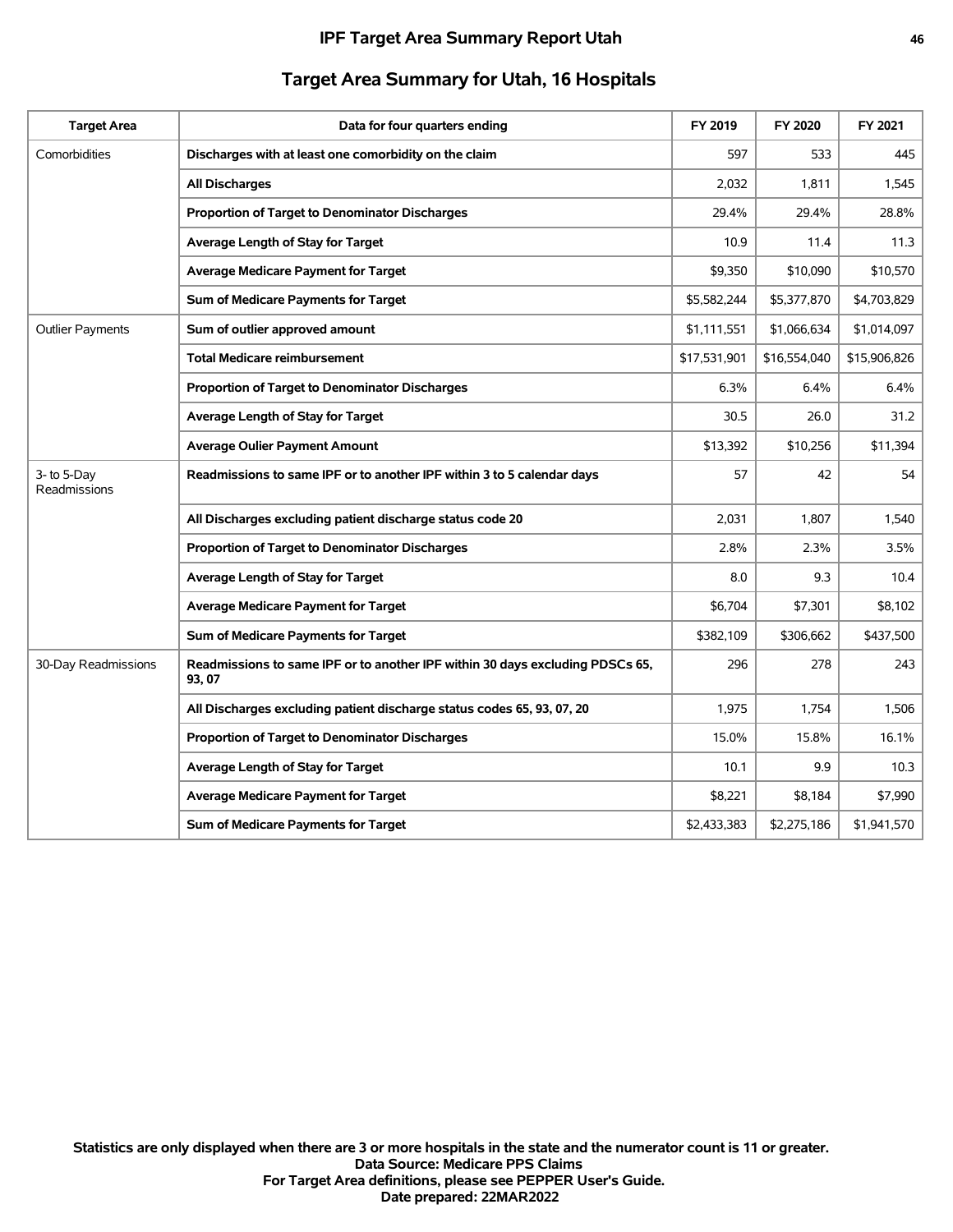| FY 2020<br>1,450<br>5,829<br>24.9%<br>13.1 | FY 2021<br>1,078<br>4,465<br>24.1% |
|--------------------------------------------|------------------------------------|
|                                            |                                    |
|                                            |                                    |
|                                            |                                    |
|                                            |                                    |
|                                            | 13.0                               |
| \$10,572                                   | \$11,418                           |
| \$15,329,688                               | \$12,308,870                       |
| 317                                        | 264                                |
| 5,829                                      | 4,465                              |
| 5.4%                                       | 5.9%                               |
| 26.6                                       | 23.8                               |
| \$14,798                                   | \$14,862                           |
| \$4,691,042                                | \$3,923,662                        |
| \$2,154,130                                | \$1,580,893                        |
| \$54,278,249                               | \$43,570,839                       |
| 4.0%                                       | 3.6%                               |
| 42.9                                       | 35.9                               |
| \$8,828                                    | \$8,545                            |
| 163                                        | 159                                |
| 5,827                                      | 4,464                              |
| 2.8%                                       | 3.6%                               |
| 9.7                                        | 9.6                                |
| \$6,929                                    | \$7,401                            |
| \$1,129,392                                | \$1,176,754                        |
| 1,019                                      | 775                                |
| 5,644                                      | 4,303                              |
| 18.1%                                      | 18.0%                              |
| 10.1                                       | 9.7                                |
|                                            |                                    |
| \$7,409                                    | \$7,338                            |
|                                            |                                    |

# **Target Area Summary for Virginia, 34 Hospitals**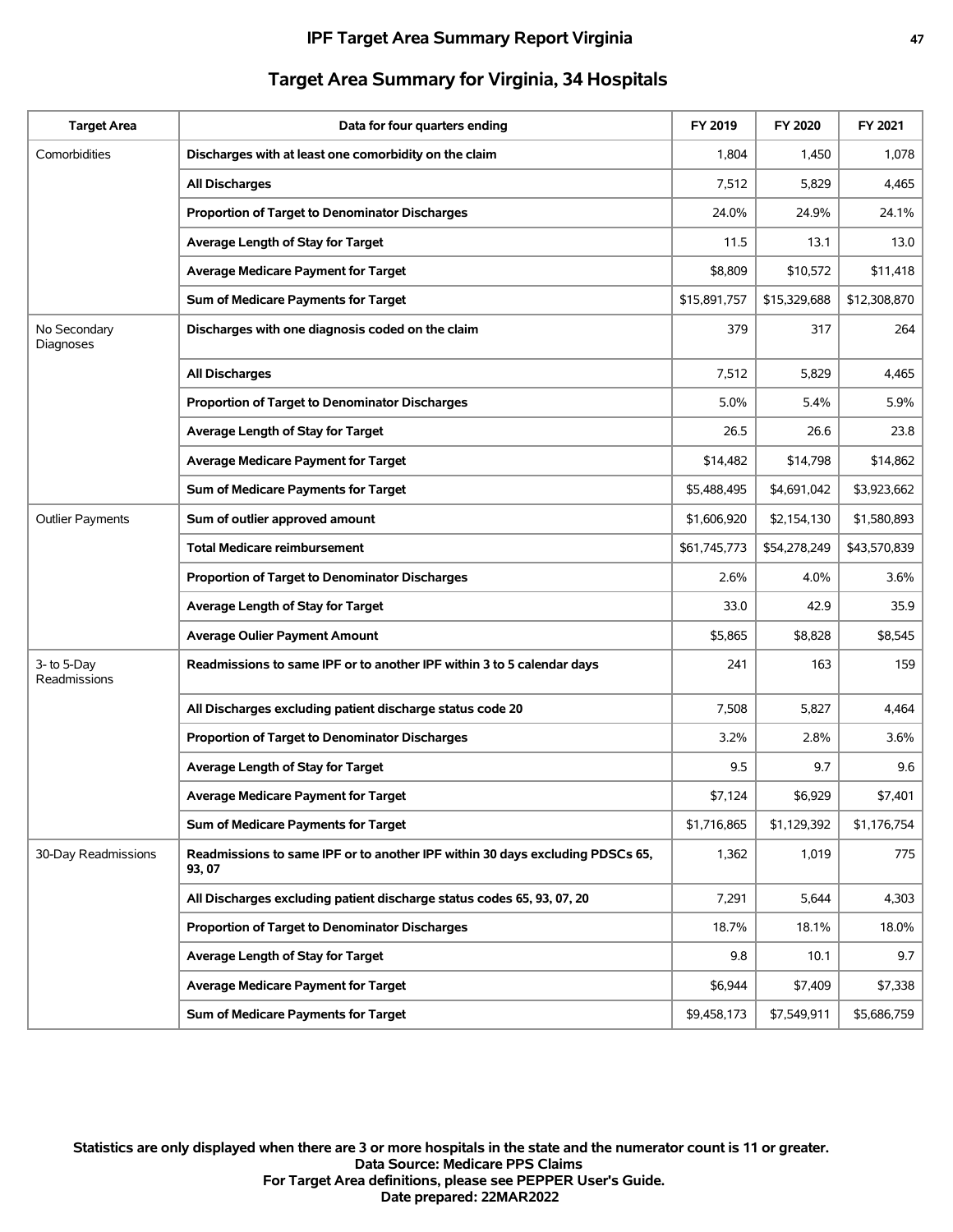| <b>Target Area</b>        | Data for four quarters ending                                                           | FY 2019     | FY 2020     | FY 2021     |
|---------------------------|-----------------------------------------------------------------------------------------|-------------|-------------|-------------|
| Comorbidities             | Discharges with at least one comorbidity on the claim                                   | 214         | 148         | 41          |
|                           | <b>All Discharges</b>                                                                   | 740         | 473         | 231         |
|                           | Proportion of Target to Denominator Discharges                                          | 28.9%       | 31.3%       | 17.7%       |
|                           | Average Length of Stay for Target                                                       | 8.2         | 9.2         | 10.5        |
|                           | <b>Average Medicare Payment for Target</b>                                              | \$7,187     | \$8,002     | \$10,451    |
|                           | Sum of Medicare Payments for Target                                                     | \$1,537,940 | \$1,184,364 | \$428,510   |
| No Secondary<br>Diagnoses | Discharges with one diagnosis coded on the claim                                        | 18          | 27          | 13          |
|                           | All Discharges                                                                          | 740         | 473         | 231         |
|                           | Proportion of Target to Denominator Discharges                                          | 2.4%        | 5.7%        | 5.6%        |
|                           | Average Length of Stay for Target                                                       | 34.6        | 26.7        | 22.7        |
|                           | <b>Average Medicare Payment for Target</b>                                              | \$57,994    | \$42,107    | \$38,332    |
|                           | Sum of Medicare Payments for Target                                                     | \$1,043,885 | \$1,136,880 | \$498,318   |
| <b>Outlier Payments</b>   | Sum of outlier approved amount                                                          | \$637,984   | \$662,187   | \$392,875   |
|                           | <b>Total Medicare reimbursement</b>                                                     | \$7,026,697 | \$4,939,213 | \$3,117,606 |
|                           | <b>Proportion of Target to Denominator Discharges</b>                                   | 9.1%        | 13.4%       | 12.6%       |
|                           | Average Length of Stay for Target                                                       | 59.3        | 46.3        | 50.3        |
|                           | <b>Average Oulier Payment Amount</b>                                                    | \$23,629    | \$22,073    | \$21,826    |
| 30-Day Readmissions       | Readmissions to same IPF or to another IPF within 30 days excluding PDSCs 65, 93,<br>07 | 151         | 79          | 28          |
|                           | All Discharges excluding patient discharge status codes 65, 93, 07, 20                  | 721         | 455         | 226         |
|                           | Proportion of Target to Denominator Discharges                                          | 20.9%       | 17.4%       | 12.4%       |
|                           | Average Length of Stay for Target                                                       | 9.1         | 10.0        | 13.0        |
|                           | <b>Average Medicare Payment for Target</b>                                              | \$7,982     | \$8,284     | \$11,735    |
|                           | Sum of Medicare Payments for Target                                                     | \$1,205,260 | \$654,441   | \$328,568   |

## **Target Area Summary for Vermont, 3 Hospitals**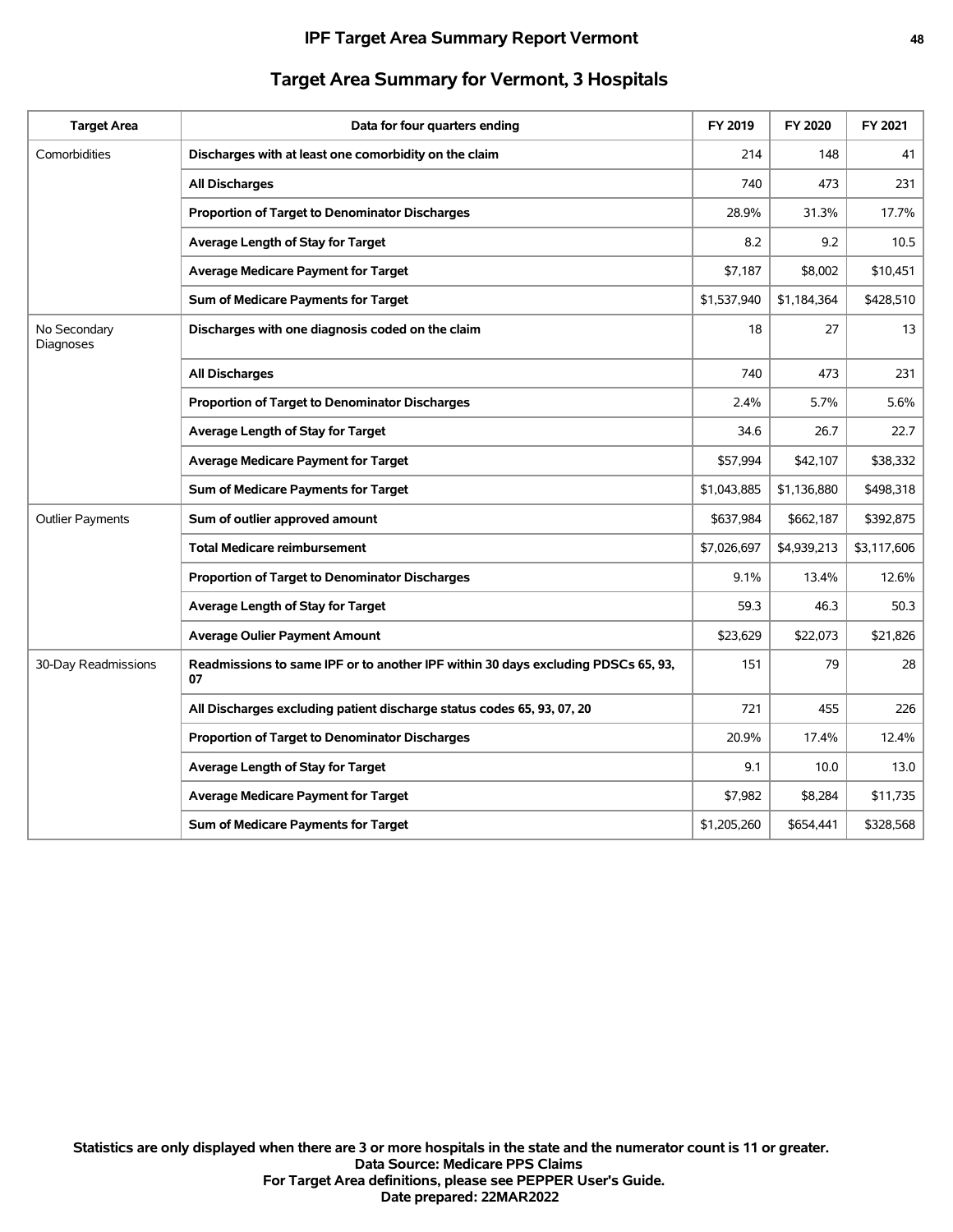| <b>Target Area</b>          | Data for four quarters ending                                                           | FY 2019      | FY 2020      | FY 2021      |
|-----------------------------|-----------------------------------------------------------------------------------------|--------------|--------------|--------------|
| Comorbidities               | Discharges with at least one comorbidity on the claim                                   | 796          | 641          | 613          |
|                             | <b>All Discharges</b>                                                                   | 3,311        | 3,057        | 2,736        |
|                             | Proportion of Target to Denominator Discharges                                          | 24.0%        | 21.0%        | 22.4%        |
|                             | Average Length of Stay for Target                                                       | 21.8         | 21.1         | 21.3         |
|                             | <b>Average Medicare Payment for Target</b>                                              | \$19,863     | \$18,952     | \$20,065     |
|                             | Sum of Medicare Payments for Target                                                     | \$15,810,573 | \$12,148,316 | \$12,300,106 |
| No Secondary<br>Diagnoses   | Discharges with one diagnosis coded on the claim                                        | 98           | 55           | 59           |
|                             | <b>All Discharges</b>                                                                   | 3,311        | 3,057        | 2,736        |
|                             | Proportion of Target to Denominator Discharges                                          | 3.0%         | 1.8%         | 2.2%         |
|                             | Average Length of Stay for Target                                                       | 22.2         | 35.3         | 38.2         |
|                             | <b>Average Medicare Payment for Target</b>                                              | \$17,138     | \$24,232     | \$33,717     |
|                             | Sum of Medicare Payments for Target                                                     | \$1,679,549  | \$1,332,754  | \$1,989,290  |
| <b>Outlier Payments</b>     | Sum of outlier approved amount                                                          | \$1,801,008  | \$1,694,747  | \$3,147,434  |
|                             | <b>Total Medicare reimbursement</b>                                                     | \$53,630,612 | \$49,765,156 | \$46,463,962 |
|                             | <b>Proportion of Target to Denominator Discharges</b>                                   | 3.4%         | 3.4%         | 6.8%         |
|                             | Average Length of Stay for Target                                                       | 61.2         | 65.2         | 52.0         |
|                             | <b>Average Oulier Payment Amount</b>                                                    | \$8,872      | \$11,005     | \$12,106     |
| 3- to 5-Day<br>Readmissions | Readmissions to same IPF or to another IPF within 3 to 5 calendar days                  | 58           | 78           | 63           |
|                             | All Discharges excluding patient discharge status code 20                               | 3,299        | 3,051        | 2,723        |
|                             | Proportion of Target to Denominator Discharges                                          | 1.8%         | 2.6%         | 2.3%         |
|                             | Average Length of Stay for Target                                                       | 12.7         | 12.6         | 12.7         |
|                             | <b>Average Medicare Payment for Target</b>                                              | \$11.611     | \$10,821     | \$11,844     |
|                             | Sum of Medicare Payments for Target                                                     | \$673,419    | \$844,049    | \$746,201    |
| 30-Day Readmissions         | Readmissions to same IPF or to another IPF within 30 days excluding PDSCs 65,<br>93, 07 | 318          | 401          | 308          |
|                             | All Discharges excluding patient discharge status codes 65, 93, 07, 20                  | 2,928        | 2,757        | 2,462        |
|                             | Proportion of Target to Denominator Discharges                                          | 10.9%        | 14.5%        | 12.5%        |
|                             | Average Length of Stay for Target                                                       | 15.5         | 15.5         | 14.0         |
|                             | <b>Average Medicare Payment for Target</b>                                              | \$13,536     | \$13,432     | \$13,091     |
|                             | Sum of Medicare Payments for Target                                                     | \$4,304,364  | \$5,386,276  | \$4,031,966  |

# **Target Area Summary for Washington, 19 Hospitals**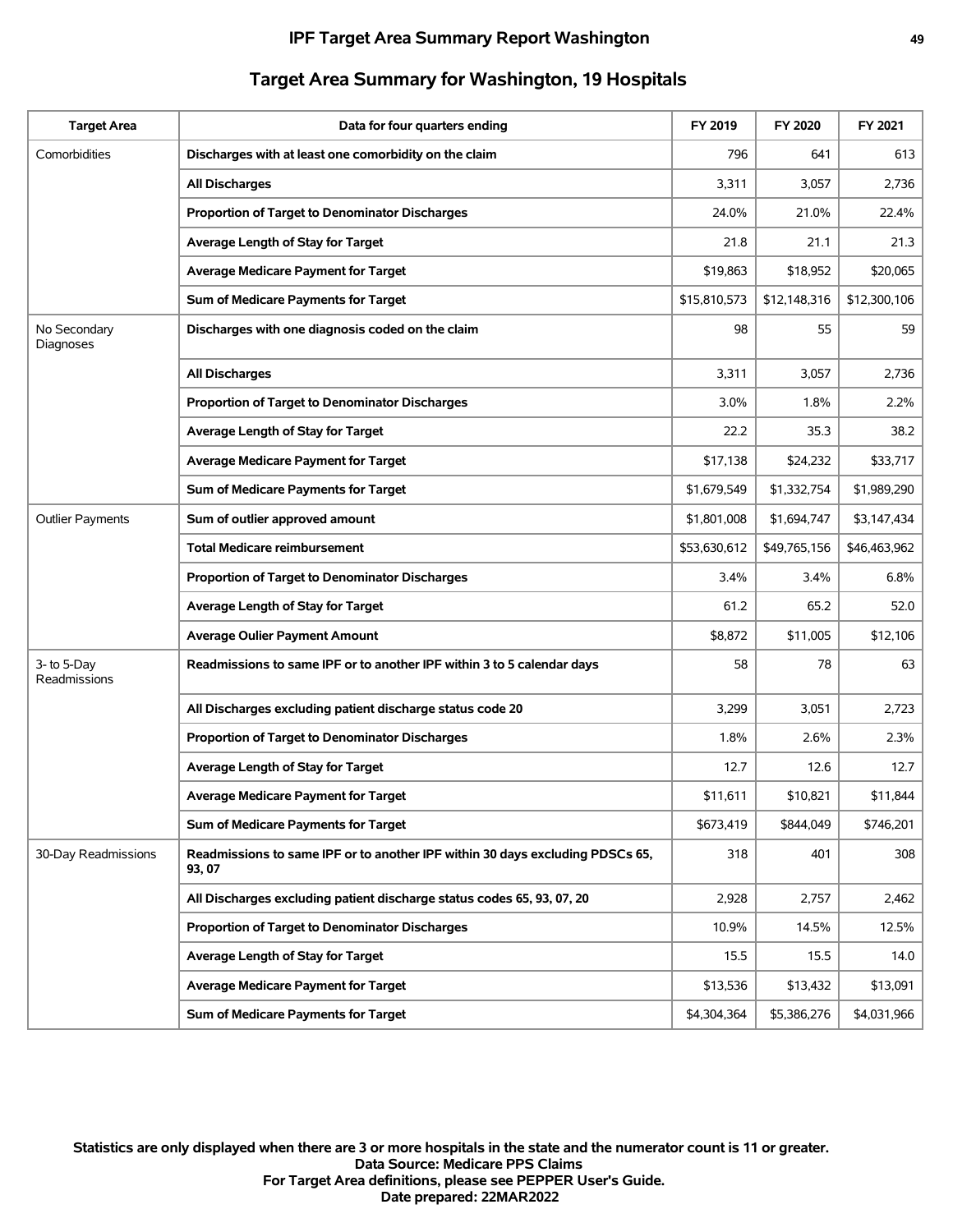| <b>Target Area</b>          | Data for four quarters ending                                                           | FY 2019      | FY 2020      | FY 2021      |
|-----------------------------|-----------------------------------------------------------------------------------------|--------------|--------------|--------------|
| Comorbidities               | Discharges with at least one comorbidity on the claim                                   | 616          | 565          | 485          |
|                             | <b>All Discharges</b>                                                                   | 3,713        | 3,104        | 2,910        |
|                             | Proportion of Target to Denominator Discharges                                          | 16.6%        | 18.2%        | 16.7%        |
|                             | Average Length of Stay for Target                                                       | 8.9          | 9.1          | 8.8          |
|                             | <b>Average Medicare Payment for Target</b>                                              | \$7,872      | \$8,302      | \$8,221      |
|                             | Sum of Medicare Payments for Target                                                     | \$4,848,984  | \$4,690,814  | \$3,987,206  |
| No Secondary<br>Diagnoses   | Discharges with one diagnosis coded on the claim                                        | 671          | 598          | 622          |
|                             | <b>All Discharges</b>                                                                   | 3,713        | 3,104        | 2,910        |
|                             | Proportion of Target to Denominator Discharges                                          | 18.1%        | 19.3%        | 21.4%        |
|                             | Average Length of Stay for Target                                                       | 16.8         | 17.8         | 17.6         |
|                             | <b>Average Medicare Payment for Target</b>                                              | \$12,061     | \$12,898     | \$13,804     |
|                             | Sum of Medicare Payments for Target                                                     | \$8,093,262  | \$7,712,811  | \$8,586,326  |
| <b>Outlier Payments</b>     | Sum of outlier approved amount                                                          | \$1,399,722  | \$1,212,587  | \$1,384,082  |
|                             | <b>Total Medicare reimbursement</b>                                                     | \$30,780,192 | \$26,110,574 | \$25,496,269 |
|                             | Proportion of Target to Denominator Discharges                                          | 4.5%         | 4.6%         | 5.4%         |
|                             | Average Length of Stay for Target                                                       | 33.0         | 38.8         | 35.6         |
|                             | <b>Average Oulier Payment Amount</b>                                                    | \$7,776      | \$8,661      | \$6,752      |
| 3- to 5-Day<br>Readmissions | Readmissions to same IPF or to another IPF within 3 to 5 calendar days                  | 73           | 91           | 76           |
|                             | All Discharges excluding patient discharge status code 20                               | 3,708        | 3,100        | 2,907        |
|                             | Proportion of Target to Denominator Discharges                                          | 2.0%         | 2.9%         | 2.6%         |
|                             | Average Length of Stay for Target                                                       | 12.8         | 9.2          | 10.6         |
|                             | <b>Average Medicare Payment for Target</b>                                              | \$10,007     | \$7,293      | \$8,924      |
|                             | Sum of Medicare Payments for Target                                                     | \$730,524    | \$663,701    | \$678,254    |
| 30-Day Readmissions         | Readmissions to same IPF or to another IPF within 30 days excluding PDSCs 65,<br>93, 07 | 476          | 475          | 407          |
|                             | All Discharges excluding patient discharge status codes 65, 93, 07, 20                  | 3,546        | 2,958        | 2,756        |
|                             | Proportion of Target to Denominator Discharges                                          | 13.4%        | 16.1%        | 14.8%        |
|                             | Average Length of Stay for Target                                                       | 9.3          | 9.3          | 9.6          |
|                             | <b>Average Medicare Payment for Target</b>                                              | \$7,212      | \$7,316      | \$7,697      |
|                             | Sum of Medicare Payments for Target                                                     | \$3,432,804  | \$3,475,193  | \$3,132,729  |

# **Target Area Summary for Wisconsin, 24 Hospitals**

**Date prepared: 22MAR2022 For Target Area definitions, please see PEPPER User's Guide. Data Source: Medicare PPS Claims Statistics are only displayed when there are 3 or more hospitals in the state and the numerator count is 11 or greater.**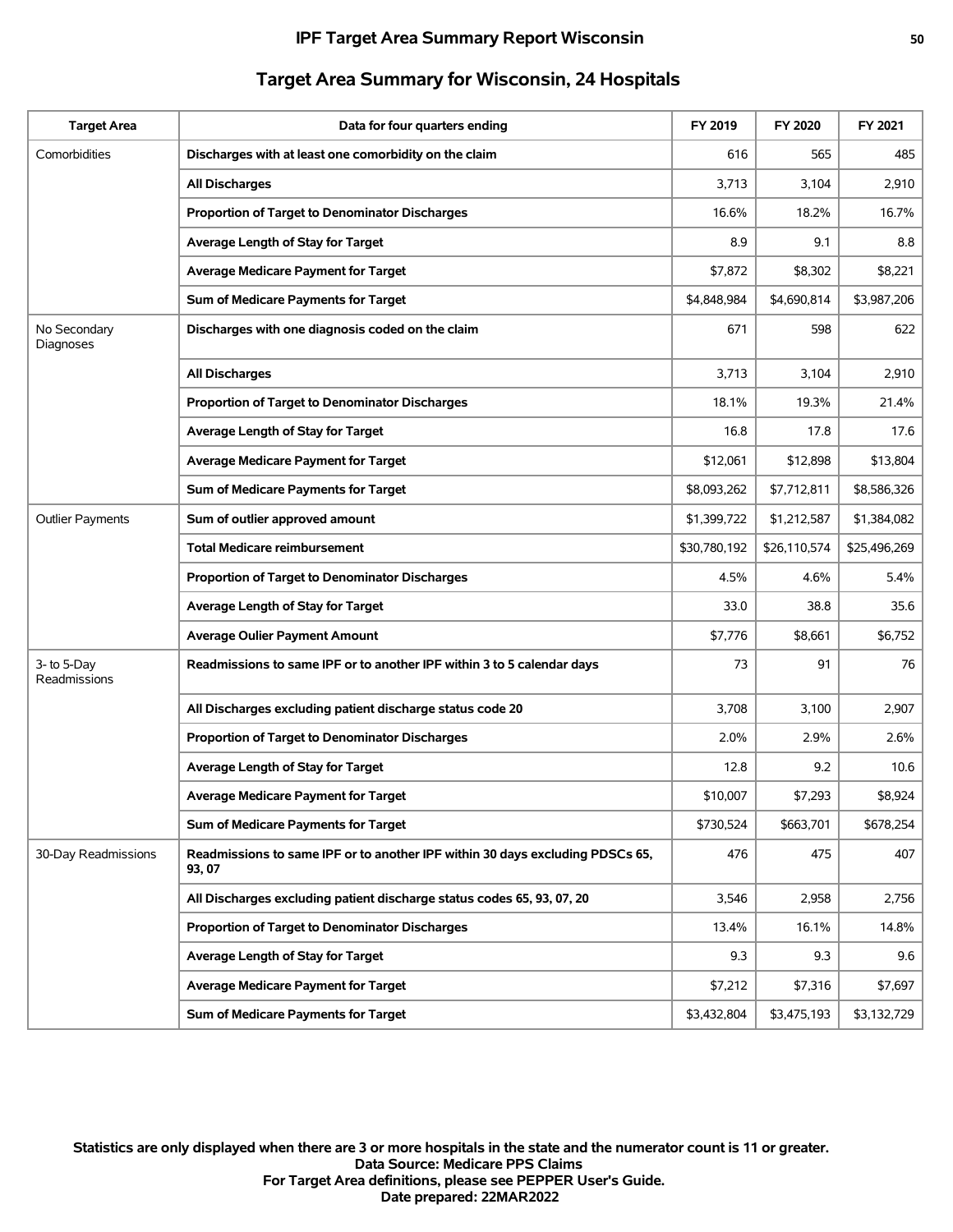| <b>Target Area</b>          | Data for four quarters ending                                                           | FY 2019      | FY 2020      | FY 2021      |
|-----------------------------|-----------------------------------------------------------------------------------------|--------------|--------------|--------------|
| Comorbidities               | Discharges with at least one comorbidity on the claim                                   | 824          | 610          | 486          |
|                             | <b>All Discharges</b>                                                                   | 2,586        | 2,015        | 1,403        |
|                             | Proportion of Target to Denominator Discharges                                          | 31.9%        | 30.3%        | 34.6%        |
|                             | Average Length of Stay for Target                                                       | 11.7         | 12.5         | 13.6         |
|                             | <b>Average Medicare Payment for Target</b>                                              | \$8,377      | \$9.344      | \$9,917      |
|                             | Sum of Medicare Payments for Target                                                     | \$6,902,853  | \$5,699,606  | \$4,819,684  |
| No Secondary<br>Diagnoses   | Discharges with one diagnosis coded on the claim                                        | 47           | 46           | 28           |
|                             | <b>All Discharges</b>                                                                   | 2,586        | 2,015        | 1,403        |
|                             | Proportion of Target to Denominator Discharges                                          | 1.8%         | 2.3%         | 2.0%         |
|                             | Average Length of Stay for Target                                                       | 15.1         | 17.3         | 17.4         |
|                             | <b>Average Medicare Payment for Target</b>                                              | \$10,233     | \$11,222     | \$12,371     |
|                             | Sum of Medicare Payments for Target                                                     | \$480,928    | \$516,224    | \$346,390    |
| <b>Outlier Payments</b>     | Sum of outlier approved amount                                                          | \$440,140    | \$431,998    | \$115,544    |
|                             | <b>Total Medicare reimbursement</b>                                                     | \$20,513,234 | \$17,671,698 | \$13,451,874 |
|                             | Proportion of Target to Denominator Discharges                                          | 2.1%         | 2.4%         | 0.9%         |
|                             | Average Length of Stay for Target                                                       | 40.6         | 55.9         | 70.8         |
|                             | <b>Average Oulier Payment Amount</b>                                                    | \$6,569      | \$10,286     | \$5,777      |
| 3- to 5-Day<br>Readmissions | Readmissions to same IPF or to another IPF within 3 to 5 calendar days                  | 71           | 59           | 40           |
|                             | All Discharges excluding patient discharge status code 20                               | 2,585        | 2,013        | 1,403        |
|                             | Proportion of Target to Denominator Discharges                                          | 2.7%         | 2.9%         | 2.9%         |
|                             | Average Length of Stay for Target                                                       | 11.3         | 8.6          | 7.7          |
|                             | <b>Average Medicare Payment for Target</b>                                              | \$7.746      | \$6,318      | \$5,268      |
|                             | Sum of Medicare Payments for Target                                                     | \$549,940    | \$372,783    | \$210,716    |
| 30-Day Readmissions         | Readmissions to same IPF or to another IPF within 30 days excluding PDSCs 65,<br>93, 07 | 394          | 321          | 189          |
|                             | All Discharges excluding patient discharge status codes 65, 93, 07, 20                  | 2,509        | 1,941        | 1,355        |
|                             | Proportion of Target to Denominator Discharges                                          | 15.7%        | 16.5%        | 13.9%        |
|                             | Average Length of Stay for Target                                                       | 11.2         | 10.5         | 10.6         |
|                             | <b>Average Medicare Payment for Target</b>                                              | \$7,568      | \$7,155      | \$7,716      |
|                             | Sum of Medicare Payments for Target                                                     | \$2,981,985  | \$2,296,679  | \$1,458,369  |

## **Target Area Summary for West Virginia, 14 Hospitals**